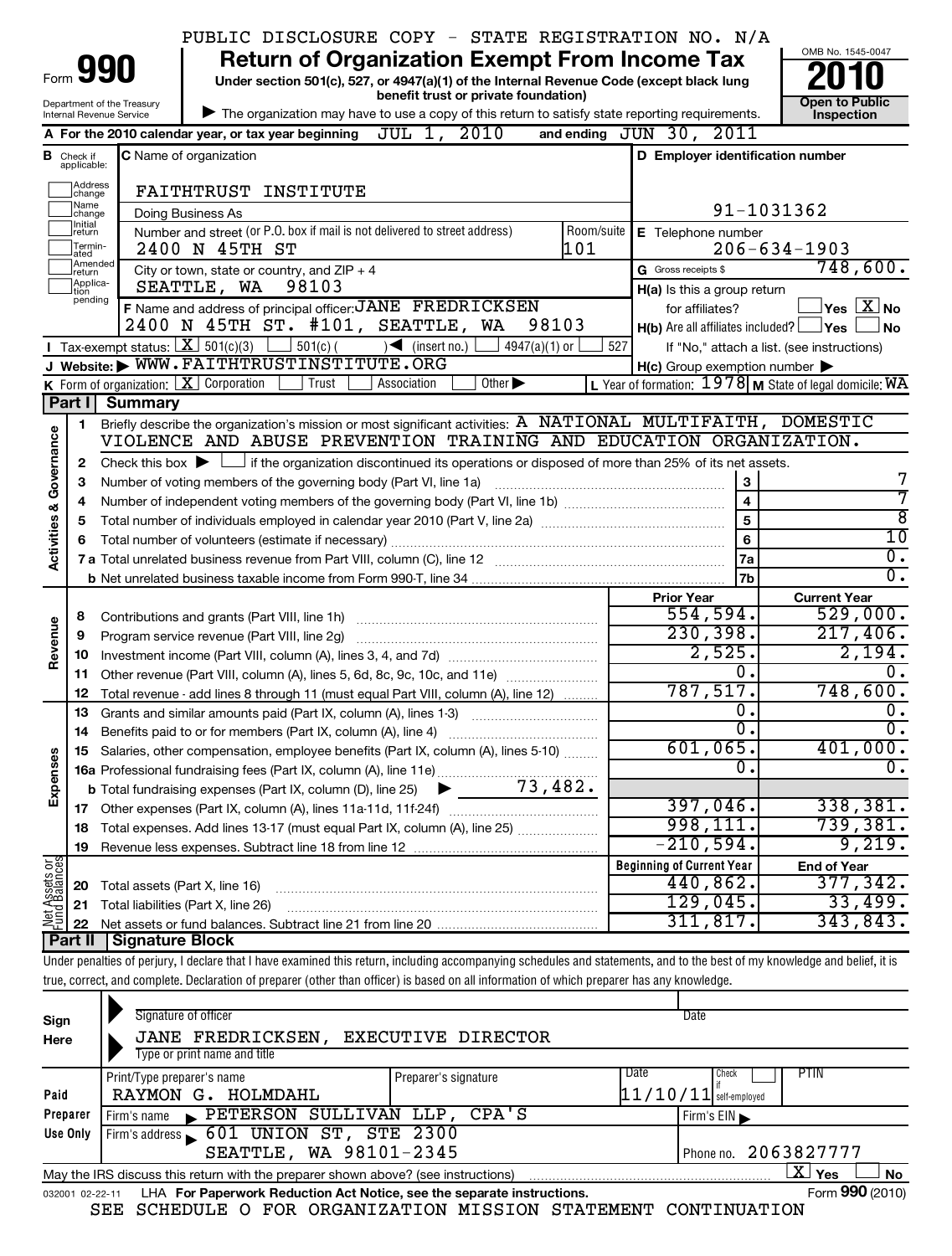| 4d Other program services. (Describe in Schedule O.)<br>(Expenses \$<br>including grants of \$<br>) (Revenue \$<br>626, 545.<br>4e Total program service expenses<br>Form 990 (2010)<br>032002 |        |
|------------------------------------------------------------------------------------------------------------------------------------------------------------------------------------------------|--------|
|                                                                                                                                                                                                |        |
|                                                                                                                                                                                                |        |
|                                                                                                                                                                                                |        |
|                                                                                                                                                                                                |        |
|                                                                                                                                                                                                |        |
|                                                                                                                                                                                                |        |
|                                                                                                                                                                                                |        |
|                                                                                                                                                                                                |        |
|                                                                                                                                                                                                |        |
|                                                                                                                                                                                                |        |
| including grants of \$<br>) (Expenses \$<br>$($ Revenue $\$$<br>4с<br>(Code:                                                                                                                   |        |
|                                                                                                                                                                                                |        |
|                                                                                                                                                                                                |        |
|                                                                                                                                                                                                |        |
|                                                                                                                                                                                                |        |
|                                                                                                                                                                                                |        |
|                                                                                                                                                                                                |        |
|                                                                                                                                                                                                |        |
|                                                                                                                                                                                                |        |
| (Expenses \$ including grants of \$ ) (Revenue \$<br>4b<br>(Code: ______                                                                                                                       |        |
|                                                                                                                                                                                                |        |
|                                                                                                                                                                                                |        |
|                                                                                                                                                                                                |        |
|                                                                                                                                                                                                |        |
|                                                                                                                                                                                                |        |
|                                                                                                                                                                                                |        |
| PRODUCTION AND DISTRIBUTION OF EDUCATIONAL VIDEOS AND PUBLICATIONS.                                                                                                                            |        |
| SEXUAL AND DOMESTIC VIOLENCE.<br>PROVISION OF IN-PERSON TRAINING AND THE                                                                                                                       |        |
| ) (Expenses \$<br>) (Revenue \$<br>4a (Code:<br>EDUCATION PROGRAMS - EDUCATION AND TRAINING FOR THE PREVENTION<br>OF                                                                           |        |
| allocations to others, the total expenses, and revenue, if any, for each program service reported.<br>217,406.<br>$626, 545$ $\cdot$ including grants of \$                                    |        |
| Section 501(c)(3) and 501(c)(4) organizations and section 4947(a)(1) trusts are required to report the amount of grants and                                                                    |        |
| If "Yes," describe these changes on Schedule O.<br>Describe the exempt purpose achievements for each of the organization's three largest program services by expenses.<br>4                    |        |
| $\Box$ Yes $[\overline{\mathrm{X}}]$ No<br>Did the organization cease conducting, or make significant changes in how it conducts, any program services?<br>3                                   |        |
| If "Yes," describe these new services on Schedule O.                                                                                                                                           |        |
| Did the organization undertake any significant program services during the year which were not listed on<br>$\mathbf{2}$<br>$\Box$ Yes $\Box X$ No<br>the prior Form 990 or 990-EZ?            |        |
| RELATED TO VIOLENCE AND ABUSE. FOUNDED IN 1977, WE WORK TO STRENGTHEN                                                                                                                          |        |
| TOOLS AND KNOWLEDGE TO ADDRESS THE CULTURAL AND RELIGIOUS ISSUES                                                                                                                               |        |
| A NATIONAL MULTIFAITH, DOMESTIC VIOLENCE AND ABUSE PREVENTION TRAINING<br>AND EDUCATION ORGANIZATION. WE PROVIDE INTERVENTION AND PREVENTION                                                   |        |
| Briefly describe the organization's mission:<br>1                                                                                                                                              |        |
| <b>Part III   Statement of Program Service Accomplishments</b>                                                                                                                                 |        |
| 91-1031362<br>FAITHTRUST INSTITUTE<br>Form 990 (2010)                                                                                                                                          | Page 2 |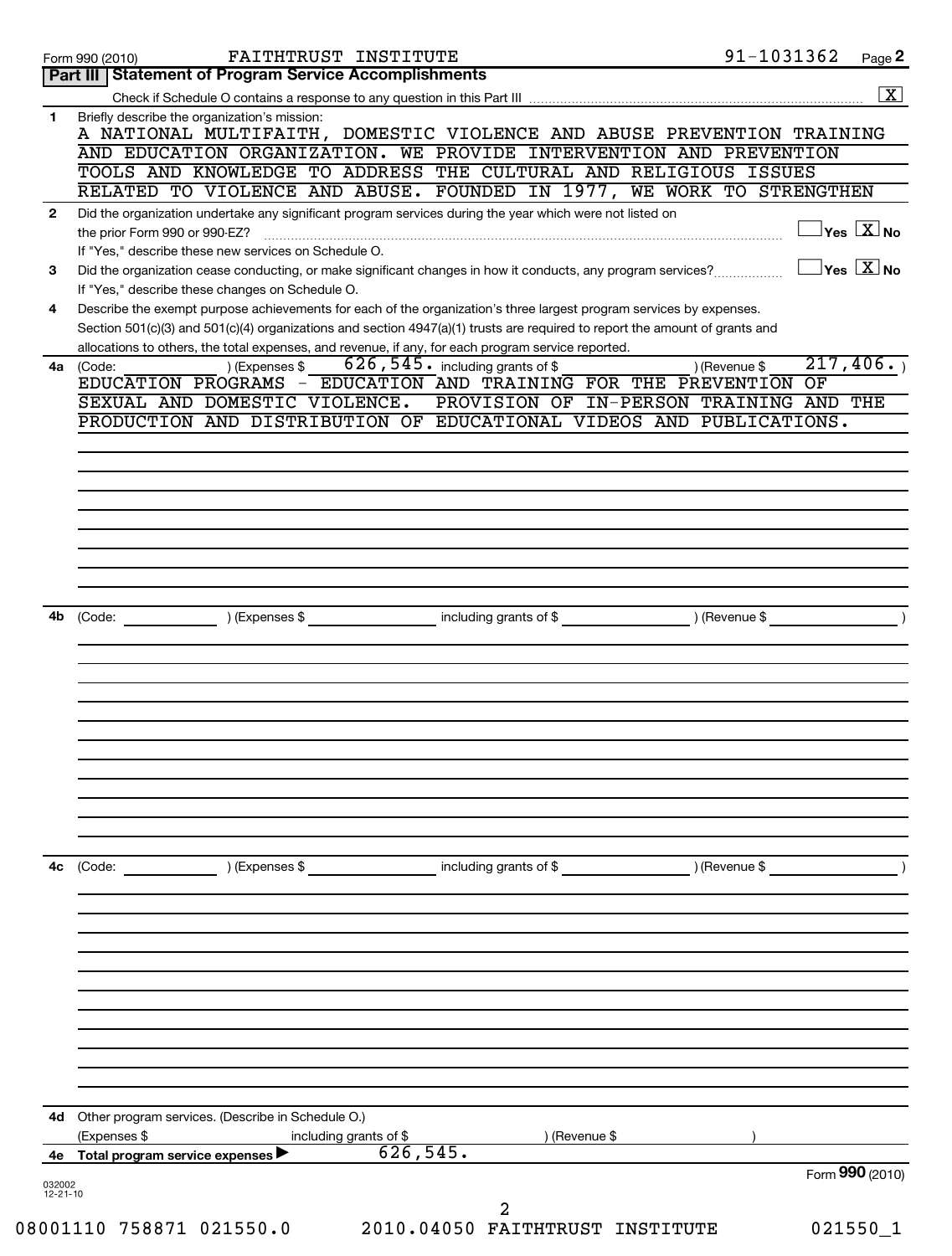3

| Form 990 (2010)                                  | FAITHTRUST INSTITUTE | 91-1031362 | Page |
|--------------------------------------------------|----------------------|------------|------|
| <b>Part IV   Checklist of Required Schedules</b> |                      |            |      |

|     |                                                                                                                                                                                                                                      |                          | Yes                   | No                      |
|-----|--------------------------------------------------------------------------------------------------------------------------------------------------------------------------------------------------------------------------------------|--------------------------|-----------------------|-------------------------|
| 1   | Is the organization described in section 501(c)(3) or 4947(a)(1) (other than a private foundation)?<br>If "Yes," complete Schedule A                                                                                                 | 1                        | х                     |                         |
| 2   |                                                                                                                                                                                                                                      | $\mathbf{2}$             | $\overline{\text{x}}$ |                         |
| 3   | Did the organization engage in direct or indirect political campaign activities on behalf of or in opposition to candidates for<br>public office? If "Yes," complete Schedule C, Part I                                              | З                        |                       | x                       |
| 4   | Section 501(c)(3) organizations. Did the organization engage in lobbying activities, or have a section 501(h) election in effect                                                                                                     |                          |                       |                         |
|     |                                                                                                                                                                                                                                      | 4                        |                       | x                       |
| 5   | Is the organization a section 501(c)(4), 501(c)(5), or 501(c)(6) organization that receives membership dues, assessments, or                                                                                                         |                          |                       |                         |
|     |                                                                                                                                                                                                                                      | 5                        |                       |                         |
| 6   | Did the organization maintain any donor advised funds or any similar funds or accounts where donors have the right to                                                                                                                |                          |                       | x                       |
|     | provide advice on the distribution or investment of amounts in such funds or accounts? If "Yes," complete Schedule D, Part I                                                                                                         | 6                        |                       |                         |
| 7   | Did the organization receive or hold a conservation easement, including easements to preserve open space,                                                                                                                            | $\overline{\phantom{a}}$ |                       | x                       |
| 8   | the environment, historic land areas, or historic structures? If "Yes," complete Schedule D, Part II<br>Did the organization maintain collections of works of art, historical treasures, or other similar assets? If "Yes," complete |                          |                       |                         |
|     | Schedule D, Part III                                                                                                                                                                                                                 | 8                        |                       | x                       |
| 9   | Did the organization report an amount in Part X, line 21; serve as a custodian for amounts not listed in Part X; or provide                                                                                                          |                          |                       |                         |
|     | credit counseling, debt management, credit repair, or debt negotiation services? If "Yes," complete Schedule D, Part IV                                                                                                              | 9                        |                       | x                       |
| 10  | Did the organization, directly or through a related organization, hold assets in term, permanent, or quasi-endowments?<br>If "Yes," complete Schedule D, Part V                                                                      | 10                       | x                     |                         |
| 11  | If the organization's answer to any of the following questions is "Yes," then complete Schedule D, Parts VI, VII, VIII, IX, or X                                                                                                     |                          |                       |                         |
|     | as applicable.                                                                                                                                                                                                                       |                          |                       |                         |
|     | a Did the organization report an amount for land, buildings, and equipment in Part X, line 10? If "Yes," complete Schedule D,                                                                                                        |                          |                       |                         |
|     | Part VI                                                                                                                                                                                                                              | 11a                      | х                     |                         |
|     | <b>b</b> Did the organization report an amount for investments - other securities in Part X, line 12 that is 5% or more of its total                                                                                                 |                          |                       |                         |
|     |                                                                                                                                                                                                                                      | 11b                      |                       | x                       |
| c   | Did the organization report an amount for investments - program related in Part X, line 13 that is 5% or more of its total                                                                                                           |                          |                       | x                       |
|     | assets reported in Part X, line 16? If "Yes," complete Schedule D, Part VIII [111] [11] [11] [11] [11] [11] [1                                                                                                                       | 11c                      |                       |                         |
|     | d Did the organization report an amount for other assets in Part X, line 15 that is 5% or more of its total assets reported in                                                                                                       | 11d                      |                       | X                       |
|     | Did the organization report an amount for other liabilities in Part X, line 25? If "Yes," complete Schedule D, Part X                                                                                                                | <b>11e</b>               |                       | $\overline{\text{x}}$   |
| f   | Did the organization's separate or consolidated financial statements for the tax year include a footnote that addresses                                                                                                              |                          |                       |                         |
|     | the organization's liability for uncertain tax positions under FIN 48 (ASC 740)? If "Yes," complete Schedule D, Part X                                                                                                               | 11f                      |                       | x                       |
|     | 12a Did the organization obtain separate, independent audited financial statements for the tax year? If "Yes," complete                                                                                                              |                          |                       |                         |
|     | Schedule D, Parts XI, XII, and XIII                                                                                                                                                                                                  | 12a                      | х                     |                         |
|     | Was the organization included in consolidated, independent audited financial statements for the tax year?                                                                                                                            |                          |                       |                         |
|     | If "Yes," and if the organization answered "No" to line 12a, then completing Schedule D, Parts XI, XII, and XIII is optional                                                                                                         | 12b                      |                       | х                       |
| 13  | Is the organization a school described in section 170(b)(1)(A)(ii)? If "Yes," complete Schedule E                                                                                                                                    | 13                       |                       | $\overline{\mathtt{x}}$ |
| 14a | Did the organization maintain an office, employees, or agents outside of the United States?                                                                                                                                          | 14a                      |                       | $\overline{\textbf{x}}$ |
| b   | Did the organization have aggregate revenues or expenses of more than \$10,000 from grantmaking, fundraising, business,                                                                                                              |                          |                       |                         |
|     |                                                                                                                                                                                                                                      | 14b                      |                       | x                       |
| 15  | Did the organization report on Part IX, column (A), line 3, more than \$5,000 of grants or assistance to any organization                                                                                                            |                          |                       |                         |
|     |                                                                                                                                                                                                                                      | 15                       |                       | х                       |
| 16  | Did the organization report on Part IX, column (A), line 3, more than \$5,000 of aggregate grants or assistance to individuals                                                                                                       |                          |                       |                         |
|     |                                                                                                                                                                                                                                      | 16                       |                       | х                       |
| 17  | Did the organization report a total of more than \$15,000 of expenses for professional fundraising services on Part IX,                                                                                                              |                          |                       | х                       |
|     | Did the organization report more than \$15,000 total of fundraising event gross income and contributions on Part VIII, lines                                                                                                         | 17                       |                       |                         |
| 18  |                                                                                                                                                                                                                                      | 18                       |                       | х                       |
| 19  | Did the organization report more than \$15,000 of gross income from gaming activities on Part VIII, line 9a? If "Yes,"                                                                                                               |                          |                       |                         |
|     | complete Schedule G, Part III                                                                                                                                                                                                        | 19                       |                       | х                       |
| 20a | Did the organization operate one or more hospitals? If "Yes," complete Schedule H                                                                                                                                                    | <b>20a</b>               |                       | $\overline{\textbf{x}}$ |
|     | b If "Yes" to line 20a, did the organization attach its audited financial statements to this return? Note. Some Form 990 filers that                                                                                                 |                          |                       |                         |
|     |                                                                                                                                                                                                                                      | 20b                      |                       |                         |

Form (2010) **990**

032003 12-21-10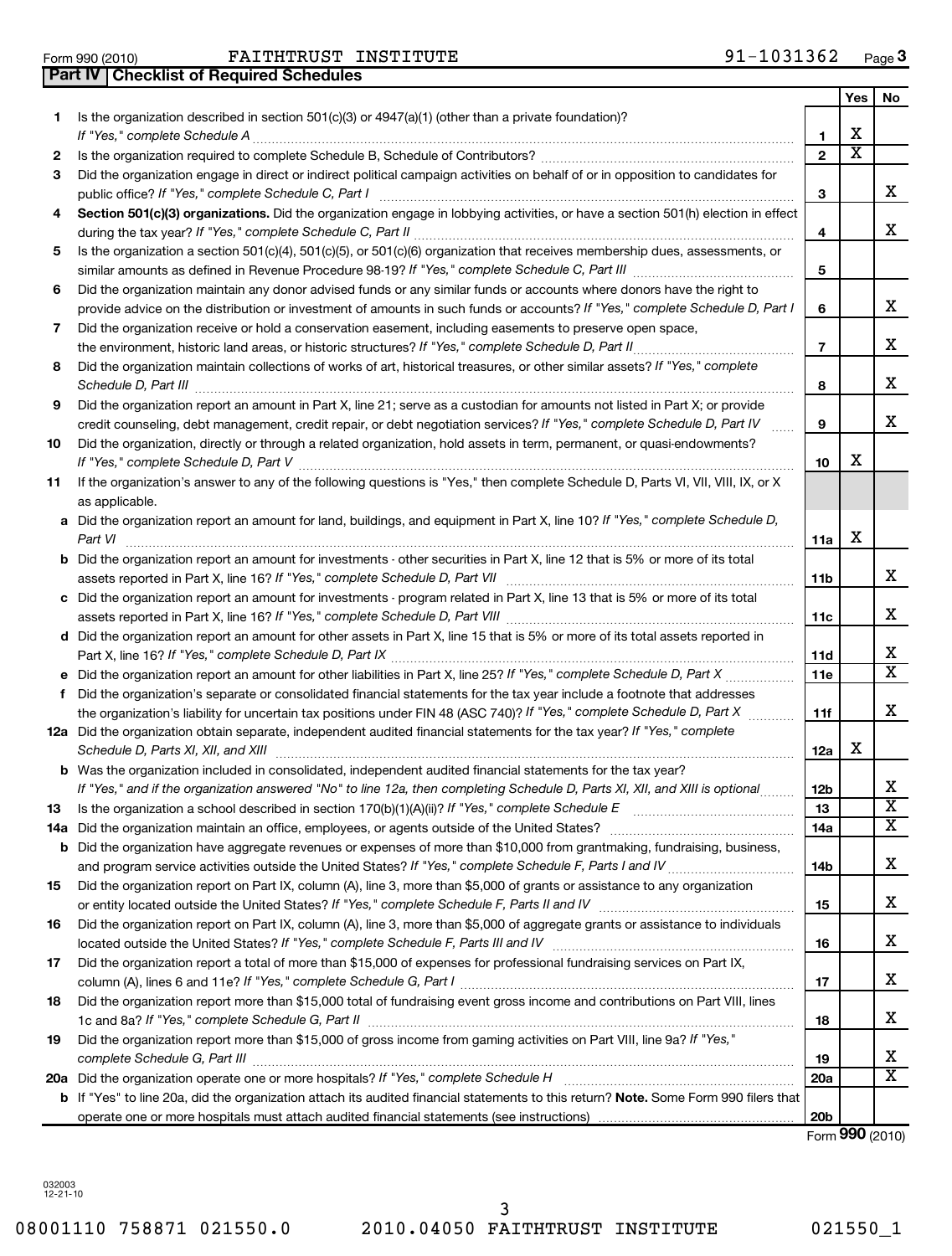08001110 758871 021550.0 2010.04050 FAITHTRUST INSTITUTE 021550\_1 4

## *(continued)* **Part IV Checklist of Required Schedules** Form 990 (2010) **FAITHTRUST INSTITUTE** 91-1031362 Page

|     |                                                                                                                                                                                                                                                                        |                 | Yes | No                      |
|-----|------------------------------------------------------------------------------------------------------------------------------------------------------------------------------------------------------------------------------------------------------------------------|-----------------|-----|-------------------------|
| 21  | Did the organization report more than \$5,000 of grants and other assistance to governments and organizations in the                                                                                                                                                   |                 |     | х                       |
|     | United States on Part IX, column (A), line 1? If "Yes," complete Schedule I, Parts I and II                                                                                                                                                                            | 21              |     |                         |
| 22  | Did the organization report more than \$5,000 of grants and other assistance to individuals in the United States on Part IX,<br>column (A), line 2? If "Yes," complete Schedule I, Parts I and III                                                                     | 22              |     | x                       |
| 23  | Did the organization answer "Yes" to Part VII, Section A, line 3, 4, or 5 about compensation of the organization's current                                                                                                                                             |                 |     |                         |
|     | and former officers, directors, trustees, key employees, and highest compensated employees? If "Yes," complete<br>Schedule J                                                                                                                                           | 23              |     | x                       |
| 24a | Did the organization have a tax-exempt bond issue with an outstanding principal amount of more than \$100,000 as of the                                                                                                                                                |                 |     |                         |
|     | last day of the year, that was issued after December 31, 2002? If "Yes," answer lines 24b through 24d and complete<br>Schedule K. If "No", go to line 25                                                                                                               | 24a             |     | x                       |
| b   |                                                                                                                                                                                                                                                                        | 24b             |     |                         |
|     | Did the organization maintain an escrow account other than a refunding escrow at any time during the year to defease                                                                                                                                                   |                 |     |                         |
|     |                                                                                                                                                                                                                                                                        | 24c             |     |                         |
|     |                                                                                                                                                                                                                                                                        | 24d             |     |                         |
|     | 25a Section 501(c)(3) and 501(c)(4) organizations. Did the organization engage in an excess benefit transaction with a<br>disqualified person during the year? If "Yes," complete Schedule L, Part I                                                                   | 25a             |     | х                       |
|     | <b>b</b> Is the organization aware that it engaged in an excess benefit transaction with a disqualified person in a prior year, and                                                                                                                                    |                 |     |                         |
|     | that the transaction has not been reported on any of the organization's prior Forms 990 or 990-EZ? If "Yes," complete<br>Schedule L, Part I                                                                                                                            | 25b             |     | х                       |
| 26  | Was a loan to or by a current or former officer, director, trustee, key employee, highly compensated employee, or disqualified                                                                                                                                         |                 |     |                         |
|     |                                                                                                                                                                                                                                                                        | 26              |     | x                       |
| 27  | Did the organization provide a grant or other assistance to an officer, director, trustee, key employee, substantial                                                                                                                                                   |                 |     |                         |
|     | contributor, or a grant selection committee member, or to a person related to such an individual? If "Yes," complete                                                                                                                                                   |                 |     |                         |
|     | Schedule L, Part III                                                                                                                                                                                                                                                   | 27              |     | x                       |
| 28  | Was the organization a party to a business transaction with one of the following parties (see Schedule L, Part IV                                                                                                                                                      |                 |     |                         |
|     | instructions for applicable filing thresholds, conditions, and exceptions):                                                                                                                                                                                            |                 |     |                         |
| а   | A current or former officer, director, trustee, or key employee? If "Yes," complete Schedule L, Part IV                                                                                                                                                                | 28a             |     | х                       |
| b   | A family member of a current or former officer, director, trustee, or key employee? If "Yes," complete Schedule L, Part IV                                                                                                                                             | 28b             |     | $\overline{\textbf{X}}$ |
| С   | An entity of which a current or former officer, director, trustee, or key employee (or a family member thereof) was an officer,                                                                                                                                        |                 |     |                         |
|     | director, trustee, or direct or indirect owner? If "Yes," complete Schedule L, Part IV                                                                                                                                                                                 | 28c             |     | х<br>X                  |
| 29  |                                                                                                                                                                                                                                                                        | 29              |     |                         |
| 30  | Did the organization receive contributions of art, historical treasures, or other similar assets, or qualified conservation<br>contributions? If "Yes," complete Schedule M                                                                                            |                 |     | х                       |
|     |                                                                                                                                                                                                                                                                        | 30              |     |                         |
| 31  | Did the organization liquidate, terminate, or dissolve and cease operations?<br>If "Yes," complete Schedule N, Part I                                                                                                                                                  | 31              |     | х                       |
| 32  | Did the organization sell, exchange, dispose of, or transfer more than 25% of its net assets? If "Yes," complete                                                                                                                                                       |                 |     |                         |
|     | Schedule N, Part II <u>www.communication.communication.communication.communication.com</u>                                                                                                                                                                             | 32              |     | х                       |
| 33  | Did the organization own 100% of an entity disregarded as separate from the organization under Regulations                                                                                                                                                             |                 |     |                         |
|     |                                                                                                                                                                                                                                                                        | 33              |     | х                       |
| 34  | Was the organization related to any tax-exempt or taxable entity?                                                                                                                                                                                                      | 34              |     | x                       |
| 35  |                                                                                                                                                                                                                                                                        | 35              |     | $\overline{\textbf{x}}$ |
| a   | Did the organization receive any payment from or engage in any transaction with a controlled entity within the meaning of<br>section 512(b)(13)? If "Yes," complete Schedule R, Part V, line 2 $\ldots$ $\ldots$ $\ldots$ $\ldots$ $\ldots$ Yes $\lfloor X \rfloor$ No |                 |     |                         |
| 36  | Section 501(c)(3) organizations. Did the organization make any transfers to an exempt non-charitable related organization?                                                                                                                                             |                 |     |                         |
|     |                                                                                                                                                                                                                                                                        | 36              |     | x                       |
| 37  | Did the organization conduct more than 5% of its activities through an entity that is not a related organization                                                                                                                                                       |                 |     |                         |
|     |                                                                                                                                                                                                                                                                        | 37              |     | х                       |
| 38  | Did the organization complete Schedule O and provide explanations in Schedule O for Part VI, lines 11 and 19?                                                                                                                                                          |                 |     |                         |
|     |                                                                                                                                                                                                                                                                        | 38              | х   |                         |
|     |                                                                                                                                                                                                                                                                        | Form 990 (2010) |     |                         |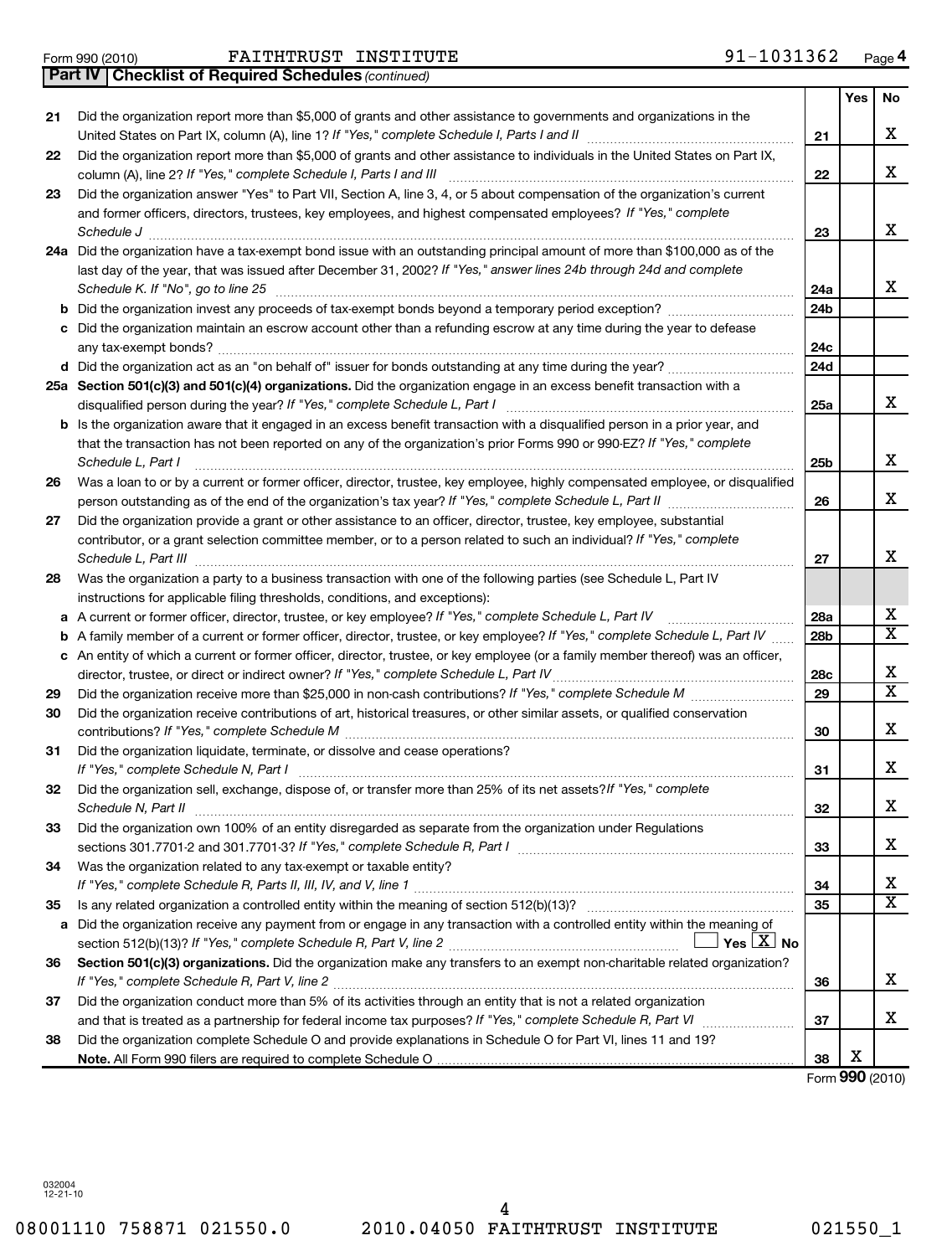|               | 91-1031362<br>FAITHTRUST INSTITUTE<br>Form 990 (2010)                                                                                                                                                                                                                    |                |     | Page 5 |
|---------------|--------------------------------------------------------------------------------------------------------------------------------------------------------------------------------------------------------------------------------------------------------------------------|----------------|-----|--------|
| <b>Part V</b> | <b>Statements Regarding Other IRS Filings and Tax Compliance</b>                                                                                                                                                                                                         |                |     |        |
|               | Check if Schedule O contains a response to any question in this Part V                                                                                                                                                                                                   |                |     |        |
|               |                                                                                                                                                                                                                                                                          |                | Yes | No     |
|               | 16<br>1a Enter the number reported in Box 3 of Form 1096. Enter -0- if not applicable<br>1a                                                                                                                                                                              |                |     |        |
| b             | <sup>0</sup><br>Enter the number of Forms W-2G included in line 1a. Enter -0- if not applicable<br>1b                                                                                                                                                                    |                |     |        |
| c             | Did the organization comply with backup withholding rules for reportable payments to vendors and reportable gaming                                                                                                                                                       |                |     |        |
|               |                                                                                                                                                                                                                                                                          | 1c             | х   |        |
|               | 2a Enter the number of employees reported on Form W-3, Transmittal of Wage and Tax Statements,                                                                                                                                                                           |                |     |        |
|               | 8 <sup>1</sup><br>filed for the calendar year ending with or within the year covered by this return <i></i><br>2a                                                                                                                                                        |                |     |        |
|               | <b>b</b> If at least one is reported on line 2a, did the organization file all required federal employment tax returns?                                                                                                                                                  | 2 <sub>b</sub> | х   |        |
|               | Note. If the sum of lines 1a and 2a is greater than 250, you may be required to e-file, (see instructions)                                                                                                                                                               |                |     |        |
|               | 3a Did the organization have unrelated business gross income of \$1,000 or more during the year?                                                                                                                                                                         | За             |     | x      |
|               | <b>b</b> If "Yes," has it filed a Form 990-T for this year? If "No," provide an explanation in Schedule O                                                                                                                                                                | 3b             |     |        |
|               | 4a At any time during the calendar year, did the organization have an interest in, or a signature or other authority over, a                                                                                                                                             |                |     |        |
|               | financial account in a foreign country (such as a bank account, securities account, or other financial account)?                                                                                                                                                         | 4a             |     | х      |
|               | <b>b</b> If "Yes," enter the name of the foreign country:                                                                                                                                                                                                                |                |     |        |
|               | See instructions for filing requirements for Form TD F 90-22.1, Report of Foreign Bank and Financial Accounts.                                                                                                                                                           |                |     |        |
|               |                                                                                                                                                                                                                                                                          | 5a             |     | х      |
|               |                                                                                                                                                                                                                                                                          | 5b             |     | x      |
|               |                                                                                                                                                                                                                                                                          | 5c             |     |        |
|               | 6a Does the organization have annual gross receipts that are normally greater than \$100,000, and did the organization solicit                                                                                                                                           |                |     |        |
|               |                                                                                                                                                                                                                                                                          | 6a             |     | x      |
|               | <b>b</b> If "Yes," did the organization include with every solicitation an express statement that such contributions or gifts                                                                                                                                            |                |     |        |
|               | were not tax deductible?                                                                                                                                                                                                                                                 | 6b             |     |        |
| 7             | Organizations that may receive deductible contributions under section 170(c).                                                                                                                                                                                            |                |     |        |
| a             | Did the organization receive a payment in excess of \$75 made partly as a contribution and partly for goods and services provided to the payor?                                                                                                                          | 7a             |     | x      |
|               |                                                                                                                                                                                                                                                                          | 7b             |     |        |
|               | c Did the organization sell, exchange, or otherwise dispose of tangible personal property for which it was required                                                                                                                                                      |                |     | x      |
|               | to file Form 8282?                                                                                                                                                                                                                                                       | 7с             |     |        |
|               |                                                                                                                                                                                                                                                                          |                |     | х      |
| е             |                                                                                                                                                                                                                                                                          | 7e<br>7f       |     | х      |
| f             |                                                                                                                                                                                                                                                                          |                |     |        |
| g             | If the organization received a contribution of qualified intellectual property, did the organization file Form 8899 as required?<br>h If the organization received a contribution of cars, boats, airplanes, or other vehicles, did the organization file a Form 1098-C? | 7g             |     |        |
| 8             | Sponsoring organizations maintaining donor advised funds and section 509(a)(3) supporting organizations. Did the supporting                                                                                                                                              | 7h             |     |        |
|               | organization, or a donor advised fund maintained by a sponsoring organization, have excess business holdings at any time during the year?                                                                                                                                | 8              |     |        |
| 9             | Sponsoring organizations maintaining donor advised funds.                                                                                                                                                                                                                |                |     |        |
|               |                                                                                                                                                                                                                                                                          | 9а             |     |        |
| а<br>b        |                                                                                                                                                                                                                                                                          | 9b             |     |        |
| 10            | Section 501(c)(7) organizations. Enter:                                                                                                                                                                                                                                  |                |     |        |
| а             | 10a                                                                                                                                                                                                                                                                      |                |     |        |
| b             | 10 <sub>b</sub><br>Gross receipts, included on Form 990, Part VIII, line 12, for public use of club facilities                                                                                                                                                           |                |     |        |
| 11            | Section 501(c)(12) organizations. Enter:                                                                                                                                                                                                                                 |                |     |        |
| а             | 11a                                                                                                                                                                                                                                                                      |                |     |        |
| b             | Gross income from other sources (Do not net amounts due or paid to other sources against                                                                                                                                                                                 |                |     |        |
|               | 11 <sub>b</sub>                                                                                                                                                                                                                                                          |                |     |        |
|               | 12a Section 4947(a)(1) non-exempt charitable trusts. Is the organization filing Form 990 in lieu of Form 1041?                                                                                                                                                           | 12a            |     |        |
|               | <b>b</b> If "Yes," enter the amount of tax-exempt interest received or accrued during the year<br>12b                                                                                                                                                                    |                |     |        |
| 13            | Section 501(c)(29) qualified nonprofit health insurance issuers.                                                                                                                                                                                                         |                |     |        |
|               |                                                                                                                                                                                                                                                                          | 13a            |     |        |
|               | Note. See the instructions for additional information the organization must report on Schedule O.                                                                                                                                                                        |                |     |        |
|               | <b>b</b> Enter the amount of reserves the organization is required to maintain by the states in which the                                                                                                                                                                |                |     |        |
|               | 13b                                                                                                                                                                                                                                                                      |                |     |        |
|               | 13с                                                                                                                                                                                                                                                                      |                |     |        |
|               | <b>14a</b> Did the organization receive any payments for indoor tanning services during the tax year?                                                                                                                                                                    | 14a            |     | х      |
|               |                                                                                                                                                                                                                                                                          | 14b            |     |        |
|               |                                                                                                                                                                                                                                                                          |                |     |        |

Form (2010) **990**

032005 12-21-10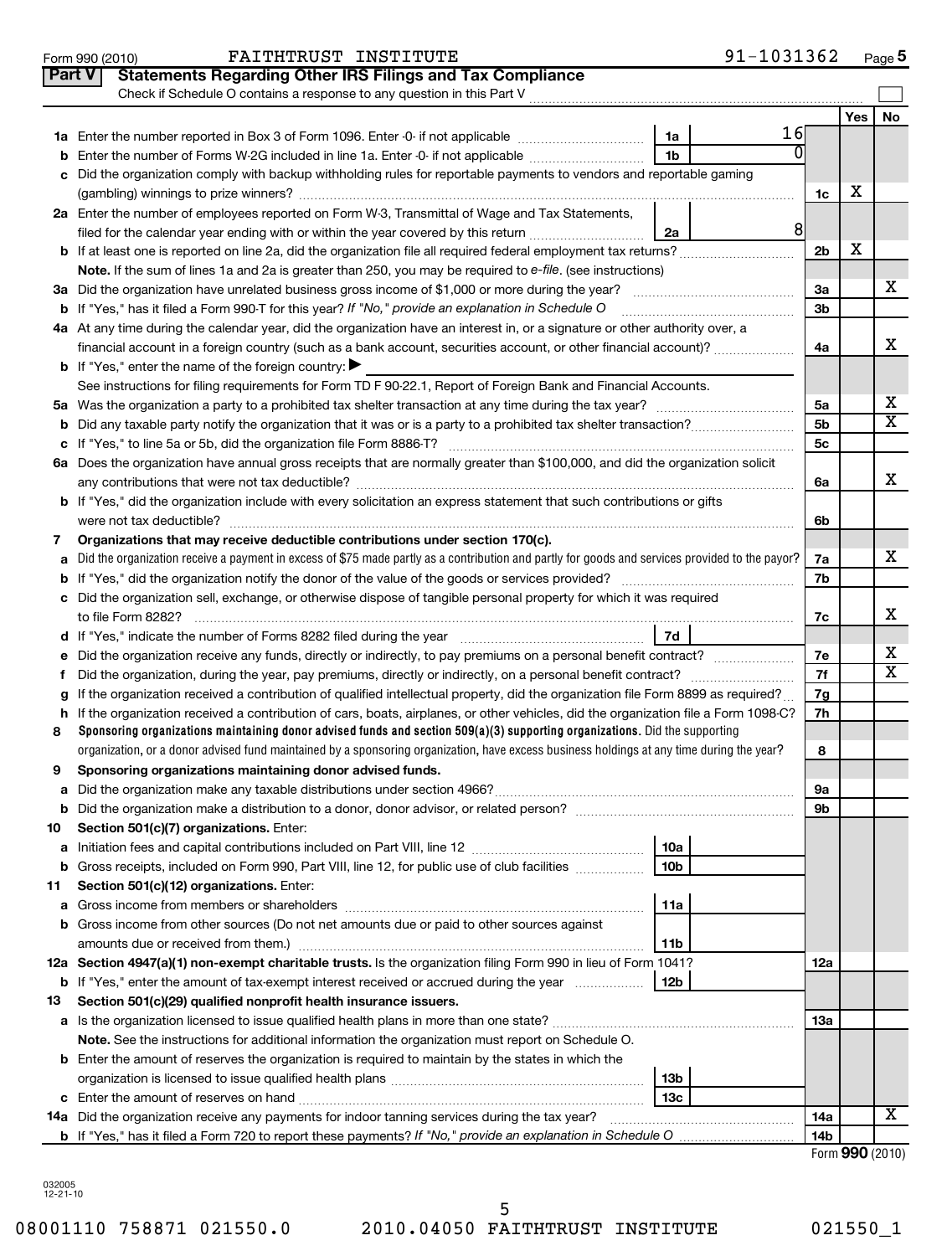| Form 990 (2010) |  |  |
|-----------------|--|--|
|-----------------|--|--|

| Form 990 (2010) | FAITHTRUST INSTITUTE | 91-1031362 | Page |
|-----------------|----------------------|------------|------|
|                 |                      |            |      |

**Part VI** Governance, Management, and Disclosure For each "Yes" response to lines 2 through 7b below, and for a "No" response *to line 8a, 8b, or 10b below, describe the circumstances, processes, or changes in Schedule O. See instructions.*

| Check if Schedule O contains a response to any question in this Part VI |  |
|-------------------------------------------------------------------------|--|
| <b>Section A. Governing Body and Management</b>                         |  |

|              |                                                                                                                            |    | Yes     | No. |  |  |  |
|--------------|----------------------------------------------------------------------------------------------------------------------------|----|---------|-----|--|--|--|
| 1a           | Enter the number of voting members of the governing body at the end of the tax year<br>1a                                  |    |         |     |  |  |  |
| b            | Enter the number of voting members included in line 1a, above, who are independent<br>1b                                   |    |         |     |  |  |  |
| $\mathbf{2}$ | Did any officer, director, trustee, or key employee have a family relationship or a business relationship with any other   |    |         |     |  |  |  |
|              | officer, director, trustee, or key employee?                                                                               | 2  |         | x   |  |  |  |
| 3            | Did the organization delegate control over management duties customarily performed by or under the direct supervision      |    |         |     |  |  |  |
|              |                                                                                                                            | 3  |         | x   |  |  |  |
| 4            | Did the organization make any significant changes to its governing documents since the prior Form 990 was filed?           | 4  |         | x   |  |  |  |
| 5            | Did the organization become aware during the year of a significant diversion of the organization's assets?                 | 5  |         | x   |  |  |  |
| 6            | Does the organization have members or stockholders?                                                                        | 6  |         | x   |  |  |  |
| 7a           | Does the organization have members, stockholders, or other persons who may elect one or more members of the                |    |         |     |  |  |  |
|              | governing body?                                                                                                            | 7a |         | х   |  |  |  |
|              |                                                                                                                            | 7b |         | X   |  |  |  |
| 8            | Did the organization contemporaneously document the meetings held or written actions undertaken during the year            |    |         |     |  |  |  |
|              | by the following:                                                                                                          |    |         |     |  |  |  |
| a            | The governing body?                                                                                                        | 8a | х       |     |  |  |  |
| b            | Each committee with authority to act on behalf of the governing body?                                                      | 8b | x       |     |  |  |  |
| 9            | Is there any officer, director, trustee, or key employee listed in Part VII, Section A, who cannot be reached at the       |    |         |     |  |  |  |
|              |                                                                                                                            | 9  |         | X   |  |  |  |
|              | <b>Section B. Policies</b> (This Section B requests information about policies not required by the Internal Revenue Code.) |    |         |     |  |  |  |
|              |                                                                                                                            |    | $V - -$ | AL. |  |  |  |

|                                                                                                                                                                                                                                |                 | Yes | No |
|--------------------------------------------------------------------------------------------------------------------------------------------------------------------------------------------------------------------------------|-----------------|-----|----|
|                                                                                                                                                                                                                                | 10a             |     | x  |
| <b>b</b> If "Yes," does the organization have written policies and procedures governing the activities of such chapters, affiliates,                                                                                           |                 |     |    |
| and branches to ensure their operations are consistent with those of the organization?                                                                                                                                         | 10 <sub>b</sub> |     |    |
| 11a Has the organization provided a copy of this Form 990 to all members of its governing body before filing the form?                                                                                                         | 11a             | X   |    |
| Describe in Schedule O the process, if any, used by the organization to review this Form 990.<br>b                                                                                                                             |                 |     |    |
| 12a                                                                                                                                                                                                                            | 12a             | X   |    |
| <b>b</b> Are officers, directors or trustees, and key employees required to disclose annually interests that could give rise                                                                                                   |                 |     |    |
| to conflicts?                                                                                                                                                                                                                  | 12 <sub>b</sub> | X   |    |
| c Does the organization regularly and consistently monitor and enforce compliance with the policy? If "Yes," describe                                                                                                          |                 |     |    |
| in Schedule O how this is done                                                                                                                                                                                                 | 12 <sub>c</sub> | X   |    |
|                                                                                                                                                                                                                                | 13              | X   |    |
|                                                                                                                                                                                                                                | 14              | X   |    |
| Did the process for determining compensation of the following persons include a review and approval by independent                                                                                                             |                 |     |    |
| persons, comparability data, and contemporaneous substantiation of the deliberation and decision?                                                                                                                              |                 |     |    |
| The organization's CEO, Executive Director, or top management official manufactured content of the organization's CEO, Executive Director, or top management official manufactured content of the state of the state of the st | 15a             | X   |    |
| b                                                                                                                                                                                                                              | 15 <sub>b</sub> | X   |    |
| If "Yes" to line 15a or 15b, describe the process in Schedule O. (See instructions.)                                                                                                                                           |                 |     |    |
| 16a Did the organization invest in, contribute assets to, or participate in a joint venture or similar arrangement with a                                                                                                      |                 |     |    |
| taxable entity during the year?                                                                                                                                                                                                | <b>16a</b>      |     | x  |
| <b>b</b> If "Yes," has the organization adopted a written policy or procedure requiring the organization to evaluate its participation                                                                                         |                 |     |    |
| in joint venture arrangements under applicable federal tax law, and taken steps to safeguard the organization's                                                                                                                |                 |     |    |
|                                                                                                                                                                                                                                | 16 <sub>b</sub> |     |    |
| <b>Section C. Disclosure</b>                                                                                                                                                                                                   |                 |     |    |
| List the states with which a copy of this Form 990 is required to be filed $\blacktriangleright$ WA                                                                                                                            |                 |     |    |
|                                                                                                                                                                                                                                |                 |     |    |

|                                 |                                                                                 | 18 Section 6104 requires an organization to make its Forms 1023 (or 1024 if applicable), 990, and 990-T (501(c)(3)s only) available for |  |
|---------------------------------|---------------------------------------------------------------------------------|-----------------------------------------------------------------------------------------------------------------------------------------|--|
|                                 | public inspection. Indicate how you make these available. Check all that apply. |                                                                                                                                         |  |
| $\lfloor x \rfloor$ Own website | $\lfloor \underline{\mathbf{X}} \rfloor$ Another's website                      | $\lfloor x \rfloor$ Upon request                                                                                                        |  |

**19** Describe in Schedule O whether (and if so, how), the organization makes its governing documents, conflict of interest policy, and financial statements available to the public.

| 20 State the name, physical address, and telephone number of the person who possesses the books and records of the organization: |
|----------------------------------------------------------------------------------------------------------------------------------|
| JANE FREDRICKSEN - 206-634-1903                                                                                                  |
| $2400$ at $45$ mit $\alpha$ m $4404$ $\alpha$ mammt m $\alpha$ a 00102                                                           |

|  |  | 2400 N 45TH ST. #101, SEATTLE, WA 98103 |  |
|--|--|-----------------------------------------|--|
|  |  |                                         |  |

Form (2010) **990**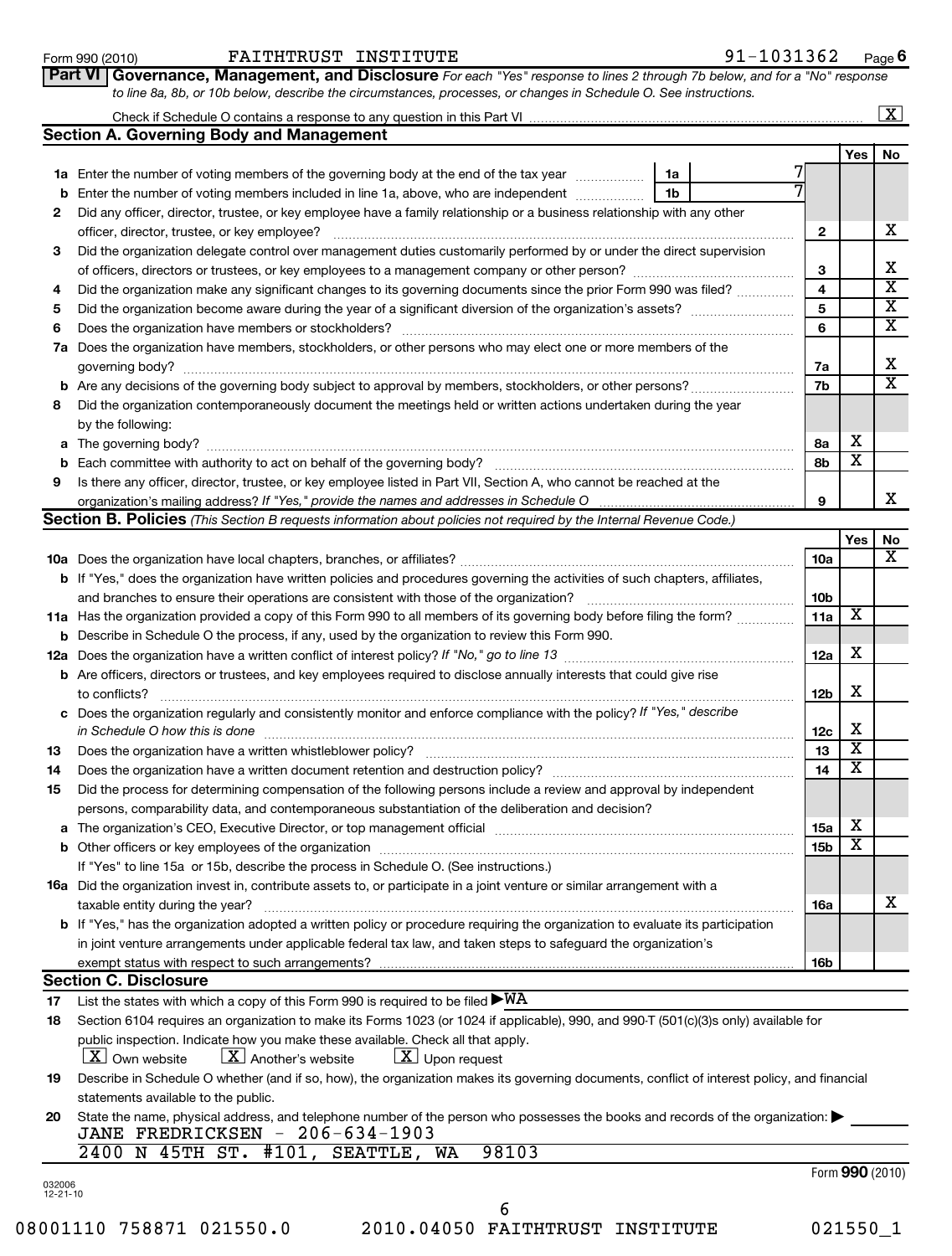## Form 990 (2010) **FAITHTRUST INSTITUTE** 91-1031362 Page

### **Section A. Officers, Directors, Trustees, Key Employees, and Highest Compensated Employees** Check if Schedule O contains a response to any question in this Part VII **Part VII Compensation of Officers, Directors, Trustees, Key Employees, Highest Compensated Employees, and Independent Contractors**  $\sim$

**1a**  Complete this table for all persons required to be listed. Report compensation for the calendar year ending with or within the organization's tax year.

**•** List all of the organization's current officers, directors, trustees (whether individuals or organizations), regardless of amount of compensation. Enter -0- in columns  $(D)$ ,  $(E)$ , and  $(F)$  if no compensation was paid.

**•** List all of the organization's **current** key employees, if any. See instructions for definition of "key employee."

 $\bullet$  List the organization's five  $\tt current$  highest compensated employees (other than an officer, director, trustee, or key employee) who received reportable

compensation (Box 5 of Form W-2 and/or Box 7 of Form 1099-MISC) of more than \$100,000 from the organization and any related organizations .

 $\bullet$  List all of the organization's former officers, key employees, and highest compensated employees who received more than \$100,000 of reportable compensation from the organization and any related organizations.

**•** List all of the organization's former directors or trustees that received, in the capacity as a former director or trustee of the organization, more than \$10,000 of reportable compensation from the organization and any related organizations.

List persons in the following order: individual trustees or directors; institutional trustees; officers; key employees; highest compensated employees; and former such persons.

Check this box if neither the organization nor any related organization compensated any current officer, director, or trustee.  $\left\vert \cdot\right\vert$ 

| (A)                     | (C)<br>(B)                                                                                   |                                |                                                 |             |              |                                 | (D)    | (E)                                                            | (F)                                                              |                                                                                                |
|-------------------------|----------------------------------------------------------------------------------------------|--------------------------------|-------------------------------------------------|-------------|--------------|---------------------------------|--------|----------------------------------------------------------------|------------------------------------------------------------------|------------------------------------------------------------------------------------------------|
| Name and Title          | Average                                                                                      | Position                       |                                                 |             |              |                                 |        | Reportable                                                     | Reportable                                                       | Estimated                                                                                      |
|                         | hours per<br>week<br>(describe<br>hours for<br>related<br>organizations<br>in Schedule<br>O) | Individual trustee or director | (check all that apply)<br>Institutional trustee | Officer     | Key employee | Highest compensated<br>employee | Former | compensation<br>from<br>the<br>organization<br>(W-2/1099-MISC) | compensation<br>from related<br>organizations<br>(W-2/1099-MISC) | amount of<br>other<br>compensation<br>from the<br>organization<br>and related<br>organizations |
| THOMAS K CHU            |                                                                                              |                                |                                                 |             |              |                                 |        |                                                                |                                                                  |                                                                                                |
| <b>BOARD PRESIDENT</b>  | 2.00                                                                                         | X                              |                                                 | X           |              |                                 |        | 0.                                                             | $\mathbf 0$ .                                                    | $\boldsymbol{0}$ .                                                                             |
| <b>JOANNE M REICH</b>   |                                                                                              |                                |                                                 |             |              |                                 |        |                                                                |                                                                  |                                                                                                |
| BOARD VICE PRESIDENT    | 2.00                                                                                         | X                              |                                                 | $\mathbf X$ |              |                                 |        | 0.                                                             | $\mathbf 0$ .                                                    | $\mathbf 0$ .                                                                                  |
| RABBI ELLIOT DORFF, PHD |                                                                                              |                                |                                                 |             |              |                                 |        |                                                                |                                                                  |                                                                                                |
| <b>BOARD SECRETARY</b>  | 2.00                                                                                         | X                              |                                                 | X           |              |                                 |        | 0.                                                             | $\mathbf 0$ .                                                    | $\mathbf 0$ .                                                                                  |
| CATHERINE BAILEY        |                                                                                              |                                |                                                 |             |              |                                 |        |                                                                |                                                                  |                                                                                                |
| <b>BOARD TREASURER</b>  | 2.00                                                                                         | X                              |                                                 | $\mathbf X$ |              |                                 |        | $\mathbf 0$ .                                                  | 0.                                                               | $\boldsymbol{0}$ .                                                                             |
| REV. TARA BARBER        |                                                                                              |                                |                                                 |             |              |                                 |        |                                                                |                                                                  |                                                                                                |
| BOARD MEMBER            | 1.00                                                                                         | X                              |                                                 |             |              |                                 |        | $\mathbf 0$ .                                                  | $\mathbf 0$ .                                                    | $\mathbf 0$ .                                                                                  |
| CAROLYN FARRELL         |                                                                                              |                                |                                                 |             |              |                                 |        |                                                                |                                                                  |                                                                                                |
| <b>BOARD MEMBER</b>     | 1.00                                                                                         | X                              |                                                 |             |              |                                 |        | $\mathbf 0$ .                                                  | $\mathbf 0$ .                                                    | $\mathbf 0$ .                                                                                  |
| GAIL MENGEL             |                                                                                              |                                |                                                 |             |              |                                 |        |                                                                |                                                                  |                                                                                                |
| <b>BOARD MEMBER</b>     | 1.00                                                                                         | X                              |                                                 |             |              |                                 |        | $\mathbf 0$ .                                                  | 0.                                                               | $\mathbf 0$ .                                                                                  |
| JODY-ANN TYRELL         |                                                                                              |                                |                                                 |             |              |                                 |        |                                                                |                                                                  |                                                                                                |
| BOARD MEMBER            | 1.00                                                                                         | X                              |                                                 |             |              |                                 |        | 0.                                                             | $\mathbf 0$ .                                                    | $\mathbf 0$ .                                                                                  |
| <b>JANE FREDRICKSEN</b> |                                                                                              |                                |                                                 |             |              |                                 |        |                                                                |                                                                  |                                                                                                |
| MANAGING DIRECTOR       | 40.00                                                                                        |                                |                                                 | $\mathbf X$ |              |                                 |        | 55,208.                                                        | $\mathbf 0$ .                                                    | 650.                                                                                           |
| MARIE FORTUNE           |                                                                                              |                                |                                                 |             |              |                                 |        |                                                                |                                                                  |                                                                                                |
| FOUNDER/SENIOR ANALYST  | 40.00                                                                                        |                                |                                                 | X           |              |                                 |        | 79,728.                                                        | 0.                                                               | 17,568.                                                                                        |
|                         |                                                                                              |                                |                                                 |             |              |                                 |        |                                                                |                                                                  |                                                                                                |
|                         |                                                                                              |                                |                                                 |             |              |                                 |        |                                                                |                                                                  |                                                                                                |
|                         |                                                                                              |                                |                                                 |             |              |                                 |        |                                                                |                                                                  |                                                                                                |
|                         |                                                                                              |                                |                                                 |             |              |                                 |        |                                                                |                                                                  |                                                                                                |
| 032007 12-21-10         |                                                                                              |                                |                                                 |             |              |                                 |        |                                                                |                                                                  | Form 990 (2010)                                                                                |

7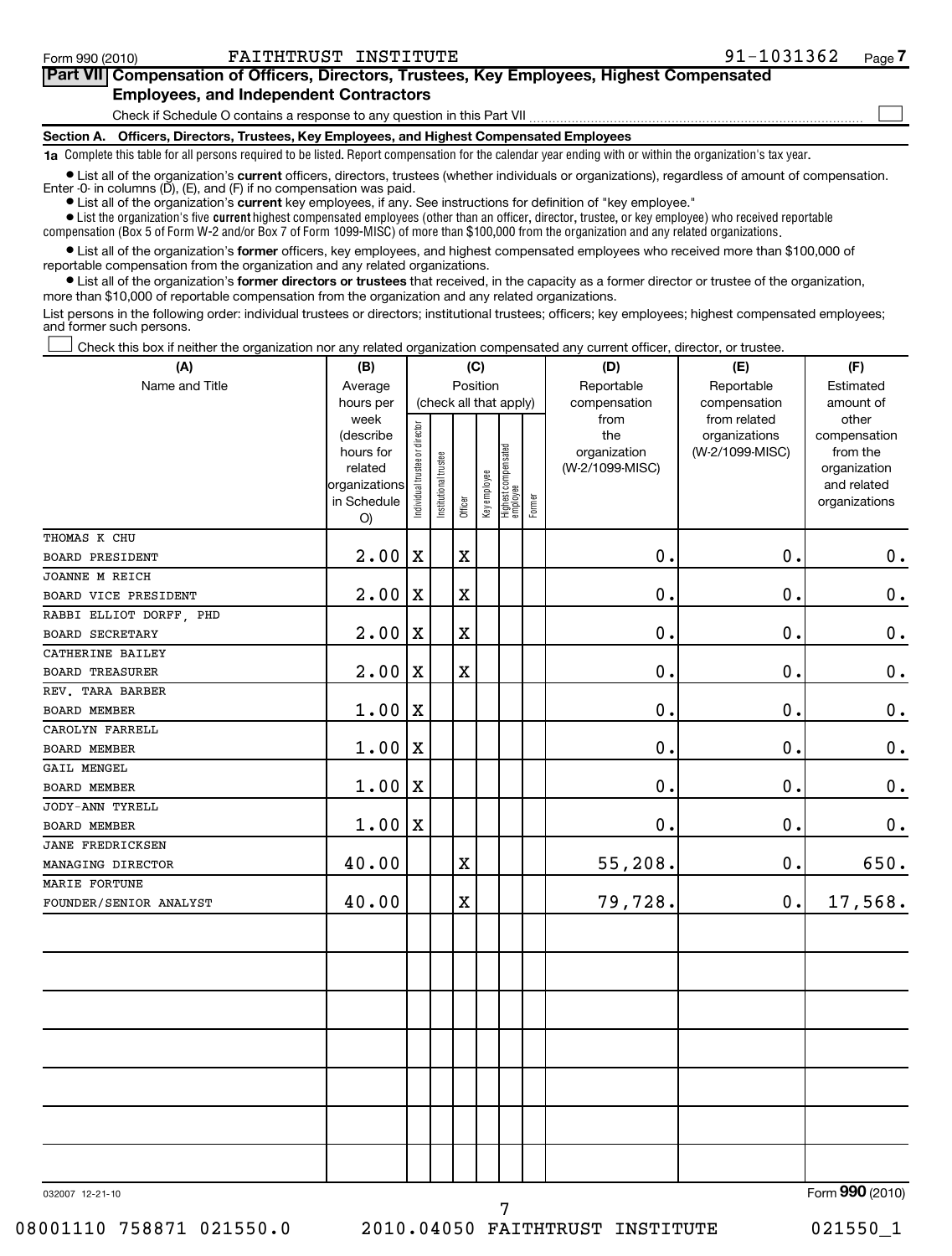|                 | FAITHTRUST INSTITUTE<br>Form 990 (2010)                                                                                                                                                                                         |                                                                                 |                                |                       |         |              |                                 |        |                                                | 91-1031362                                       |                               |                     | Page 8                                                                            |
|-----------------|---------------------------------------------------------------------------------------------------------------------------------------------------------------------------------------------------------------------------------|---------------------------------------------------------------------------------|--------------------------------|-----------------------|---------|--------------|---------------------------------|--------|------------------------------------------------|--------------------------------------------------|-------------------------------|---------------------|-----------------------------------------------------------------------------------|
| <b>Part VII</b> | Section A. Officers, Directors, Trustees, Key Employees, and Highest Compensated Employees (continued)                                                                                                                          |                                                                                 |                                |                       |         |              |                                 |        |                                                |                                                  |                               |                     |                                                                                   |
|                 | (A)<br>Name and title                                                                                                                                                                                                           | (B)<br>(C)<br>Position<br>Average<br>(check all that apply)<br>hours per        |                                |                       |         |              |                                 |        | (D)<br>Reportable<br>compensation              | (E)<br>Reportable<br>compensation                | (F)<br>Estimated<br>amount of |                     |                                                                                   |
|                 |                                                                                                                                                                                                                                 | week<br>(describe<br>hours for<br>related<br>organizations<br>in Schedule<br>O) | Individual trustee or director | Institutional trustee | Officer | Key employee | Highest compensated<br>employee | Former | from<br>the<br>organization<br>(W-2/1099-MISC) | from related<br>organizations<br>(W-2/1099-MISC) |                               |                     | other<br>compensation<br>from the<br>organization<br>and related<br>organizations |
|                 |                                                                                                                                                                                                                                 |                                                                                 |                                |                       |         |              |                                 |        |                                                |                                                  |                               |                     |                                                                                   |
|                 |                                                                                                                                                                                                                                 |                                                                                 |                                |                       |         |              |                                 |        |                                                |                                                  |                               |                     |                                                                                   |
|                 |                                                                                                                                                                                                                                 |                                                                                 |                                |                       |         |              |                                 |        |                                                |                                                  |                               |                     |                                                                                   |
|                 |                                                                                                                                                                                                                                 |                                                                                 |                                |                       |         |              |                                 |        |                                                |                                                  |                               |                     |                                                                                   |
|                 |                                                                                                                                                                                                                                 |                                                                                 |                                |                       |         |              |                                 |        |                                                |                                                  |                               |                     |                                                                                   |
|                 |                                                                                                                                                                                                                                 |                                                                                 |                                |                       |         |              |                                 |        |                                                |                                                  |                               |                     |                                                                                   |
|                 |                                                                                                                                                                                                                                 |                                                                                 |                                |                       |         |              |                                 |        |                                                |                                                  |                               |                     |                                                                                   |
|                 |                                                                                                                                                                                                                                 |                                                                                 |                                |                       |         |              |                                 |        |                                                |                                                  |                               |                     |                                                                                   |
|                 | 1b Sub-total                                                                                                                                                                                                                    |                                                                                 |                                |                       |         |              |                                 |        | 134,936.<br>0.                                 |                                                  | $\overline{0}$ .<br>σ.        |                     | 18,218.<br>$\overline{0}$ .                                                       |
| d               | c Total from continuation sheets to Part VII, Section A                                                                                                                                                                         |                                                                                 |                                |                       |         |              |                                 |        | 134,936.                                       |                                                  | σ.                            |                     | 18,218.                                                                           |
| 2               | Total number of individuals (including but not limited to those listed above) who received more than \$100,000 in reportable                                                                                                    |                                                                                 |                                |                       |         |              |                                 |        |                                                |                                                  |                               |                     |                                                                                   |
|                 | compensation from the organization $\blacktriangleright$                                                                                                                                                                        |                                                                                 |                                |                       |         |              |                                 |        |                                                |                                                  |                               |                     | 0                                                                                 |
|                 |                                                                                                                                                                                                                                 |                                                                                 |                                |                       |         |              |                                 |        |                                                |                                                  |                               |                     | Yes<br>No                                                                         |
| 3               | Did the organization list any former officer, director or trustee, key employee, or highest compensated employee on                                                                                                             |                                                                                 |                                |                       |         |              |                                 |        |                                                |                                                  |                               | 3                   | х                                                                                 |
|                 | For any individual listed on line 1a, is the sum of reportable compensation and other compensation from the organization<br>and related organizations greater than \$150,000? If "Yes," complete Schedule J for such individual |                                                                                 |                                |                       |         |              |                                 |        |                                                |                                                  |                               | 4                   | х                                                                                 |
| 5               | Did any person listed on line 1a receive or accrue compensation from any unrelated organization or individual for services<br>rendered to the organization? If "Yes," complete Schedule J for such person                       |                                                                                 |                                |                       |         |              |                                 |        |                                                |                                                  |                               | 5                   | X.                                                                                |
|                 | <b>Section B. Independent Contractors</b>                                                                                                                                                                                       |                                                                                 |                                |                       |         |              |                                 |        |                                                |                                                  |                               |                     |                                                                                   |
| 1.              | Complete this table for your five highest compensated independent contractors that received more than \$100,000 of compensation from<br><b>NONE</b><br>the organization.                                                        |                                                                                 |                                |                       |         |              |                                 |        |                                                |                                                  |                               |                     |                                                                                   |
|                 | (A)<br>Name and business address                                                                                                                                                                                                |                                                                                 |                                |                       |         |              |                                 |        | (B)<br>Description of services                 |                                                  |                               | (C)<br>Compensation |                                                                                   |
|                 |                                                                                                                                                                                                                                 |                                                                                 |                                |                       |         |              |                                 |        |                                                |                                                  |                               |                     |                                                                                   |
|                 |                                                                                                                                                                                                                                 |                                                                                 |                                |                       |         |              |                                 |        |                                                |                                                  |                               |                     |                                                                                   |
|                 |                                                                                                                                                                                                                                 |                                                                                 |                                |                       |         |              |                                 |        |                                                |                                                  |                               |                     |                                                                                   |
|                 |                                                                                                                                                                                                                                 |                                                                                 |                                |                       |         |              |                                 |        |                                                |                                                  |                               |                     |                                                                                   |
| 2               | Total number of independent contractors (including but not limited to those listed above) who received more than<br>\$100,000 in compensation from the organization                                                             |                                                                                 |                                |                       |         |              | 0                               |        |                                                |                                                  |                               |                     |                                                                                   |

8

032008 12-21-10

Form (2010) **990**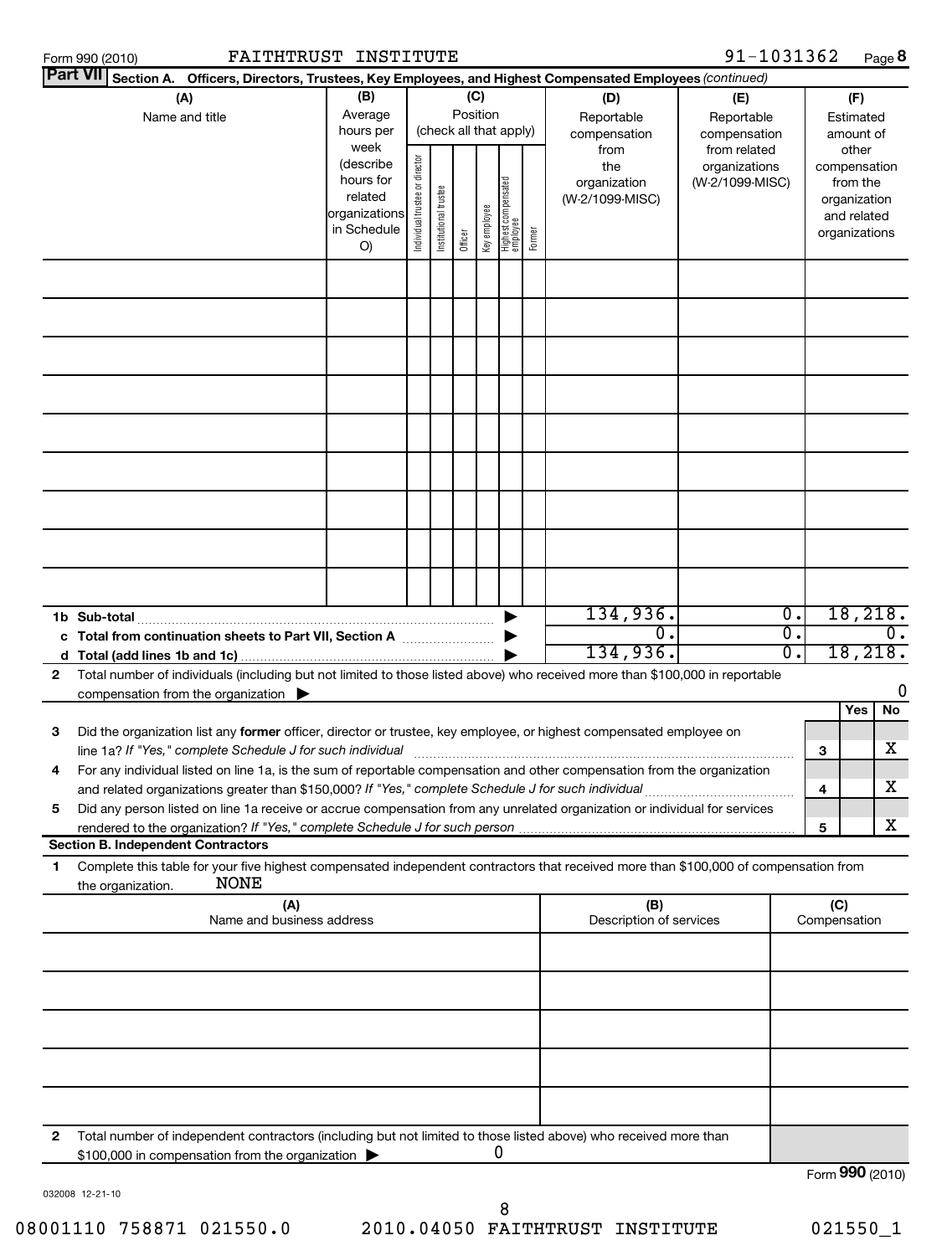| Form 990 (2010) |  |  |  |
|-----------------|--|--|--|
|-----------------|--|--|--|

## Form 990 (2010) **FAITHTRUST INSTITUTE** 91-1031362 Page

91-1031362 Page 9

|                              | <b>Part VIII</b> | <b>Statement of Revenue</b>                                                                                                                                                                                                                                                                 |                                                                      |                      |                      |                                                 |                                         |                                                                              |
|------------------------------|------------------|---------------------------------------------------------------------------------------------------------------------------------------------------------------------------------------------------------------------------------------------------------------------------------------------|----------------------------------------------------------------------|----------------------|----------------------|-------------------------------------------------|-----------------------------------------|------------------------------------------------------------------------------|
|                              |                  |                                                                                                                                                                                                                                                                                             |                                                                      |                      | (A)<br>Total revenue | (B)<br>Related or<br>exempt function<br>revenue | (C)<br>Unrelated<br>business<br>revenue | (D)<br>Revenue<br>excluded from<br>tax under<br>sections 512,<br>513, or 514 |
| Contributions, gifts, grants |                  | 1 a Federated campaigns<br><b>b</b> Membership dues<br>c Fundraising events<br>d Related organizations<br>e Government grants (contributions)<br>f All other contributions, gifts, grants, and<br>similar amounts not included above<br>g Noncash contributions included in lines 1a-1f: \$ | 1a<br>1 <sub>b</sub><br>1 <sub>c</sub><br>1 <sub>d</sub><br>1e<br>1f | 230,572.<br>298,428. |                      |                                                 |                                         |                                                                              |
|                              |                  |                                                                                                                                                                                                                                                                                             |                                                                      |                      | 529,000.             |                                                 |                                         |                                                                              |
|                              |                  |                                                                                                                                                                                                                                                                                             |                                                                      | <b>Business Code</b> |                      |                                                 |                                         |                                                                              |
| Program Service<br>Revenue   | b<br>c           | 2 a SALES OF VIDEOS, EDUCA<br>TRAINING/PROGRAMS<br><u> 1989 - John Stein, Amerikaansk politiker (</u>                                                                                                                                                                                       |                                                                      | 900099<br>900099     | 120,574.<br>96,832.  | 120,574.<br>96,832.                             |                                         |                                                                              |
|                              | d                |                                                                                                                                                                                                                                                                                             |                                                                      |                      |                      |                                                 |                                         |                                                                              |
|                              | е                | f All other program service revenue                                                                                                                                                                                                                                                         |                                                                      | 217,406.             |                      |                                                 |                                         |                                                                              |
|                              | 3                | Investment income (including dividends, interest, and                                                                                                                                                                                                                                       |                                                                      |                      |                      |                                                 |                                         |                                                                              |
|                              | 4<br>5           | Income from investment of tax-exempt bond proceeds                                                                                                                                                                                                                                          |                                                                      | ▶                    | 2,194.               |                                                 |                                         | 2,194.                                                                       |
|                              |                  |                                                                                                                                                                                                                                                                                             | (i) Real                                                             | (ii) Personal        |                      |                                                 |                                         |                                                                              |
|                              |                  | 6 a Gross Rents                                                                                                                                                                                                                                                                             |                                                                      |                      |                      |                                                 |                                         |                                                                              |
|                              |                  | <b>b</b> Less: rental expenses                                                                                                                                                                                                                                                              |                                                                      |                      |                      |                                                 |                                         |                                                                              |
|                              |                  | <b>c</b> Rental income or (loss)                                                                                                                                                                                                                                                            |                                                                      |                      |                      |                                                 |                                         |                                                                              |
|                              |                  | <b>d</b> Net rental income or (loss)                                                                                                                                                                                                                                                        |                                                                      |                      |                      |                                                 |                                         |                                                                              |
|                              |                  | 7 a Gross amount from sales of<br>assets other than inventory                                                                                                                                                                                                                               | (i) Securities                                                       | (ii) Other           |                      |                                                 |                                         |                                                                              |
|                              |                  | <b>b</b> Less: cost or other basis<br>and sales expenses                                                                                                                                                                                                                                    |                                                                      |                      |                      |                                                 |                                         |                                                                              |
|                              |                  |                                                                                                                                                                                                                                                                                             |                                                                      |                      |                      |                                                 |                                         |                                                                              |
|                              |                  | 8 a Gross income from fundraising events (not                                                                                                                                                                                                                                               |                                                                      |                      |                      |                                                 |                                         |                                                                              |
|                              |                  | including \$<br><u>of</u> the contract of<br>contributions reported on line 1c). See                                                                                                                                                                                                        |                                                                      |                      |                      |                                                 |                                         |                                                                              |
| <b>Other Revenue</b>         |                  |                                                                                                                                                                                                                                                                                             | b                                                                    |                      |                      |                                                 |                                         |                                                                              |
|                              |                  | c Net income or (loss) from fundraising events                                                                                                                                                                                                                                              |                                                                      | ▶<br>.               |                      |                                                 |                                         |                                                                              |
|                              |                  | 9 a Gross income from gaming activities. See                                                                                                                                                                                                                                                |                                                                      |                      |                      |                                                 |                                         |                                                                              |
|                              |                  |                                                                                                                                                                                                                                                                                             |                                                                      |                      |                      |                                                 |                                         |                                                                              |
|                              |                  | c Net income or (loss) from gaming activities                                                                                                                                                                                                                                               |                                                                      | ▶                    |                      |                                                 |                                         |                                                                              |
|                              |                  | <b>10 a</b> Gross sales of inventory, less returns                                                                                                                                                                                                                                          |                                                                      |                      |                      |                                                 |                                         |                                                                              |
|                              |                  | <b>b</b> Less: cost of goods sold $\ldots$ <b>b</b>                                                                                                                                                                                                                                         |                                                                      |                      |                      |                                                 |                                         |                                                                              |
|                              |                  |                                                                                                                                                                                                                                                                                             |                                                                      |                      |                      |                                                 |                                         |                                                                              |
|                              |                  | Miscellaneous Revenue                                                                                                                                                                                                                                                                       |                                                                      | <b>Business Code</b> |                      |                                                 |                                         |                                                                              |
|                              | 11 a             | <u> 1989 - Johann Barn, mars ann an t-Alban an t-Alban ann an t-Alban ann an t-Alban ann an t-Alban ann an t-Alba</u>                                                                                                                                                                       |                                                                      |                      |                      |                                                 |                                         |                                                                              |
|                              | b                | <u> 1989 - Johann Stein, mars et al. 1990 - Anna ann an t-Anna ann an t-Anna ann an t-Anna ann an t-Anna ann an t-</u>                                                                                                                                                                      |                                                                      |                      |                      |                                                 |                                         |                                                                              |
|                              | с                |                                                                                                                                                                                                                                                                                             | the control of the control of the control of the                     |                      |                      |                                                 |                                         |                                                                              |
|                              | d                |                                                                                                                                                                                                                                                                                             |                                                                      |                      |                      |                                                 |                                         |                                                                              |
|                              |                  |                                                                                                                                                                                                                                                                                             |                                                                      | ▶                    | 748,600.             | 217,406.                                        | $\overline{0}$ .                        | 2,194.                                                                       |
| 032009<br>12-21-10           | 12               |                                                                                                                                                                                                                                                                                             |                                                                      |                      |                      |                                                 |                                         | Form 990 (2010)                                                              |
|                              |                  |                                                                                                                                                                                                                                                                                             |                                                                      |                      | 9                    |                                                 |                                         |                                                                              |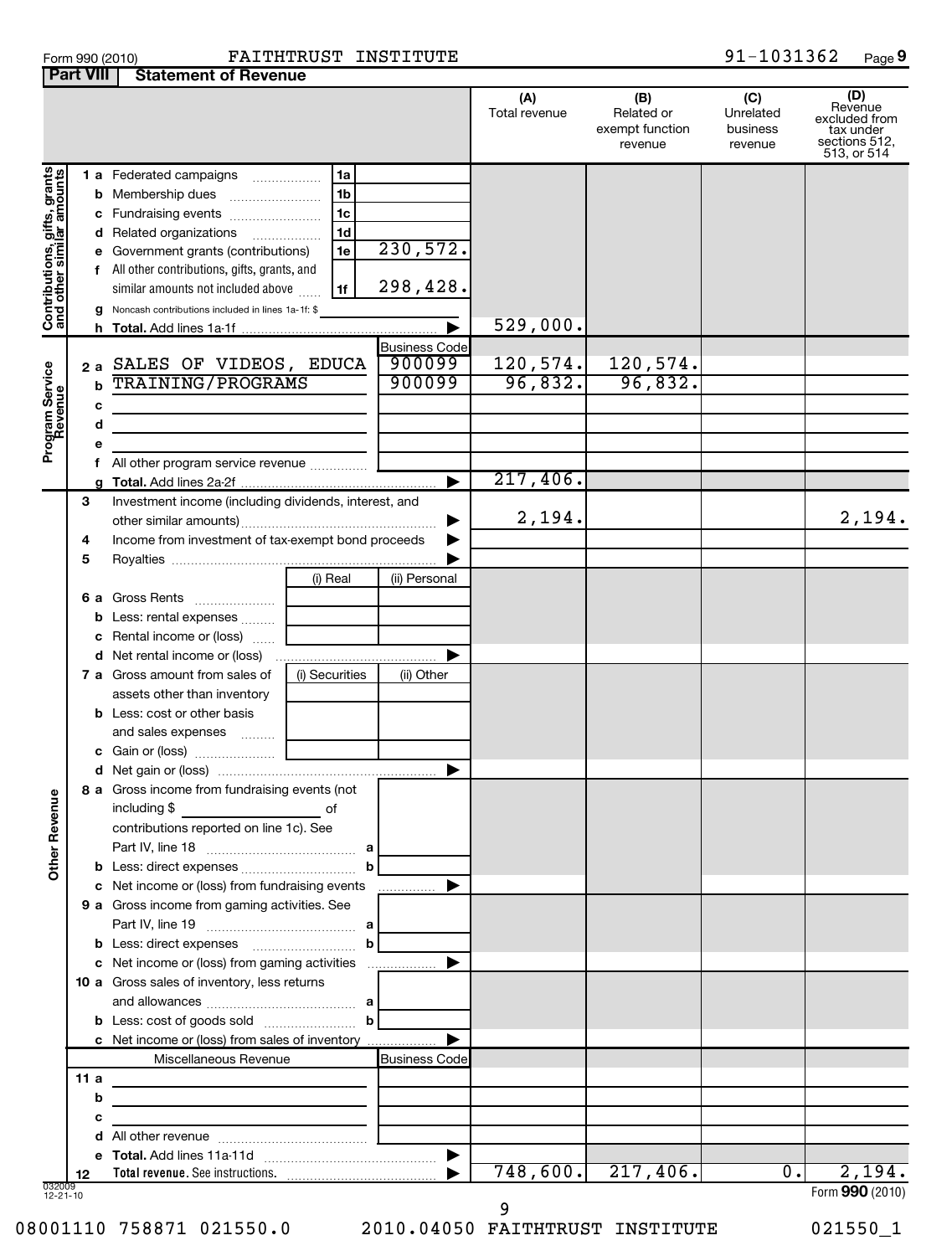**Part IX | Statement of Functional Expenses** 

## Form 990 (2010) **FAITHTRUST INSTITUTE 9** $1\text{--}10\,31\,36\,2\quad$  **Page**

91-1031362 Page 10

|              | All other organizations must complete column (A) but are not required to complete columns (B), (C), and (D).                                                  | Section 501(c)(3) and 501(c)(4) organizations must complete all columns. |                             |                                    |                                |
|--------------|---------------------------------------------------------------------------------------------------------------------------------------------------------------|--------------------------------------------------------------------------|-----------------------------|------------------------------------|--------------------------------|
|              | Do not include amounts reported on lines 6b,                                                                                                                  | (A)                                                                      | (B)                         | (C)                                |                                |
|              | 7b, 8b, 9b, and 10b of Part VIII.                                                                                                                             | Total expenses                                                           | Program service<br>expenses | Management and<br>general expenses | (D)<br>Fundraising<br>expenses |
| $\mathbf{1}$ | Grants and other assistance to governments and                                                                                                                |                                                                          |                             |                                    |                                |
|              | organizations in the U.S. See Part IV, line 21                                                                                                                |                                                                          |                             |                                    |                                |
| $\mathbf{2}$ | Grants and other assistance to individuals in                                                                                                                 |                                                                          |                             |                                    |                                |
|              | the U.S. See Part IV, line 22                                                                                                                                 |                                                                          |                             |                                    |                                |
| 3            | Grants and other assistance to governments,                                                                                                                   |                                                                          |                             |                                    |                                |
|              | organizations, and individuals outside the U.S.                                                                                                               |                                                                          |                             |                                    |                                |
|              | See Part IV, lines 15 and 16                                                                                                                                  |                                                                          |                             |                                    |                                |
| 4            | Benefits paid to or for members                                                                                                                               |                                                                          |                             |                                    |                                |
| 5            | Compensation of current officers, directors,                                                                                                                  |                                                                          |                             |                                    |                                |
|              | trustees, and key employees                                                                                                                                   | 171, 117.                                                                | 143,279.                    | 8,936.                             | 18,902.                        |
| 6            | Compensation not included above, to disqualified                                                                                                              |                                                                          |                             |                                    |                                |
|              | persons (as defined under section 4958(f)(1)) and                                                                                                             |                                                                          |                             |                                    |                                |
|              | persons described in section 4958(c)(3)(B)                                                                                                                    | 149,668.                                                                 | 124,548.                    | 8,149.                             | 16,971.                        |
| 7            | Pension plan contributions (include section 401(k)                                                                                                            |                                                                          |                             |                                    |                                |
| 8            | and section 403(b) employer contributions)                                                                                                                    | 18,150.                                                                  | 15,783.                     | 696.                               |                                |
| 9            |                                                                                                                                                               | 30,519.                                                                  | 26,541.                     | 1,168.                             | $\frac{1,671}{2,810}$          |
| 10           |                                                                                                                                                               | 31,546.                                                                  | 25,687.                     | 1,820.                             | 4,039.                         |
| 11           | Fees for services (non-employees):                                                                                                                            |                                                                          |                             |                                    |                                |
| a            |                                                                                                                                                               |                                                                          |                             |                                    |                                |
| b            |                                                                                                                                                               |                                                                          |                             |                                    |                                |
| с            |                                                                                                                                                               | 56,505.                                                                  | 46,899.                     | 2,825.                             | 6,781.                         |
| d            |                                                                                                                                                               |                                                                          |                             |                                    |                                |
| е            | Professional fundraising services. See Part IV, line 17                                                                                                       |                                                                          |                             |                                    |                                |
| f            | Investment management fees                                                                                                                                    |                                                                          |                             |                                    |                                |
| g            |                                                                                                                                                               | 41,141.                                                                  | 39,828.                     | 365.                               | 948.                           |
| 12           |                                                                                                                                                               | 4,862.                                                                   | 561.                        | 4.                                 | 4,297.                         |
| 13           |                                                                                                                                                               | 62, 325.                                                                 | 54,616.                     | 526.                               | 7,183.                         |
| 14           |                                                                                                                                                               |                                                                          |                             |                                    |                                |
| 15           |                                                                                                                                                               |                                                                          |                             |                                    |                                |
| 16           |                                                                                                                                                               | 52,625.                                                                  | 45,371.                     | 2,140.                             | 5,114.                         |
| 17           |                                                                                                                                                               | 94,623.                                                                  | 83,812.                     | 8,944.                             | 1,867.                         |
| 18           | Payments of travel or entertainment expenses                                                                                                                  |                                                                          |                             |                                    |                                |
|              | for any federal, state, or local public officials                                                                                                             |                                                                          |                             |                                    |                                |
| 19           | Conferences, conventions, and meetings                                                                                                                        |                                                                          |                             |                                    |                                |
| 20           | Interest                                                                                                                                                      |                                                                          |                             |                                    |                                |
| 21           |                                                                                                                                                               | 1,816.                                                                   |                             | 1,816.                             |                                |
| 22           | Depreciation, depletion, and amortization                                                                                                                     | 6,495.                                                                   | 5,532.                      | 283.                               | 680.                           |
| 23           | Insurance<br>Other expenses. Itemize expenses not covered                                                                                                     |                                                                          |                             |                                    |                                |
| 24           | above. (List miscellaneous expenses in line 24f. If line<br>24f amount exceeds 10% of line 25, column (A)                                                     |                                                                          |                             |                                    |                                |
|              | amount, list line 24f expenses on Schedule O.)<br>EQUIPMENT RENTAL AND MA                                                                                     | 9,783.                                                                   | 8,135.                      | 470.                               | 1,178.                         |
| a            | <b>OTHER</b>                                                                                                                                                  | 5,300.                                                                   | 3,156.                      | 1,180.                             | 964.                           |
| b            | EQUIPMENT AND SOFTWARE                                                                                                                                        | 2,494.                                                                   | 2,385.                      | $\overline{32}$                    | 77.                            |
| d            | PROGRAM AND RESOURCES                                                                                                                                         | 412.                                                                     | 412.                        |                                    |                                |
| е            |                                                                                                                                                               |                                                                          |                             |                                    |                                |
| f            | All other expenses                                                                                                                                            |                                                                          |                             |                                    |                                |
| 25           | Total functional expenses. Add lines 1 through 24f                                                                                                            | 739,381.                                                                 | 626,545.                    | 39,354.                            | 73,482.                        |
| 26           | Joint costs. Check here<br>if following SOP                                                                                                                   |                                                                          |                             |                                    |                                |
|              | 98-2 (ASC 958-720). Complete this line only if the<br>organization reported in column (B) joint costs from a<br>combined educational campaign and fundraising |                                                                          |                             |                                    |                                |
|              |                                                                                                                                                               |                                                                          |                             |                                    |                                |

032010 12-21-10

Form (2010) **990**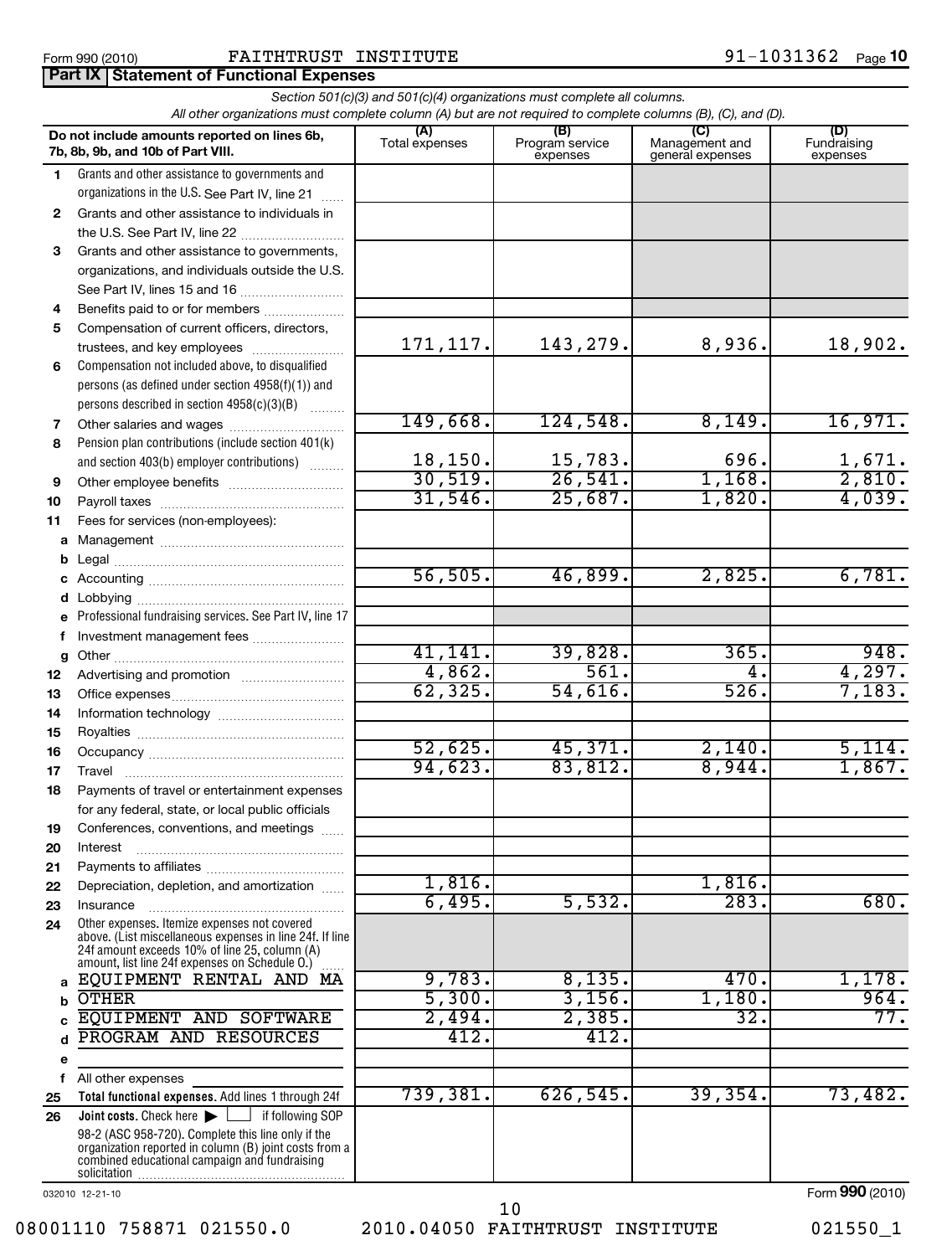Form 990 (2010) **FAITHTRUST INSTITUTE 9** $1\text{--}10\,31\,36\,2\quad$  **Page** 

91-1031362 Page 11

|                             | Part $X$ | <b>Balance Sheet</b>                                                                                                                                                                                                           |          |                         |                          |                 |                         |
|-----------------------------|----------|--------------------------------------------------------------------------------------------------------------------------------------------------------------------------------------------------------------------------------|----------|-------------------------|--------------------------|-----------------|-------------------------|
|                             |          |                                                                                                                                                                                                                                |          |                         | (A)<br>Beginning of year |                 | (B)<br>End of year      |
|                             | 1        |                                                                                                                                                                                                                                |          |                         | 32,101.                  | $\mathbf{1}$    | 38,460.                 |
|                             | 2        |                                                                                                                                                                                                                                | 159,639. | $\overline{2}$          | 134, 547.                |                 |                         |
|                             | з        |                                                                                                                                                                                                                                |          |                         |                          | 3               |                         |
|                             | 4        |                                                                                                                                                                                                                                |          | 86,436.                 | $\overline{\mathbf{4}}$  | 23,322.         |                         |
|                             | 5        | Receivables from current and former officers, directors, trustees, key                                                                                                                                                         |          |                         |                          |                 |                         |
|                             |          | employees, and highest compensated employees. Complete Part II                                                                                                                                                                 |          |                         |                          |                 |                         |
|                             |          | of Schedule L                                                                                                                                                                                                                  |          |                         |                          | 5               |                         |
|                             | 6        | Receivables from other disqualified persons (as defined under section                                                                                                                                                          |          |                         |                          |                 |                         |
|                             |          | 4958(f)(1)), persons described in section 4958(c)(3)(B), and contributing                                                                                                                                                      |          |                         |                          |                 |                         |
|                             |          | employers and sponsoring organizations of section 501(c)(9) voluntary                                                                                                                                                          |          |                         |                          |                 |                         |
|                             |          |                                                                                                                                                                                                                                |          |                         |                          | 6               |                         |
| Assets                      | 7        |                                                                                                                                                                                                                                |          |                         |                          | $\overline{7}$  |                         |
|                             | 8        |                                                                                                                                                                                                                                |          |                         | 20, 236.                 | 8               | $\frac{19,705}{9,751}$  |
|                             | 9        | Prepaid expenses and deferred charges [11] [11] prepaid expenses and deferred charges [11] [11] minimum and the Prepaid expenses and deferred charges [11] minimum and the Prepaid experiment of Prepaid experiment and the Pr |          |                         | 14,022.                  | $\mathbf{9}$    |                         |
|                             |          | 10a Land, buildings, and equipment: cost or other                                                                                                                                                                              |          |                         |                          |                 |                         |
|                             |          | basis. Complete Part VI of Schedule D  10a                                                                                                                                                                                     |          | $\frac{26,212}{23,037}$ |                          |                 |                         |
|                             |          |                                                                                                                                                                                                                                |          |                         | 4,990.                   | 10 <sub>c</sub> | $\frac{3,175}{148,382}$ |
|                             | 11       |                                                                                                                                                                                                                                |          |                         | 123,438.                 | 11              |                         |
|                             | 12       |                                                                                                                                                                                                                                |          |                         | 12                       |                 |                         |
|                             | 13       |                                                                                                                                                                                                                                |          | 13                      |                          |                 |                         |
|                             | 14       |                                                                                                                                                                                                                                |          |                         |                          | 14              |                         |
|                             | 15       |                                                                                                                                                                                                                                |          | 15                      |                          |                 |                         |
|                             | 16       | <b>Total assets.</b> Add lines 1 through 15 (must equal line 34) <i></i>                                                                                                                                                       |          |                         | 440,862.                 | 16              | 377, 342.               |
|                             | 17       |                                                                                                                                                                                                                                |          | 118, 187.               | 17                       | 28, 157.        |                         |
|                             | 18       |                                                                                                                                                                                                                                |          |                         |                          | 18              |                         |
|                             | 19       |                                                                                                                                                                                                                                |          |                         | 10,858.                  | 19              | 5,342.                  |
|                             | 20       |                                                                                                                                                                                                                                |          |                         |                          | 20              |                         |
|                             | 21       | Escrow or custodial account liability. Complete Part IV of Schedule D                                                                                                                                                          |          |                         |                          | 21              |                         |
| Liabilities                 | 22       | Payables to current and former officers, directors, trustees, key employees,                                                                                                                                                   |          |                         |                          |                 |                         |
|                             |          | highest compensated employees, and disqualified persons. Complete Part II                                                                                                                                                      |          |                         |                          |                 |                         |
|                             |          | of Schedule L                                                                                                                                                                                                                  |          |                         |                          | 22              |                         |
|                             | 23       | Secured mortgages and notes payable to unrelated third parties                                                                                                                                                                 |          |                         |                          | 23              |                         |
|                             | 24       |                                                                                                                                                                                                                                |          |                         |                          | 24              |                         |
|                             | 25       |                                                                                                                                                                                                                                |          |                         |                          | 25              |                         |
|                             | 26       | Total liabilities. Add lines 17 through 25                                                                                                                                                                                     |          |                         | $129,045.$ 26            |                 | 33,499.                 |
|                             |          | Organizations that follow SFAS 117, check here $\blacktriangleright \Box X$ and complete                                                                                                                                       |          |                         |                          |                 |                         |
|                             |          | lines 27 through 29, and lines 33 and 34.                                                                                                                                                                                      |          |                         |                          |                 |                         |
|                             | 27       |                                                                                                                                                                                                                                |          |                         | 120,380.                 | 27              | 278,452.                |
|                             | 28       | Temporarily restricted net assets                                                                                                                                                                                              |          |                         | 135, 238.                | 28              | 9,192.                  |
|                             | 29       | Permanently restricted net assets                                                                                                                                                                                              |          | and                     | 56, 199.                 | 29              | 56, 199.                |
|                             |          | Organizations that do not follow SFAS 117, check here $\blacktriangleright \perp$                                                                                                                                              |          |                         |                          |                 |                         |
|                             |          | complete lines 30 through 34.                                                                                                                                                                                                  |          |                         |                          |                 |                         |
|                             | 30       |                                                                                                                                                                                                                                |          |                         |                          | 30              |                         |
| Net Assets or Fund Balances | 31       | Paid-in or capital surplus, or land, building, or equipment fund                                                                                                                                                               |          |                         |                          | 31              |                         |
|                             | 32       | Retained earnings, endowment, accumulated income, or other funds                                                                                                                                                               |          |                         |                          | 32              |                         |
|                             | 33       |                                                                                                                                                                                                                                |          |                         | 311,817.                 | 33              | 343,843.                |
|                             | 34       |                                                                                                                                                                                                                                |          |                         | 440,862.                 | 34              | 377, 342.               |

Form (2010) **990**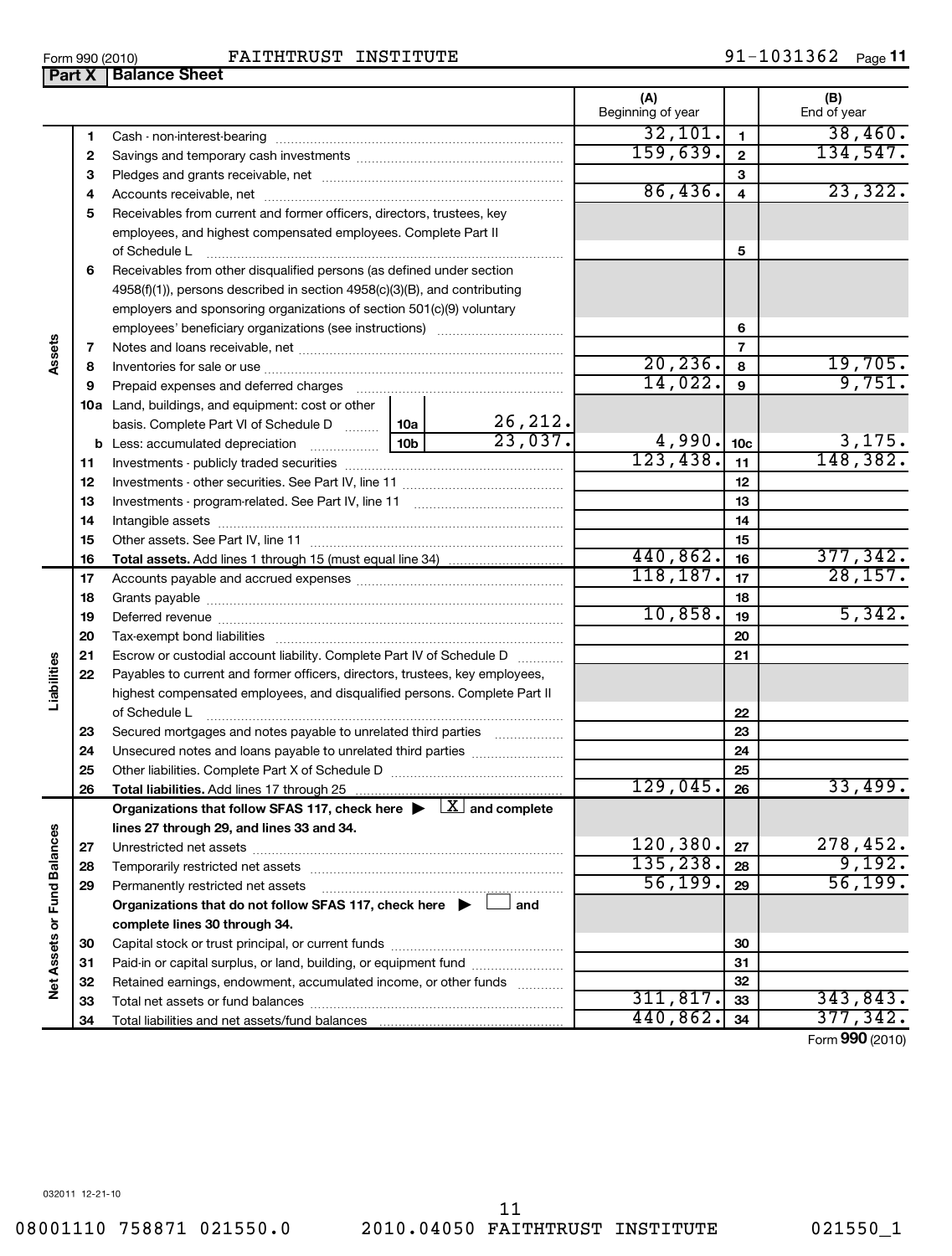| Form 990 (2010)                              | FAITHTRUST INSTITUTE                                                                                                                                                         | 91-1031362     |          |                       | Page 12                        |
|----------------------------------------------|------------------------------------------------------------------------------------------------------------------------------------------------------------------------------|----------------|----------|-----------------------|--------------------------------|
| <b>Part XI Reconciliation of Net Assets</b>  |                                                                                                                                                                              |                |          |                       |                                |
|                                              |                                                                                                                                                                              |                |          |                       | $\lfloor x \rfloor$            |
|                                              |                                                                                                                                                                              |                |          |                       |                                |
| 1                                            |                                                                                                                                                                              | $\mathbf{1}$   | 748,600. |                       |                                |
| $\mathbf{2}$                                 |                                                                                                                                                                              | $\mathfrak{p}$ | 739,381. |                       |                                |
| 3                                            | Revenue less expenses. Subtract line 2 from line 1                                                                                                                           | $\mathbf{3}$   |          |                       | 9,219.                         |
| 4                                            |                                                                                                                                                                              | $\overline{4}$ | 311,817. |                       |                                |
| 5                                            |                                                                                                                                                                              | 5              | 22,807.  |                       |                                |
| 6                                            | Net assets or fund balances at end of year. Combine lines 3, 4, and 5 (must equal Part X, line 33, column (B))                                                               | 6              | 343,843. |                       |                                |
|                                              | Part XII Financial Statements and Reporting                                                                                                                                  |                |          |                       |                                |
|                                              |                                                                                                                                                                              |                |          |                       | $\lfloor x \rfloor$            |
|                                              |                                                                                                                                                                              |                |          | <b>Yes</b>            | <b>No</b>                      |
|                                              | Accounting method used to prepare the Form 990: $\Box$ Cash $\Box X$ Accrual $\Box$ Other                                                                                    |                |          |                       |                                |
|                                              | If the organization changed its method of accounting from a prior year or checked "Other," explain in Schedule O.                                                            |                |          |                       |                                |
| 2a                                           |                                                                                                                                                                              | 2a             |          |                       | х                              |
| b                                            |                                                                                                                                                                              | 2 <sub>b</sub> |          | $\overline{\text{x}}$ |                                |
| c                                            | If "Yes" to line 2a or 2b, does the organization have a committee that assumes responsibility for oversight of the audit,                                                    |                |          |                       |                                |
|                                              |                                                                                                                                                                              | 2c             |          | х                     |                                |
|                                              | If the organization changed either its oversight process or selection process during the tax year, explain in Schedule O.                                                    |                |          |                       |                                |
|                                              | d If "Yes" to line 2a or 2b, check a box below to indicate whether the financial statements for the year were issued on a                                                    |                |          |                       |                                |
| separate basis, consolidated basis, or both: |                                                                                                                                                                              |                |          |                       |                                |
|                                              | $\lfloor \underline{X} \rfloor$ Separate basis $\lfloor \underline{\bot} \rfloor$ Consolidated basis $\lfloor \underline{\bot} \rfloor$ Both consolidated and separate basis |                |          |                       |                                |
|                                              | 3a As a result of a federal award, was the organization required to undergo an audit or audits as set forth in the Single Audit                                              |                |          |                       |                                |
|                                              |                                                                                                                                                                              | За             |          |                       | x                              |
|                                              | b If "Yes," did the organization undergo the required audit or audits? If the organization did not undergo the required audit                                                |                |          |                       |                                |
|                                              |                                                                                                                                                                              | 3 <sub>b</sub> |          |                       | $T_{\text{max}}$ 000 $(0.010)$ |

Form (2010) **990**

032012 12-21-10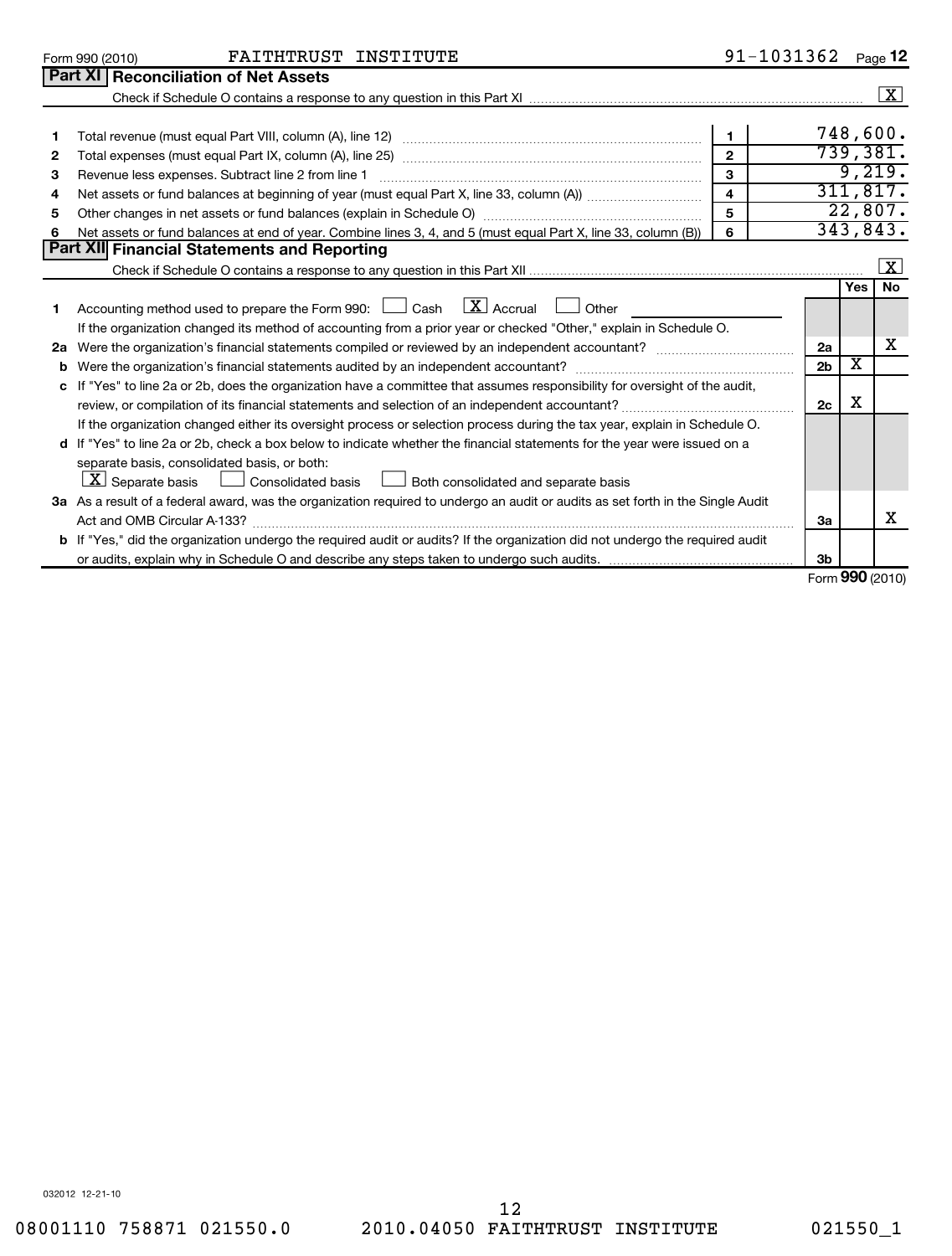| <b>SCHEDULE A</b> |                      |
|-------------------|----------------------|
|                   | (Form 990 or 990-EZ) |

Department of the Treasury

# **Public Charity Status and Public Support**

**Complete if the organization is a section 501(c)(3) organization or a section**

**4947(a)(1) nonexempt charitable trust.**

| Internal Revenue Service |                                                                                                                                                                                                                                               |                                               | Attach to Form 990 or Form 990-EZ. See separate instructions.                                                                                                                                                             |                                                        |                                                   |                      |    |                                              |    |                                       | Inspection                 |    |
|--------------------------|-----------------------------------------------------------------------------------------------------------------------------------------------------------------------------------------------------------------------------------------------|-----------------------------------------------|---------------------------------------------------------------------------------------------------------------------------------------------------------------------------------------------------------------------------|--------------------------------------------------------|---------------------------------------------------|----------------------|----|----------------------------------------------|----|---------------------------------------|----------------------------|----|
|                          | Name of the organization                                                                                                                                                                                                                      |                                               |                                                                                                                                                                                                                           |                                                        |                                                   |                      |    |                                              |    | <b>Employer identification number</b> |                            |    |
|                          |                                                                                                                                                                                                                                               |                                               | FAITHTRUST INSTITUTE                                                                                                                                                                                                      |                                                        |                                                   |                      |    |                                              |    | 91-1031362                            |                            |    |
| Part I                   |                                                                                                                                                                                                                                               |                                               | Reason for Public Charity Status (All organizations must complete this part.) See instructions.                                                                                                                           |                                                        |                                                   |                      |    |                                              |    |                                       |                            |    |
|                          |                                                                                                                                                                                                                                               |                                               | The organization is not a private foundation because it is: (For lines 1 through 11, check only one box.)                                                                                                                 |                                                        |                                                   |                      |    |                                              |    |                                       |                            |    |
| 1                        |                                                                                                                                                                                                                                               |                                               | A church, convention of churches, or association of churches described in section 170(b)(1)(A)(i).                                                                                                                        |                                                        |                                                   |                      |    |                                              |    |                                       |                            |    |
| 2                        |                                                                                                                                                                                                                                               |                                               | A school described in section 170(b)(1)(A)(ii). (Attach Schedule E.)                                                                                                                                                      |                                                        |                                                   |                      |    |                                              |    |                                       |                            |    |
| 3                        |                                                                                                                                                                                                                                               |                                               | A hospital or a cooperative hospital service organization described in section 170(b)(1)(A)(iii).                                                                                                                         |                                                        |                                                   |                      |    |                                              |    |                                       |                            |    |
| 4                        |                                                                                                                                                                                                                                               |                                               | A medical research organization operated in conjunction with a hospital described in section 170(b)(1)(A)(iii). Enter the hospital's name,                                                                                |                                                        |                                                   |                      |    |                                              |    |                                       |                            |    |
|                          | city, and state:                                                                                                                                                                                                                              |                                               |                                                                                                                                                                                                                           |                                                        |                                                   |                      |    |                                              |    |                                       |                            |    |
| 5                        | An organization operated for the benefit of a college or university owned or operated by a governmental unit described in                                                                                                                     |                                               |                                                                                                                                                                                                                           |                                                        |                                                   |                      |    |                                              |    |                                       |                            |    |
|                          | section 170(b)(1)(A)(iv). (Complete Part II.)                                                                                                                                                                                                 |                                               |                                                                                                                                                                                                                           |                                                        |                                                   |                      |    |                                              |    |                                       |                            |    |
| 6<br>$\lfloor x \rfloor$ | A federal, state, or local government or governmental unit described in section 170(b)(1)(A)(v).<br>An organization that normally receives a substantial part of its support from a governmental unit or from the general public described in |                                               |                                                                                                                                                                                                                           |                                                        |                                                   |                      |    |                                              |    |                                       |                            |    |
| $\overline{7}$           |                                                                                                                                                                                                                                               |                                               |                                                                                                                                                                                                                           |                                                        |                                                   |                      |    |                                              |    |                                       |                            |    |
| 8                        |                                                                                                                                                                                                                                               | section 170(b)(1)(A)(vi). (Complete Part II.) |                                                                                                                                                                                                                           |                                                        |                                                   |                      |    |                                              |    |                                       |                            |    |
| 9                        |                                                                                                                                                                                                                                               |                                               | A community trust described in section 170(b)(1)(A)(vi). (Complete Part II.)<br>An organization that normally receives: (1) more than 33 1/3% of its support from contributions, membership fees, and gross receipts from |                                                        |                                                   |                      |    |                                              |    |                                       |                            |    |
|                          |                                                                                                                                                                                                                                               |                                               | activities related to its exempt functions - subject to certain exceptions, and (2) no more than 33 1/3% of its support from gross investment                                                                             |                                                        |                                                   |                      |    |                                              |    |                                       |                            |    |
|                          |                                                                                                                                                                                                                                               |                                               | income and unrelated business taxable income (less section 511 tax) from businesses acquired by the organization after June 30, 1975.                                                                                     |                                                        |                                                   |                      |    |                                              |    |                                       |                            |    |
|                          |                                                                                                                                                                                                                                               | See section 509(a)(2). (Complete Part III.)   |                                                                                                                                                                                                                           |                                                        |                                                   |                      |    |                                              |    |                                       |                            |    |
| 10                       |                                                                                                                                                                                                                                               |                                               | An organization organized and operated exclusively to test for public safety. See section 509(a)(4).                                                                                                                      |                                                        |                                                   |                      |    |                                              |    |                                       |                            |    |
| 11                       |                                                                                                                                                                                                                                               |                                               | An organization organized and operated exclusively for the benefit of, to perform the functions of, or to carry out the purposes of one or                                                                                |                                                        |                                                   |                      |    |                                              |    |                                       |                            |    |
|                          |                                                                                                                                                                                                                                               |                                               | more publicly supported organizations described in section 509(a)(1) or section 509(a)(2). See section 509(a)(3). Check the box that                                                                                      |                                                        |                                                   |                      |    |                                              |    |                                       |                            |    |
|                          |                                                                                                                                                                                                                                               |                                               | describes the type of supporting organization and complete lines 11e through 11h.                                                                                                                                         |                                                        |                                                   |                      |    |                                              |    |                                       |                            |    |
|                          | $a \Box$ Type I                                                                                                                                                                                                                               |                                               | $\mathsf{b}\sqcup\hspace{-.15cm}\sqcup\hspace{-.15cm}\sqcup\hspace{-.15cm}\sqcup\hspace{-.15cm}\sqcup$                                                                                                                    | $\mathbf{c}$ $\Box$ Type III - Functionally integrated |                                                   |                      |    |                                              |    | Type III - Other                      |                            |    |
| e                        |                                                                                                                                                                                                                                               |                                               | By checking this box, I certify that the organization is not controlled directly or indirectly by one or more disqualified persons other than                                                                             |                                                        |                                                   |                      |    |                                              |    |                                       |                            |    |
|                          |                                                                                                                                                                                                                                               |                                               | foundation managers and other than one or more publicly supported organizations described in section 509(a)(1) or section 509(a)(2).                                                                                      |                                                        |                                                   |                      |    |                                              |    |                                       |                            |    |
| f                        |                                                                                                                                                                                                                                               |                                               | If the organization received a written determination from the IRS that it is a Type I, Type II, or Type III                                                                                                               |                                                        |                                                   |                      |    |                                              |    |                                       |                            |    |
|                          |                                                                                                                                                                                                                                               | supporting organization, check this box       |                                                                                                                                                                                                                           |                                                        |                                                   |                      |    |                                              |    |                                       |                            |    |
| g                        |                                                                                                                                                                                                                                               |                                               | Since August 17, 2006, has the organization accepted any gift or contribution from any of the following persons?                                                                                                          |                                                        |                                                   |                      |    |                                              |    |                                       |                            |    |
|                          | $\vert$ (I)                                                                                                                                                                                                                                   |                                               | A person who directly or indirectly controls, either alone or together with persons described in (ii) and (iii) below,                                                                                                    |                                                        |                                                   |                      |    |                                              |    |                                       | Yes                        | No |
|                          |                                                                                                                                                                                                                                               |                                               | the governing body of the supported organization?                                                                                                                                                                         |                                                        |                                                   |                      |    |                                              |    | 11g(i)                                |                            |    |
|                          | (ii)                                                                                                                                                                                                                                          |                                               |                                                                                                                                                                                                                           |                                                        |                                                   |                      |    |                                              |    | 11g(ii)                               |                            |    |
|                          |                                                                                                                                                                                                                                               |                                               |                                                                                                                                                                                                                           |                                                        |                                                   |                      |    |                                              |    | 11g(iii)                              |                            |    |
| h                        |                                                                                                                                                                                                                                               |                                               | Provide the following information about the supported organization(s).                                                                                                                                                    |                                                        |                                                   |                      |    |                                              |    |                                       |                            |    |
|                          |                                                                                                                                                                                                                                               |                                               | (iii) Type of                                                                                                                                                                                                             |                                                        | (iv) Is the organization $(v)$ Did you notify the |                      |    | (vi) is the                                  |    |                                       |                            |    |
|                          | (i) Name of supported<br>organization                                                                                                                                                                                                         | (ii) EIN                                      | organization                                                                                                                                                                                                              |                                                        | in col. (i) listed in your organization in col.   |                      |    | organization in col.<br>(i) organized in the |    |                                       | (vii) Amount of<br>support |    |
|                          |                                                                                                                                                                                                                                               |                                               | (described on lines 1-9<br>above or IRC section                                                                                                                                                                           |                                                        | laovernina document? l                            | (i) of your support? |    | <b>U.S.?</b>                                 |    |                                       |                            |    |
|                          |                                                                                                                                                                                                                                               |                                               | (see instructions))                                                                                                                                                                                                       | Yes                                                    | No                                                | Yes                  | No | Yes                                          | No |                                       |                            |    |
|                          |                                                                                                                                                                                                                                               |                                               |                                                                                                                                                                                                                           |                                                        |                                                   |                      |    |                                              |    |                                       |                            |    |
|                          |                                                                                                                                                                                                                                               |                                               |                                                                                                                                                                                                                           |                                                        |                                                   |                      |    |                                              |    |                                       |                            |    |
|                          |                                                                                                                                                                                                                                               |                                               |                                                                                                                                                                                                                           |                                                        |                                                   |                      |    |                                              |    |                                       |                            |    |
|                          |                                                                                                                                                                                                                                               |                                               |                                                                                                                                                                                                                           |                                                        |                                                   |                      |    |                                              |    |                                       |                            |    |
|                          |                                                                                                                                                                                                                                               |                                               |                                                                                                                                                                                                                           |                                                        |                                                   |                      |    |                                              |    |                                       |                            |    |

| (i) Name of supported<br>organization | $(ii)$ EIN | (iii) Type of<br>organization<br>(described on lines 1-9<br>above or IRC section |     | in col. (i) listed in your | $(iv)$ is the organization $(v)$ Did you notify the<br>organization in col.<br>governing document? (i) of your support? |     | (vi) Is the<br>organization in col.<br>(i) organized in the<br>$\frac{0.57}{0.5.7}$ |    | (vii) Amount of<br>support           |
|---------------------------------------|------------|----------------------------------------------------------------------------------|-----|----------------------------|-------------------------------------------------------------------------------------------------------------------------|-----|-------------------------------------------------------------------------------------|----|--------------------------------------|
|                                       |            | (see instructions))                                                              | Yes | No.                        | Yes                                                                                                                     | No. | Yes                                                                                 | No |                                      |
|                                       |            |                                                                                  |     |                            |                                                                                                                         |     |                                                                                     |    |                                      |
|                                       |            |                                                                                  |     |                            |                                                                                                                         |     |                                                                                     |    |                                      |
|                                       |            |                                                                                  |     |                            |                                                                                                                         |     |                                                                                     |    |                                      |
|                                       |            |                                                                                  |     |                            |                                                                                                                         |     |                                                                                     |    |                                      |
|                                       |            |                                                                                  |     |                            |                                                                                                                         |     |                                                                                     |    |                                      |
| Total                                 |            |                                                                                  |     |                            |                                                                                                                         |     |                                                                                     |    |                                      |
|                                       |            | LHA For Panerwork Reduction Act Notice, see the Instructions for                 |     |                            |                                                                                                                         |     |                                                                                     |    | Schedule A (Form 990 or 990-F7) 2010 |

LHA **For Paperwork Reduction Act Notice, see the Instructions for Form 990 or 990-EZ.**

**Schedule A (Form 990 or 990-EZ) 2010**

032021 12-21-10

OMB No. 1545-0047

**Open to Public**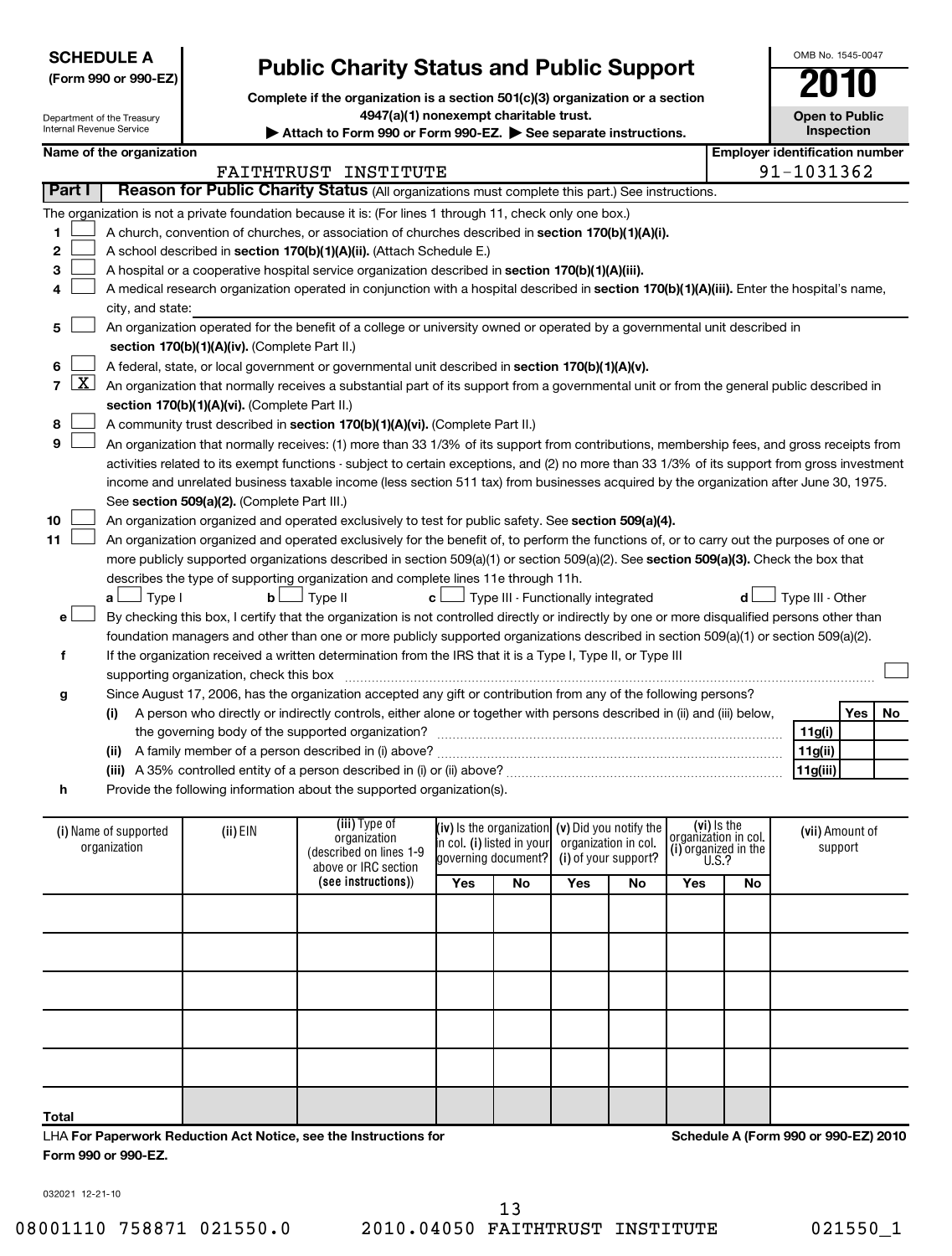### Schedule A (Form 990 or 990-EZ) 2010 PALTHTRUST INSTITTUTE NAMEL ASSESSED A SALE Page 2 FAITHTRUST INSTITUTE 91-1031362

| Part II Support Schedule for Organizations Described in Sections 170(b)(1)(A)(iv) and 170(b)(1)(A)(vi)                                          |
|-------------------------------------------------------------------------------------------------------------------------------------------------|
| (Complete only if you checked the box on line 5, 7, or 8 of Part I or if the organization failed to qualify under Part III. If the organization |
| fails to qualify under the tests listed below, please complete Part III.)                                                                       |

|    | <b>Section A. Public Support</b>                                                                                                                                                                                                                                 |                     |                         |            |            |                                      |                         |
|----|------------------------------------------------------------------------------------------------------------------------------------------------------------------------------------------------------------------------------------------------------------------|---------------------|-------------------------|------------|------------|--------------------------------------|-------------------------|
|    | Calendar year (or fiscal year beginning in)                                                                                                                                                                                                                      | (a) 2006            | (b) 2007                | $(c)$ 2008 | $(d)$ 2009 | (e) 2010                             | (f) Total               |
|    | 1 Gifts, grants, contributions, and                                                                                                                                                                                                                              |                     |                         |            |            |                                      |                         |
|    | membership fees received. (Do not                                                                                                                                                                                                                                |                     |                         |            |            |                                      |                         |
|    | include any "unusual grants.")                                                                                                                                                                                                                                   | 802,308.            | 522,725.                | 752, 466.  | 554,594.   | 529,000.                             | 3161093.                |
|    | 2 Tax revenues levied for the organ-                                                                                                                                                                                                                             |                     |                         |            |            |                                      |                         |
|    | ization's benefit and either paid to                                                                                                                                                                                                                             |                     |                         |            |            |                                      |                         |
|    | or expended on its behalf                                                                                                                                                                                                                                        |                     |                         |            |            |                                      |                         |
|    | 3 The value of services or facilities                                                                                                                                                                                                                            |                     |                         |            |            |                                      |                         |
|    | furnished by a governmental unit to                                                                                                                                                                                                                              |                     |                         |            |            |                                      |                         |
|    | the organization without charge                                                                                                                                                                                                                                  |                     |                         |            |            |                                      |                         |
|    | 4 Total. Add lines 1 through 3                                                                                                                                                                                                                                   | 802, 308.           | 522, 725.               | 752,466.   | 554,594.   | 529,000.                             | 3161093.                |
| 5. | The portion of total contributions                                                                                                                                                                                                                               |                     |                         |            |            |                                      |                         |
|    | by each person (other than a                                                                                                                                                                                                                                     |                     |                         |            |            |                                      |                         |
|    | governmental unit or publicly                                                                                                                                                                                                                                    |                     |                         |            |            |                                      |                         |
|    | supported organization) included                                                                                                                                                                                                                                 |                     |                         |            |            |                                      |                         |
|    | on line 1 that exceeds 2% of the                                                                                                                                                                                                                                 |                     |                         |            |            |                                      |                         |
|    | amount shown on line 11,                                                                                                                                                                                                                                         |                     |                         |            |            |                                      |                         |
|    | column (f)                                                                                                                                                                                                                                                       |                     |                         |            |            |                                      | 513,362.                |
|    | 6 Public support. Subtract line 5 from line 4.                                                                                                                                                                                                                   |                     |                         |            |            |                                      | 2647731.                |
|    | <b>Section B. Total Support</b>                                                                                                                                                                                                                                  |                     |                         |            |            |                                      |                         |
|    | Calendar year (or fiscal year beginning in)                                                                                                                                                                                                                      | (a) 2006            | (b) 2007                | $(c)$ 2008 | $(d)$ 2009 | (e) 2010                             | $(f)$ Total<br>3161093. |
|    | <b>7</b> Amounts from line 4                                                                                                                                                                                                                                     | $\frac{802}{308}$ . | $\overline{522}$ , 725. | 752,466.   | 554,594.   | 529,000.                             |                         |
|    | 8 Gross income from interest,                                                                                                                                                                                                                                    |                     |                         |            |            |                                      |                         |
|    | dividends, payments received on                                                                                                                                                                                                                                  |                     |                         |            |            |                                      |                         |
|    | securities loans, rents, royalties                                                                                                                                                                                                                               |                     |                         |            |            |                                      |                         |
|    | and income from similar sources                                                                                                                                                                                                                                  | 33,641.             | 17,186.                 | 4,864.     | 2,525.     | 2,194.                               | 60,410.                 |
|    | 9 Net income from unrelated business                                                                                                                                                                                                                             |                     |                         |            |            |                                      |                         |
|    | activities, whether or not the                                                                                                                                                                                                                                   |                     |                         |            |            |                                      |                         |
|    | business is regularly carried on                                                                                                                                                                                                                                 |                     |                         |            |            |                                      |                         |
|    | 10 Other income. Do not include gain                                                                                                                                                                                                                             |                     |                         |            |            |                                      |                         |
|    | or loss from the sale of capital                                                                                                                                                                                                                                 |                     |                         |            |            |                                      |                         |
|    | assets (Explain in Part IV.)                                                                                                                                                                                                                                     |                     |                         |            |            |                                      |                         |
|    | <b>11 Total support.</b> Add lines 7 through 10                                                                                                                                                                                                                  |                     |                         |            |            |                                      | 3221503.                |
|    | <b>12</b> Gross receipts from related activities, etc. (see instructions)                                                                                                                                                                                        |                     |                         |            |            | 12                                   | 1,253,430.              |
|    | 13 First five years. If the Form 990 is for the organization's first, second, third, fourth, or fifth tax year as a section 501(c)(3)                                                                                                                            |                     |                         |            |            |                                      |                         |
|    | organization, check this box and stop here                                                                                                                                                                                                                       |                     |                         |            |            |                                      |                         |
|    | <b>Section C. Computation of Public Support Percentage</b>                                                                                                                                                                                                       |                     |                         |            |            |                                      |                         |
|    |                                                                                                                                                                                                                                                                  |                     |                         |            |            | 14                                   | 82.19<br>%              |
|    |                                                                                                                                                                                                                                                                  |                     |                         |            |            | 15                                   | 86.21<br>%              |
|    | 16a 33 1/3% support test - 2010. If the organization did not check the box on line 13, and line 14 is 33 1/3% or more, check this box and                                                                                                                        |                     |                         |            |            |                                      |                         |
|    | $\blacktriangleright$ $\boxed{\text{X}}$<br>b 33 1/3% support test - 2009. If the organization did not check a box on line 13 or 16a, and line 15 is 33 1/3% or more, check this box                                                                             |                     |                         |            |            |                                      |                         |
|    |                                                                                                                                                                                                                                                                  |                     |                         |            |            |                                      |                         |
|    |                                                                                                                                                                                                                                                                  |                     |                         |            |            |                                      |                         |
|    | 17a 10% -facts-and-circumstances test - 2010. If the organization did not check a box on line 13, 16a, or 16b, and line 14 is 10% or more,                                                                                                                       |                     |                         |            |            |                                      |                         |
|    | and if the organization meets the "facts-and-circumstances" test, check this box and stop here. Explain in Part IV how the organization                                                                                                                          |                     |                         |            |            |                                      |                         |
|    |                                                                                                                                                                                                                                                                  |                     |                         |            |            |                                      |                         |
|    | b 10% -facts-and-circumstances test - 2009. If the organization did not check a box on line 13, 16a, 16b, or 17a, and line 15 is 10% or                                                                                                                          |                     |                         |            |            |                                      |                         |
|    | more, and if the organization meets the "facts-and-circumstances" test, check this box and stop here. Explain in Part IV how the                                                                                                                                 |                     |                         |            |            |                                      |                         |
|    | organization meets the "facts-and-circumstances" test. The organization qualifies as a publicly supported organization<br>18 Private foundation. If the organization did not check a box on line 13, 16a, 16b, 17a, or 17b, check this box and see instructions. |                     |                         |            |            |                                      |                         |
|    |                                                                                                                                                                                                                                                                  |                     |                         |            |            |                                      |                         |
|    |                                                                                                                                                                                                                                                                  |                     |                         |            |            | Schedule A (Form 990 or 990-EZ) 2010 |                         |

032022 12-21-10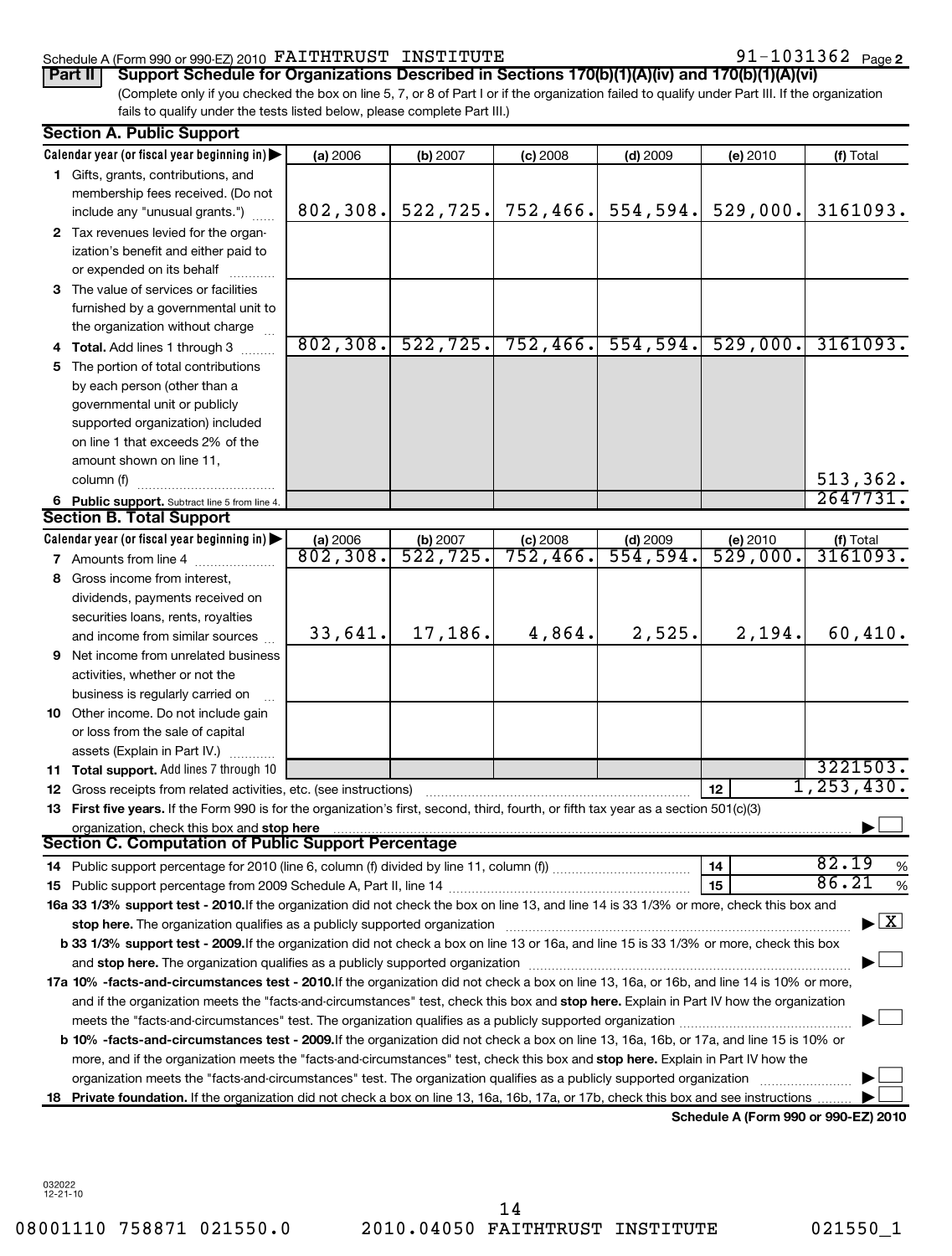## **Part III** Support Schedule for Organizations Described in Section 509(a)(2)

(Complete only if you checked the box on line 9 of Part I or if the organization failed to qualify under Part II. If the organization fails to qualify under the tests listed below, please complete Part II.)

| <b>Section A. Public Support</b>                                                                                                                                                                                               |          |          |            |            |                                      |           |
|--------------------------------------------------------------------------------------------------------------------------------------------------------------------------------------------------------------------------------|----------|----------|------------|------------|--------------------------------------|-----------|
| Calendar year (or fiscal year beginning in)                                                                                                                                                                                    | (a) 2006 | (b) 2007 | $(c)$ 2008 | $(d)$ 2009 | (e) 2010                             | (f) Total |
| 1 Gifts, grants, contributions, and                                                                                                                                                                                            |          |          |            |            |                                      |           |
| membership fees received. (Do not                                                                                                                                                                                              |          |          |            |            |                                      |           |
| include any "unusual grants.")                                                                                                                                                                                                 |          |          |            |            |                                      |           |
| <b>2</b> Gross receipts from admissions,<br>merchandise sold or services per-<br>formed, or facilities furnished in<br>any activity that is related to the<br>organization's tax-exempt purpose                                |          |          |            |            |                                      |           |
| 3 Gross receipts from activities that<br>are not an unrelated trade or bus-                                                                                                                                                    |          |          |            |            |                                      |           |
| iness under section 513                                                                                                                                                                                                        |          |          |            |            |                                      |           |
| Tax revenues levied for the organ-<br>4<br>ization's benefit and either paid to<br>or expended on its behalf                                                                                                                   |          |          |            |            |                                      |           |
| 5 The value of services or facilities                                                                                                                                                                                          |          |          |            |            |                                      |           |
| furnished by a governmental unit to<br>the organization without charge                                                                                                                                                         |          |          |            |            |                                      |           |
| <b>6 Total.</b> Add lines 1 through 5                                                                                                                                                                                          |          |          |            |            |                                      |           |
| 7a Amounts included on lines 1, 2, and<br>3 received from disqualified persons                                                                                                                                                 |          |          |            |            |                                      |           |
| <b>b</b> Amounts included on lines 2 and 3 received<br>from other than disqualified persons that<br>exceed the greater of \$5,000 or 1% of the<br>amount on line 13 for the year                                               |          |          |            |            |                                      |           |
| c Add lines 7a and 7b                                                                                                                                                                                                          |          |          |            |            |                                      |           |
| 8 Public support (Subtract line 7c from line 6.)                                                                                                                                                                               |          |          |            |            |                                      |           |
| <b>Section B. Total Support</b>                                                                                                                                                                                                |          |          |            |            |                                      |           |
| Calendar year (or fiscal year beginning in)                                                                                                                                                                                    | (a) 2006 | (b) 2007 | $(c)$ 2008 | $(d)$ 2009 | (e) 2010                             | (f) Total |
| 9 Amounts from line 6                                                                                                                                                                                                          |          |          |            |            |                                      |           |
| <b>10a</b> Gross income from interest,<br>dividends, payments received on<br>securities loans, rents, royalties<br>and income from similar sources                                                                             |          |          |            |            |                                      |           |
| <b>b</b> Unrelated business taxable income                                                                                                                                                                                     |          |          |            |            |                                      |           |
| (less section 511 taxes) from businesses<br>acquired after June 30, 1975                                                                                                                                                       |          |          |            |            |                                      |           |
| c Add lines 10a and 10b                                                                                                                                                                                                        |          |          |            |            |                                      |           |
| <b>11</b> Net income from unrelated business<br>activities not included in line 10b,<br>whether or not the business is<br>regularly carried on                                                                                 |          |          |            |            |                                      |           |
| 12 Other income. Do not include gain<br>or loss from the sale of capital<br>assets (Explain in Part IV.)                                                                                                                       |          |          |            |            |                                      |           |
| 13 Total support (Add lines 9, 10c, 11, and 12.)                                                                                                                                                                               |          |          |            |            |                                      |           |
| 14 First five years. If the Form 990 is for the organization's first, second, third, fourth, or fifth tax year as a section 501(c)(3) organization,                                                                            |          |          |            |            |                                      |           |
| check this box and stop here manufactured and content to the state of the state of the state of the state of the state of the state of the state of the state of the state of the state of the state of the state of the state |          |          |            |            |                                      |           |
| Section C. Computation of Public Support Percentage                                                                                                                                                                            |          |          |            |            |                                      |           |
|                                                                                                                                                                                                                                |          |          |            |            | 15                                   | %         |
|                                                                                                                                                                                                                                |          |          |            |            | 16                                   | %         |
| Section D. Computation of Investment Income Percentage                                                                                                                                                                         |          |          |            |            |                                      |           |
|                                                                                                                                                                                                                                |          |          |            |            | 17                                   | %         |
| 18 Investment income percentage from 2009 Schedule A, Part III, line 17                                                                                                                                                        |          |          |            |            | 18                                   | %         |
| 19a 33 1/3% support tests - 2010. If the organization did not check the box on line 14, and line 15 is more than 33 1/3%, and line 17 is not                                                                                   |          |          |            |            |                                      |           |
| more than 33 1/3%, check this box and stop here. The organization qualifies as a publicly supported organization                                                                                                               |          |          |            |            |                                      |           |
| b 33 1/3% support tests - 2009. If the organization did not check a box on line 14 or line 19a, and line 16 is more than 33 1/3%, and                                                                                          |          |          |            |            |                                      |           |
| line 18 is not more than 33 1/3%, check this box and stop here. The organization qualifies as a publicly supported organization                                                                                                |          |          |            |            |                                      |           |
| 20                                                                                                                                                                                                                             |          |          |            |            |                                      |           |
| 032023 12-21-10                                                                                                                                                                                                                |          |          | 15         |            | Schedule A (Form 990 or 990-EZ) 2010 |           |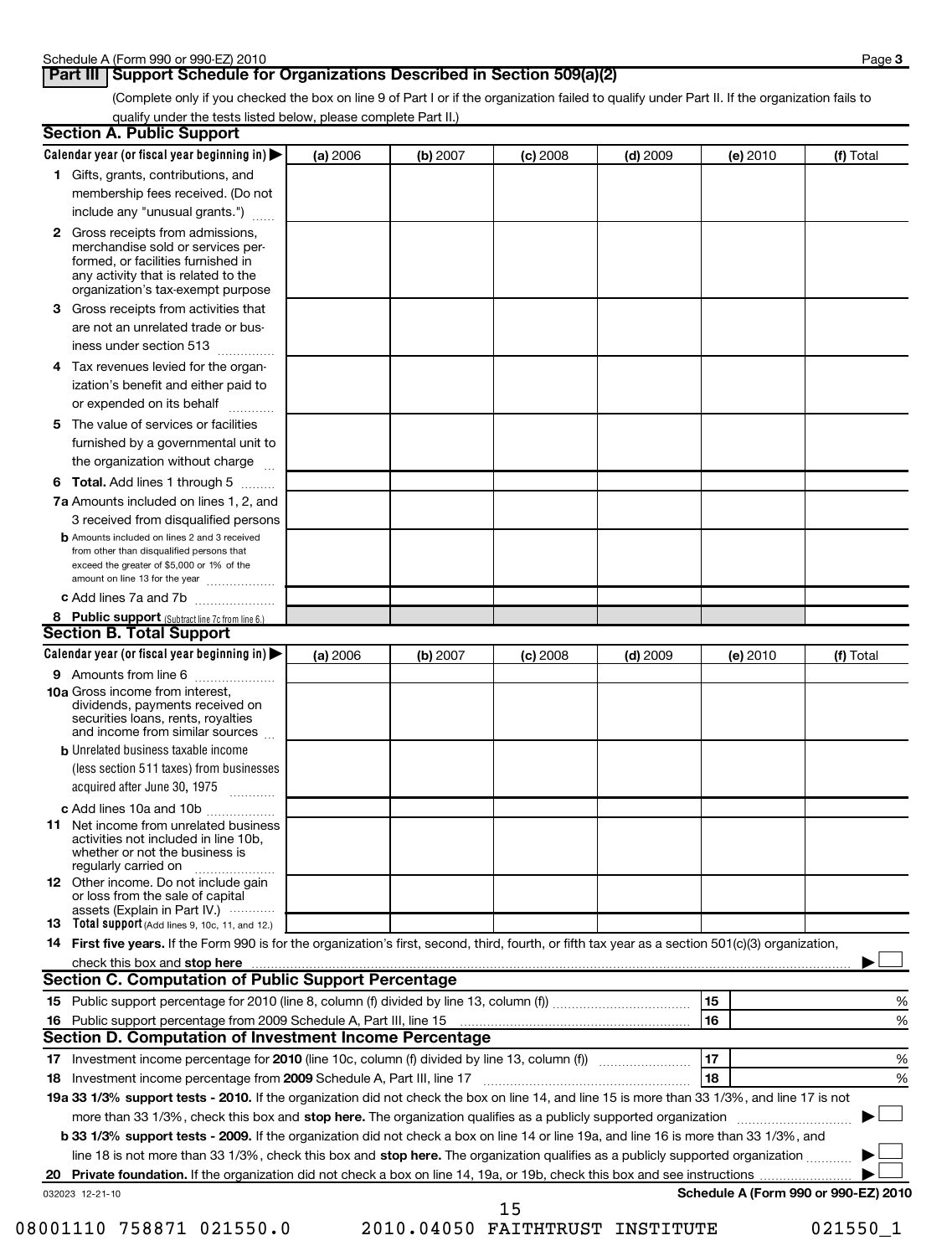## **Schedule B Schedule of Contributors**

**or 990-PF) | Attach to Form 990, 990-EZ, or 990-PF.**

OMB No. 1545-0047

**2010**

**Name of the organization Employer identification number**

| Name of the organization |  |
|--------------------------|--|
|                          |  |

Department of the Treasury Internal Revenue Service

**(Form 990, 990-EZ,**

FAITHTRUST INSTITUTE **12000** 12000 12000 12000 1362

| Filers of:         | <b>Section:</b>                                                                    |
|--------------------|------------------------------------------------------------------------------------|
| Form 990 or 990-EZ | $\lfloor \underline{X} \rfloor$ 501(c)( 3) (enter number) organization             |
|                    | $4947(a)(1)$ nonexempt charitable trust <b>not</b> treated as a private foundation |
|                    | 527 political organization                                                         |
| Form 990-PF        | 501(c)(3) exempt private foundation                                                |
|                    | 4947(a)(1) nonexempt charitable trust treated as a private foundation              |
|                    | 501(c)(3) taxable private foundation                                               |

Check if your organization is covered by the General Rule or a Special Rule. **Note.**  Only a section 501(c)(7), (8), or (10) organization can check boxes for both the General Rule and a Special Rule. See instructions.

## **General Rule**

For an organization filing Form 990, 990-EZ, or 990-PF that received, during the year, \$5,000 or more (in money or property) from any one contributor. Complete Parts I and II.  $\pm$ 

### **Special Rules**

509(a)(1) and 170(b)(1)(A)(vi), and received from any one contributor, during the year, a contribution of the greater of (1) \$5,000 or (2) 2%  $\boxed{\textbf{X}}$  For a section 501(c)(3) organization filing Form 990 or 990-EZ that met the 33 1/3% support test of the regulations under sections of the amount on (i) Form 990, Part VIII, line 1h or (ii) Form 990-EZ, line 1. Complete Parts I and II.

aggregate contributions of more than \$1,000 for use exclusively for religious, charitable, scientific, literary, or educational purposes, or For a section 501(c)(7), (8), or (10) organization filing Form 990 or 990-EZ that received from any one contributor, during the year, the prevention of cruelty to children or animals. Complete Parts I, II, and III.  $\left\vert \cdot\right\vert$ 

purpose. Do not complete any of the parts unless the General Rule applies to this organization because it received nonexclusively contributions for use exclusively for religious, charitable, etc., purposes, but these contributions did not aggregate to more than \$1,000. If this box is checked, enter here the total contributions that were received during the year for an exclusively religious, charitable, etc., For a section 501(c)(7), (8), or (10) organization filing Form 990 or 990-EZ that received from any one contributor, during the year, religious, charitable, etc., contributions of \$5,000 or more during the year. ~~~~~~~~~~~~~~~~~ | \$  $\left\vert \cdot\right\vert$ 

**Caution.** An organization that is not covered by the General Rule and/or the Special Rules does not file Schedule B (Form 990, 990-EZ, or 990-PF), but it **must** answer "No" on Part IV, line 2 of its Form 990, or check the box on line H of its Form 990-EZ, or on line 2 of its Form 990-PF, to certify that it does not meet the filing requirements of Schedule B (Form 990, 990-EZ, or 990-PF).

LHA For Paperwork Reduction Act Notice, see the Instructions for Form 990, 990-EZ, or 990-PF. Schedule B (Form 990, 990-EZ, or 990-PF) (2010)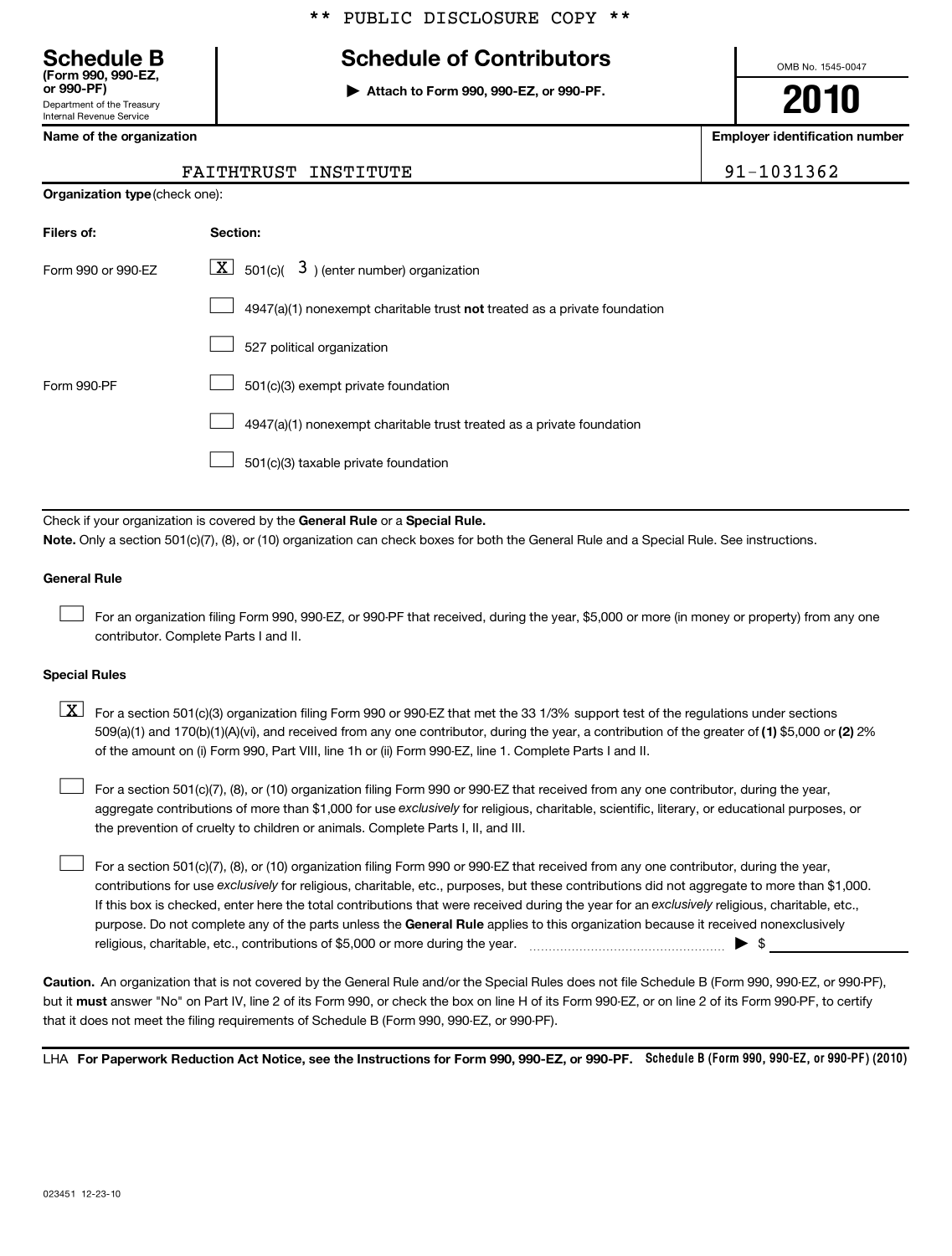| 1               |                                   | 30,000.<br>\$                         | X<br>Person<br>Payroll<br>Noncash<br>(Complete Part II if there<br>is a noncash contribution.)                                               |
|-----------------|-----------------------------------|---------------------------------------|----------------------------------------------------------------------------------------------------------------------------------------------|
| (a)<br>No.      | (b)<br>Name, address, and ZIP + 4 | (c)<br>Aggregate contributions        | (d)<br>Type of contribution                                                                                                                  |
| $\overline{a}$  |                                   | 282,073.<br>\$                        | $\overline{\mathbf{X}}$<br>Person<br>Payroll<br>Noncash<br>(Complete Part II if there<br>is a noncash contribution.)                         |
| (a)<br>No.      | (b)<br>Name, address, and ZIP + 4 | (c)<br>Aggregate contributions        | (d)<br>Type of contribution                                                                                                                  |
| 3               |                                   | 31,600.<br>\$                         | $\mathbf{X}$<br>Person<br>Payroll<br>Noncash<br>(Complete Part II if there<br>is a noncash contribution.)                                    |
| (a)<br>No.      | (b)<br>Name, address, and ZIP + 4 | (c)<br>Aggregate contributions        | (d)<br>Type of contribution                                                                                                                  |
|                 |                                   | \$                                    | Person<br>Payroll<br>Noncash<br>(Complete Part II if there<br>is a noncash contribution.)                                                    |
| (a)<br>No.      | (b)<br>Name, address, and ZIP + 4 | (c)<br><b>Aggregate contributions</b> | (d)<br>Type of contribution                                                                                                                  |
|                 |                                   | \$                                    | Person<br>Payroll<br>Noncash<br>(Complete Part II if there<br>is a noncash contribution.)                                                    |
| (a)<br>No.      | (b)<br>Name, address, and ZIP + 4 | (c)<br><b>Aggregate contributions</b> | (d)<br>Type of contribution                                                                                                                  |
| 023452 12-23-10 |                                   | \$                                    | Person<br>Payroll<br>Noncash<br>(Complete Part II if there<br>is a noncash contribution.)<br>Schedule B (Form 990, 990-EZ, or 990-PF) (2010) |
|                 | 17                                |                                       |                                                                                                                                              |

**(a) No.**  $1$  of  $1$  of Part I

**(d) Type of contribution**

**Name of organization Employer identification number**

**(c) Aggregate contributions**

FAITHTRUST INSTITUTE 91-1031362

**Part I Contributors** (see instructions)

**(b) Name, address, and ZIP + 4**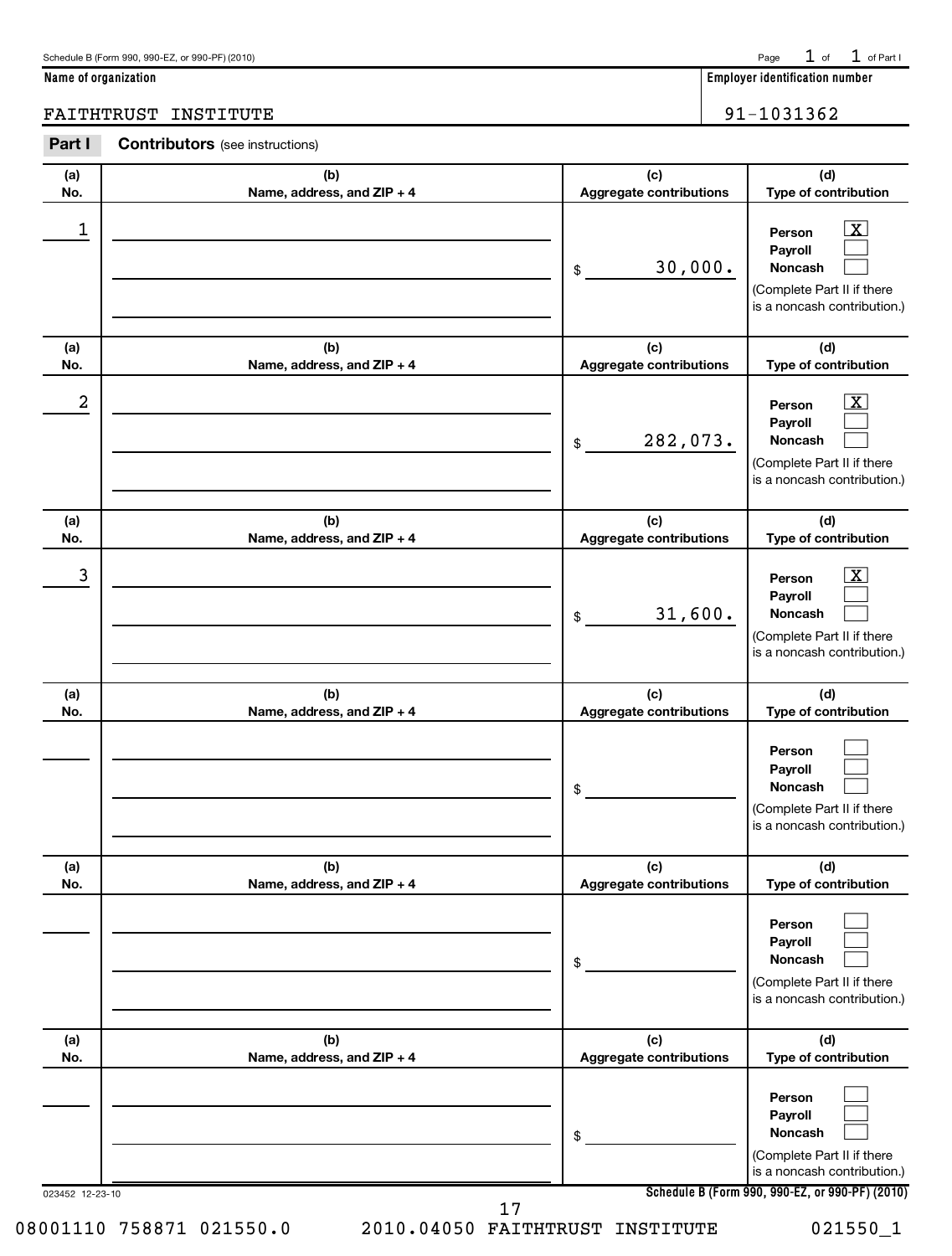**Name of organization Employer identification number**

## FAITHTRUST INSTITUTE 91-1031362

| Part II                      | <b>Noncash Property</b> (see instructions)   |                                                |                                                 |
|------------------------------|----------------------------------------------|------------------------------------------------|-------------------------------------------------|
| (a)<br>No.<br>from<br>Part I | (b)<br>Description of noncash property given | (c)<br>FMV (or estimate)<br>(see instructions) | (d)<br>Date received                            |
|                              |                                              |                                                |                                                 |
|                              |                                              | $\frac{1}{2}$                                  |                                                 |
| (a)<br>No.<br>from<br>Part I | (b)<br>Description of noncash property given | (c)<br>FMV (or estimate)<br>(see instructions) | (d)<br>Date received                            |
|                              |                                              |                                                |                                                 |
|                              |                                              | \$                                             |                                                 |
| (a)<br>No.<br>from<br>Part I | (b)<br>Description of noncash property given | (c)<br>FMV (or estimate)<br>(see instructions) | (d)<br>Date received                            |
|                              |                                              |                                                |                                                 |
|                              |                                              | \$                                             |                                                 |
| (a)<br>No.<br>from<br>Part I | (b)<br>Description of noncash property given | (c)<br>FMV (or estimate)<br>(see instructions) | (d)<br>Date received                            |
|                              |                                              |                                                |                                                 |
|                              |                                              | \$                                             |                                                 |
| (a)<br>No.<br>from<br>Part I | (b)<br>Description of noncash property given | (c)<br>FMV (or estimate)<br>(see instructions) | (d)<br>Date received                            |
|                              |                                              |                                                |                                                 |
|                              |                                              | \$                                             |                                                 |
| (a)<br>No.<br>from<br>Part I | (b)<br>Description of noncash property given | (c)<br>FMV (or estimate)<br>(see instructions) | (d)<br>Date received                            |
|                              |                                              |                                                |                                                 |
|                              |                                              | \$                                             |                                                 |
| 023453 12-23-10              | 18                                           |                                                | Schedule B (Form 990, 990-EZ, or 990-PF) (2010) |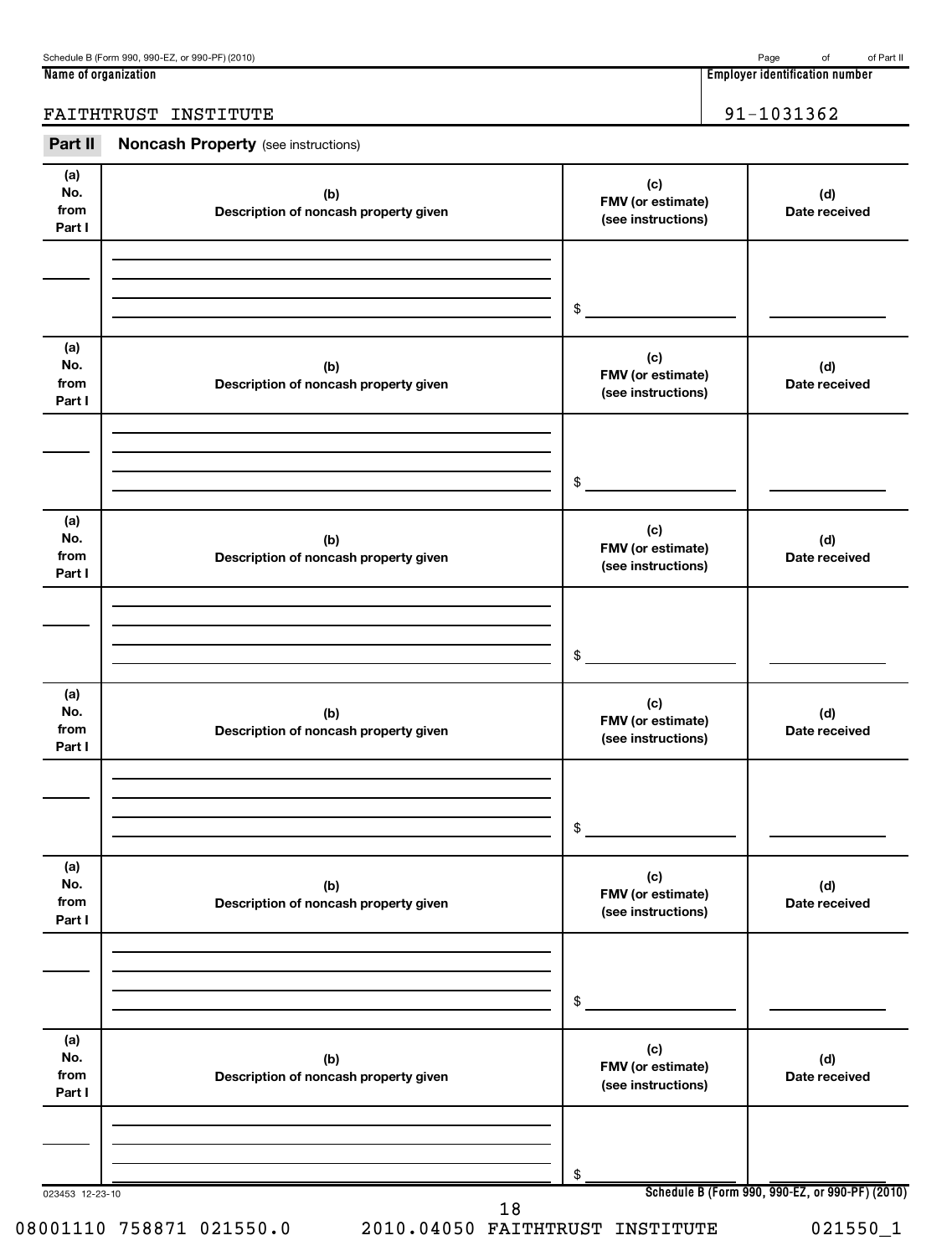|                           | Schedule B (Form 990, 990-EZ, or 990-PF) (2010)                                                                                                                               |                      | of Part III<br>Page<br>of                                                                                                                                                                                                                                     |  |  |
|---------------------------|-------------------------------------------------------------------------------------------------------------------------------------------------------------------------------|----------------------|---------------------------------------------------------------------------------------------------------------------------------------------------------------------------------------------------------------------------------------------------------------|--|--|
| Name of organization      |                                                                                                                                                                               |                      | <b>Employer identification number</b>                                                                                                                                                                                                                         |  |  |
|                           | FAITHTRUST INSTITUTE                                                                                                                                                          |                      | 91-1031362                                                                                                                                                                                                                                                    |  |  |
| Part III                  | Part III, enter the total of exclusively religious, charitable, etc., contributions of<br>\$1,000 or less for the year. (Enter this information once. See instructions.) > \$ |                      | Exclusively religious, charitable, etc., individual contributions to section 501(c)(7), (8), or (10) organizations aggregating<br>more than \$1,000 for the year. Complete columns (a) through (e) and the following line entry. For organizations completing |  |  |
| (a) No.<br>from<br>Part I | (b) Purpose of gift                                                                                                                                                           | (c) Use of gift      | (d) Description of how gift is held                                                                                                                                                                                                                           |  |  |
|                           |                                                                                                                                                                               |                      |                                                                                                                                                                                                                                                               |  |  |
|                           |                                                                                                                                                                               | (e) Transfer of gift |                                                                                                                                                                                                                                                               |  |  |
|                           | Transferee's name, address, and ZIP + 4                                                                                                                                       |                      | Relationship of transferor to transferee                                                                                                                                                                                                                      |  |  |
| (a) No.<br>from<br>Part I | (b) Purpose of gift                                                                                                                                                           | (c) Use of gift      | (d) Description of how gift is held                                                                                                                                                                                                                           |  |  |
|                           |                                                                                                                                                                               | (e) Transfer of gift |                                                                                                                                                                                                                                                               |  |  |
|                           | Transferee's name, address, and ZIP + 4                                                                                                                                       |                      | Relationship of transferor to transferee                                                                                                                                                                                                                      |  |  |
| (a) No.<br>from<br>Part I | (b) Purpose of gift                                                                                                                                                           | (c) Use of gift      | (d) Description of how gift is held                                                                                                                                                                                                                           |  |  |
|                           |                                                                                                                                                                               | (e) Transfer of gift |                                                                                                                                                                                                                                                               |  |  |
|                           | Transferee's name, address, and ZIP + 4                                                                                                                                       |                      | Relationship of transferor to transferee                                                                                                                                                                                                                      |  |  |
| (a) No.<br>from<br>Part I | (b) Purpose of gift                                                                                                                                                           | (c) Use of gift      | (d) Description of how gift is held                                                                                                                                                                                                                           |  |  |
|                           |                                                                                                                                                                               |                      |                                                                                                                                                                                                                                                               |  |  |
|                           | Transferee's name, address, and ZIP + 4                                                                                                                                       | (e) Transfer of gift | Relationship of transferor to transferee                                                                                                                                                                                                                      |  |  |
|                           |                                                                                                                                                                               |                      |                                                                                                                                                                                                                                                               |  |  |

**Schedule B (Form 990, 990-EZ, or 990-PF) (2010)**

08001110 758871 021550.0 2010.04050 FAITHTRUST INSTITUTE 021550\_1

19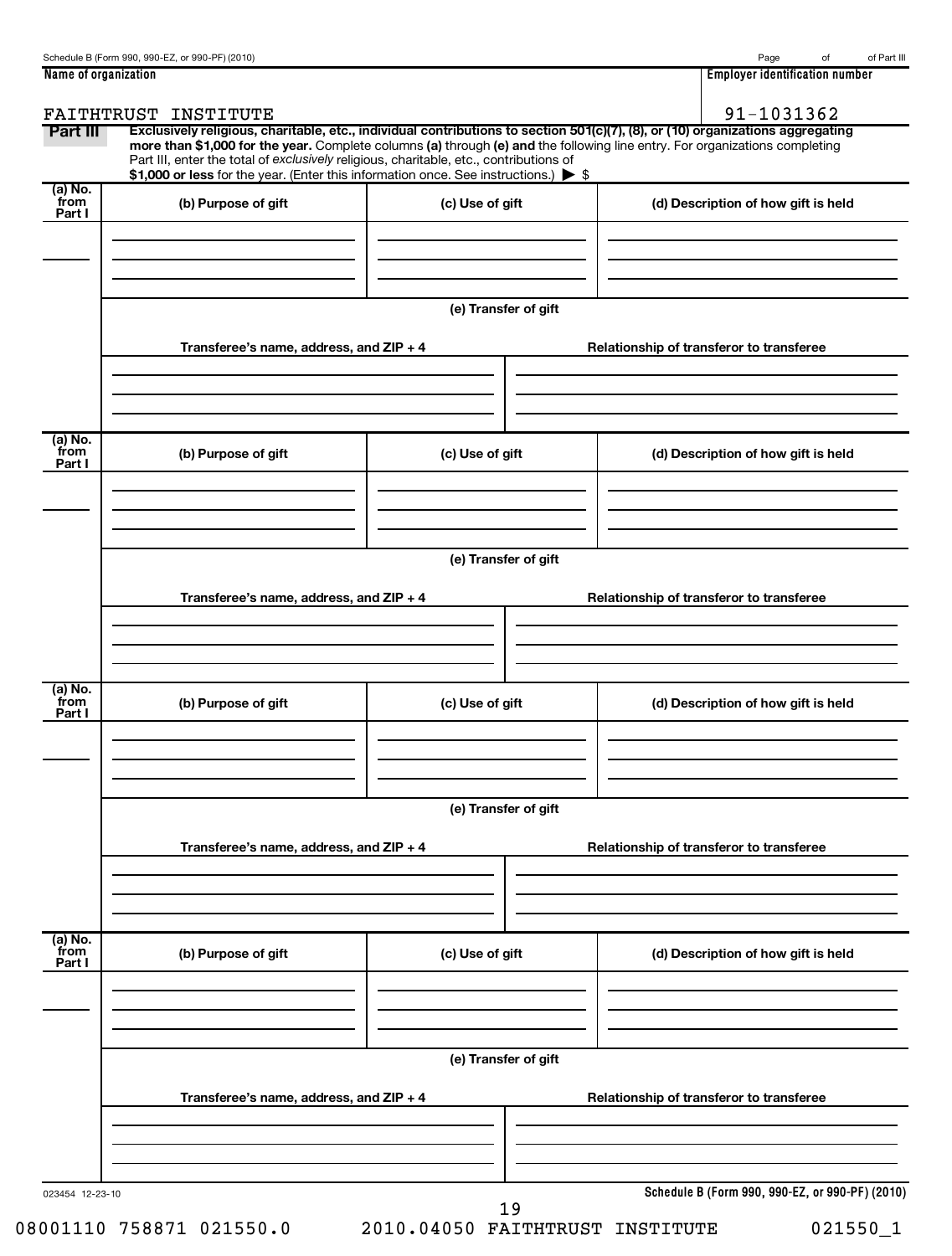| <b>SCHEDULE D</b> |  |
|-------------------|--|
|                   |  |

Department of the Treasury Internal Revenue Service

## **Supplemental Financial Statements**

**(Form 990) | Complete if the organization answered "Yes," to Form 990,**

**Part IV, line 6, 7, 8, 9, 10, 11, or 12.**

**| Attach to Form 990. | See separate instructions.**

| OMB No. 1545-0047     |
|-----------------------|
| 010                   |
|                       |
| <b>Open to Public</b> |
| Inspection            |

**Name of the organization Employer identification number**

|                    | FAITHTRUST INSTITUTE                                                                                                                                                          | 91-1031362                                          |
|--------------------|-------------------------------------------------------------------------------------------------------------------------------------------------------------------------------|-----------------------------------------------------|
| Part I             | Organizations Maintaining Donor Advised Funds or Other Similar Funds or Accounts. Complete if the                                                                             |                                                     |
|                    | organization answered "Yes" to Form 990, Part IV, line 6.                                                                                                                     |                                                     |
|                    | (a) Donor advised funds                                                                                                                                                       | (b) Funds and other accounts                        |
| 1                  |                                                                                                                                                                               |                                                     |
| 2                  |                                                                                                                                                                               |                                                     |
| 3                  |                                                                                                                                                                               |                                                     |
| 4                  |                                                                                                                                                                               |                                                     |
| 5                  | Did the organization inform all donors and donor advisors in writing that the assets held in donor advised funds                                                              |                                                     |
|                    |                                                                                                                                                                               | <b>No</b><br>Yes                                    |
| 6                  | Did the organization inform all grantees, donors, and donor advisors in writing that grant funds can be used only                                                             |                                                     |
|                    | for charitable purposes and not for the benefit of the donor or donor advisor, or for any other purpose conferring                                                            |                                                     |
|                    |                                                                                                                                                                               | Yes<br>No                                           |
| <b>Part II</b>     | Conservation Easements. Complete if the organization answered "Yes" to Form 990, Part IV, line 7.                                                                             |                                                     |
| 1.                 | Purpose(s) of conservation easements held by the organization (check all that apply).                                                                                         |                                                     |
|                    | Preservation of land for public use (e.g., recreation or education)                                                                                                           | Preservation of an historically important land area |
|                    | Preservation of a certified historic structure<br>Protection of natural habitat                                                                                               |                                                     |
|                    | Preservation of open space                                                                                                                                                    |                                                     |
| 2                  | Complete lines 2a through 2d if the organization held a qualified conservation contribution in the form of a conservation easement on the last                                |                                                     |
|                    | day of the tax year.                                                                                                                                                          |                                                     |
|                    |                                                                                                                                                                               | Held at the End of the Tax Year                     |
| а                  |                                                                                                                                                                               | 2a                                                  |
|                    |                                                                                                                                                                               | 2 <sub>b</sub>                                      |
|                    | Number of conservation easements on a certified historic structure included in (a) manufacture included in (a)                                                                | 2c                                                  |
|                    | Number of conservation easements included in (c) acquired after 8/17/06, and not on a historic structure                                                                      |                                                     |
|                    |                                                                                                                                                                               | 2d                                                  |
| 3                  | Number of conservation easements modified, transferred, released, extinguished, or terminated by the organization during the tax                                              |                                                     |
|                    |                                                                                                                                                                               |                                                     |
|                    | $\vee$ ear $\blacktriangleright$                                                                                                                                              |                                                     |
| 4                  | Number of states where property subject to conservation easement is located >                                                                                                 |                                                     |
| 5                  | Does the organization have a written policy regarding the periodic monitoring, inspection, handling of<br>violations, and enforcement of the conservation easements it holds? | Yes<br><b>No</b>                                    |
|                    | Staff and volunteer hours devoted to monitoring, inspecting, and enforcing conservation easements during the year                                                             |                                                     |
| 6<br>7             | Amount of expenses incurred in monitoring, inspecting, and enforcing conservation easements during the year $\triangleright$ \$                                               |                                                     |
| 8                  | Does each conservation easement reported on line 2(d) above satisfy the requirements of section 170(h)(4)(B)(i)                                                               |                                                     |
|                    |                                                                                                                                                                               | <b>No</b><br>Yes                                    |
|                    |                                                                                                                                                                               |                                                     |
| 9                  | In Part XIV, describe how the organization reports conservation easements in its revenue and expense statement, and balance sheet, and                                        |                                                     |
|                    | include, if applicable, the text of the footnote to the organization's financial statements that describes the organization's accounting for                                  |                                                     |
|                    | conservation easements.<br>Organizations Maintaining Collections of Art, Historical Treasures, or Other Similar Assets.<br><b>Part III</b>                                    |                                                     |
|                    | Complete if the organization answered "Yes" to Form 990, Part IV, line 8.                                                                                                     |                                                     |
|                    | 1a If the organization elected, as permitted under SFAS 116 (ASC 958), not to report in its revenue statement and balance sheet works of art,                                 |                                                     |
|                    | historical treasures, or other similar assets held for public exhibition, education, or research in furtherance of public service, provide, in Part XIV,                      |                                                     |
|                    | the text of the footnote to its financial statements that describes these items.                                                                                              |                                                     |
|                    | If the organization elected, as permitted under SFAS 116 (ASC 958), to report in its revenue statement and balance sheet works of art, historical                             |                                                     |
|                    | treasures, or other similar assets held for public exhibition, education, or research in furtherance of public service, provide the following amounts                         |                                                     |
|                    | relating to these items:                                                                                                                                                      |                                                     |
|                    |                                                                                                                                                                               |                                                     |
|                    | (ii) Assets included in Form 990, Part X                                                                                                                                      | $\triangleright$ \$                                 |
|                    | If the organization received or held works of art, historical treasures, or other similar assets for financial gain, provide                                                  |                                                     |
| 2                  |                                                                                                                                                                               |                                                     |
|                    | the following amounts required to be reported under SFAS 116 (ASC 958) relating to these items:                                                                               |                                                     |
| а                  |                                                                                                                                                                               | \$                                                  |
|                    | Assets included in Form 990, Part X                                                                                                                                           |                                                     |
|                    |                                                                                                                                                                               |                                                     |
| 032051<br>12-20-10 | LHA For Paperwork Reduction Act Notice, see the Instructions for Form 990.                                                                                                    | Schedule D (Form 990) 2010                          |

08001110 758871 021550.0 2010.04050 FAITHTRUST INSTITUTE 021550\_1

20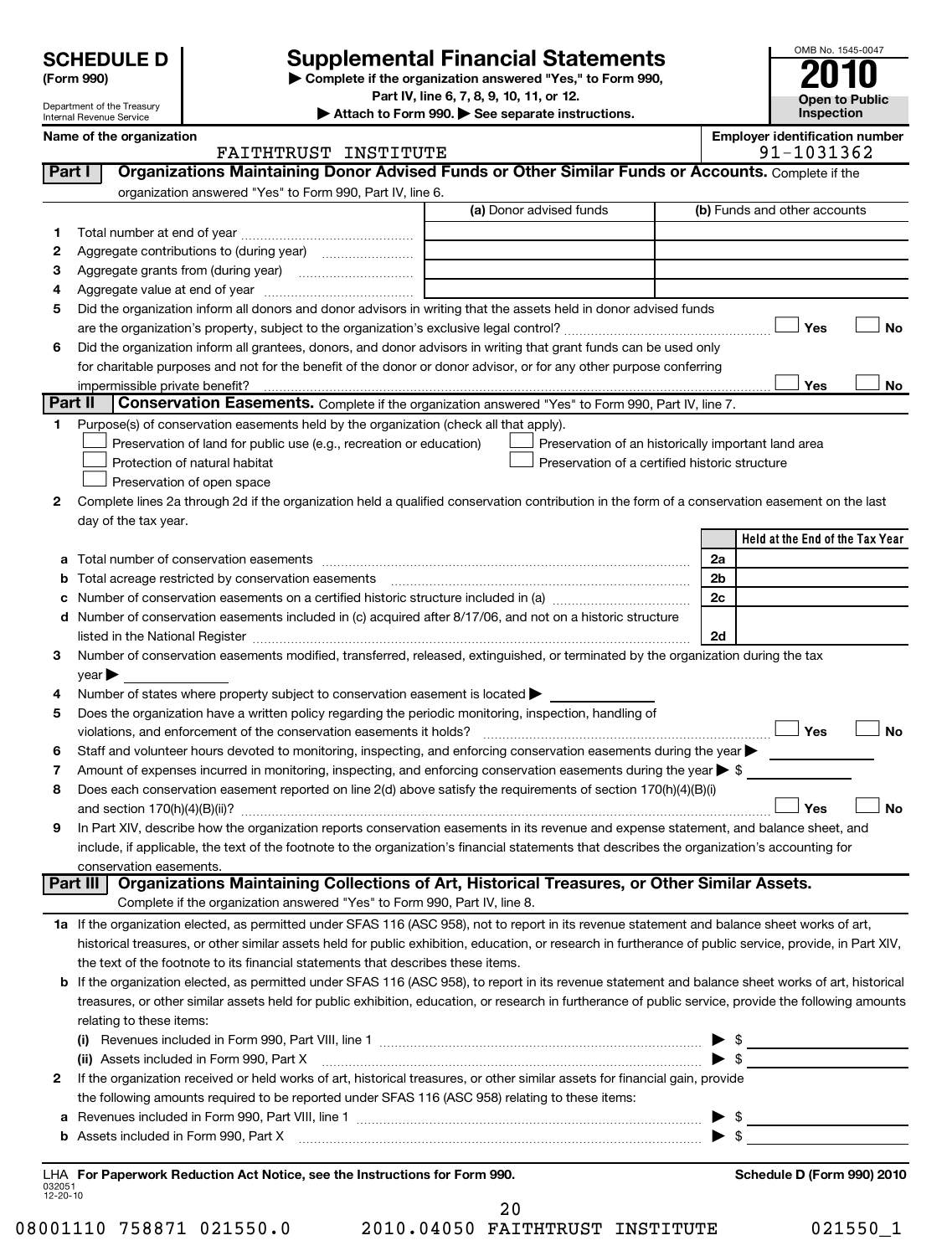|               | Schedule D (Form 990) 2010                                                                                                                                                                                                                                      | FAITHTRUST INSTITUTE                    |                |                                    |                                 | $91 - 1031362$ Page 2      |                |                     |
|---------------|-----------------------------------------------------------------------------------------------------------------------------------------------------------------------------------------------------------------------------------------------------------------|-----------------------------------------|----------------|------------------------------------|---------------------------------|----------------------------|----------------|---------------------|
| Part III      | Organizations Maintaining Collections of Art, Historical Treasures, or Other Similar Assets (continued)                                                                                                                                                         |                                         |                |                                    |                                 |                            |                |                     |
| 3             | Using the organization's acquisition, accession, and other records, check any of the following that are a significant use of its collection items<br>(check all that apply):<br>Public exhibition                                                               | d                                       |                | Loan or exchange programs          |                                 |                            |                |                     |
| a             |                                                                                                                                                                                                                                                                 |                                         | Other          |                                    |                                 |                            |                |                     |
| b             | Scholarly research                                                                                                                                                                                                                                              | e                                       |                |                                    |                                 |                            |                |                     |
| c             | Preservation for future generations                                                                                                                                                                                                                             |                                         |                |                                    |                                 |                            |                |                     |
| 4             | Provide a description of the organization's collections and explain how they further the organization's exempt purpose in Part XIV.<br>During the year, did the organization solicit or receive donations of art, historical treasures, or other similar assets |                                         |                |                                    |                                 |                            |                |                     |
| 5             |                                                                                                                                                                                                                                                                 |                                         |                |                                    |                                 |                            |                |                     |
|               | Part IV<br>Escrow and Custodial Arrangements. Complete if the organization answered "Yes" to Form 990, Part IV, line 9, or                                                                                                                                      |                                         |                |                                    |                                 |                            | Yes            | No                  |
|               | reported an amount on Form 990, Part X, line 21.                                                                                                                                                                                                                |                                         |                |                                    |                                 |                            |                |                     |
|               |                                                                                                                                                                                                                                                                 |                                         |                |                                    |                                 |                            |                |                     |
|               | 1a Is the organization an agent, trustee, custodian or other intermediary for contributions or other assets not included                                                                                                                                        |                                         |                |                                    |                                 |                            | Yes            | No                  |
|               |                                                                                                                                                                                                                                                                 |                                         |                |                                    |                                 |                            |                |                     |
|               | <b>b</b> If "Yes," explain the arrangement in Part XIV and complete the following table:                                                                                                                                                                        |                                         |                |                                    |                                 |                            |                |                     |
|               |                                                                                                                                                                                                                                                                 |                                         |                |                                    |                                 |                            | Amount         |                     |
| c             | Beginning balance <b>communications</b> and the contract of the contract of the contract of the contract of the contract of the contract of the contract of the contract of the contract of the contract of the contract of the con                             |                                         |                |                                    | 1c<br>1d                        |                            |                |                     |
|               |                                                                                                                                                                                                                                                                 |                                         |                |                                    | 1e                              |                            |                |                     |
|               | Distributions during the year manufactured and an account of the year manufactured and the year manufactured and the year manufactured and the year manufactured and the year manufactured and the year manufactured and the y                                  |                                         |                |                                    | 1f                              |                            |                |                     |
|               |                                                                                                                                                                                                                                                                 |                                         |                |                                    |                                 |                            | Yes            | No                  |
|               | <b>b</b> If "Yes," explain the arrangement in Part XIV.                                                                                                                                                                                                         |                                         |                |                                    |                                 |                            |                |                     |
| <b>Part V</b> | Endowment Funds. Complete if the organization answered "Yes" to Form 990, Part IV, line 10.                                                                                                                                                                     |                                         |                |                                    |                                 |                            |                |                     |
|               |                                                                                                                                                                                                                                                                 | (a) Current year                        | (b) Prior year | (c) Two years back                 | (d) Three years back            |                            |                | (e) Four years back |
|               | <b>1a</b> Beginning of year balance                                                                                                                                                                                                                             | 158,267.                                | 156,199.       | 157,099.                           |                                 |                            |                |                     |
|               |                                                                                                                                                                                                                                                                 |                                         |                | 24,008.                            |                                 |                            |                |                     |
|               | Net investment earnings, gains, and losses                                                                                                                                                                                                                      | 24,816.                                 | 2,068.         | $-22,437.$                         |                                 |                            |                |                     |
|               |                                                                                                                                                                                                                                                                 |                                         |                | 2,471                              |                                 |                            |                |                     |
|               | e Other expenditures for facilities                                                                                                                                                                                                                             |                                         |                |                                    |                                 |                            |                |                     |
|               | and programs                                                                                                                                                                                                                                                    |                                         |                |                                    |                                 |                            |                |                     |
| τ.            | Administrative expenses                                                                                                                                                                                                                                         |                                         |                |                                    |                                 |                            |                |                     |
| g             | End of year balance                                                                                                                                                                                                                                             | 183,083.                                | 158,267.       | 156,199.                           |                                 |                            |                |                     |
| 2             | Provide the estimated percentage of the year end balance held as:                                                                                                                                                                                               |                                         |                |                                    |                                 |                            |                |                     |
|               | Board designated or quasi-endowment                                                                                                                                                                                                                             | 64.50                                   | %              |                                    |                                 |                            |                |                     |
| b             | 30.70<br>Permanent endowment >                                                                                                                                                                                                                                  | %                                       |                |                                    |                                 |                            |                |                     |
|               | 4.80<br>Term endowment $\blacktriangleright$                                                                                                                                                                                                                    | %                                       |                |                                    |                                 |                            |                |                     |
|               | 3a Are there endowment funds not in the possession of the organization that are held and administered for the organization                                                                                                                                      |                                         |                |                                    |                                 |                            |                |                     |
|               | by:                                                                                                                                                                                                                                                             |                                         |                |                                    |                                 |                            |                | Yes<br><b>NO</b>    |
|               | (i)                                                                                                                                                                                                                                                             |                                         |                |                                    |                                 |                            | 3a(i)          | х                   |
|               |                                                                                                                                                                                                                                                                 |                                         |                |                                    |                                 |                            | 3a(ii)         | X                   |
|               |                                                                                                                                                                                                                                                                 |                                         |                |                                    |                                 |                            | 3b             |                     |
|               | Describe in Part XIV the intended uses of the organization's endowment funds.                                                                                                                                                                                   |                                         |                |                                    |                                 |                            |                |                     |
|               | <b>Part VI</b><br>Land, Buildings, and Equipment. See Form 990, Part X, line 10.                                                                                                                                                                                |                                         |                |                                    |                                 |                            |                |                     |
|               | Description of investment                                                                                                                                                                                                                                       | (a) Cost or other<br>basis (investment) |                | (b) Cost or other<br>basis (other) | (c) Accumulated<br>depreciation |                            | (d) Book value |                     |
|               |                                                                                                                                                                                                                                                                 |                                         |                |                                    |                                 |                            |                |                     |
|               |                                                                                                                                                                                                                                                                 |                                         |                |                                    |                                 |                            |                |                     |
|               |                                                                                                                                                                                                                                                                 |                                         |                |                                    |                                 |                            |                |                     |
|               |                                                                                                                                                                                                                                                                 |                                         |                | 26, 212.                           | 23,037.                         |                            |                | 3,175.              |
| е             |                                                                                                                                                                                                                                                                 |                                         |                |                                    |                                 |                            |                |                     |
|               | Total. Add lines 1a through 1e. (Column (d) must equal Form 990, Part X, column (B), line 10(c).)                                                                                                                                                               |                                         |                |                                    |                                 |                            |                | 3,175.              |
|               |                                                                                                                                                                                                                                                                 |                                         |                |                                    |                                 | Schedule D (Form 990) 2010 |                |                     |

**Schedule D (Form 990) 2010**

032052 12-20-10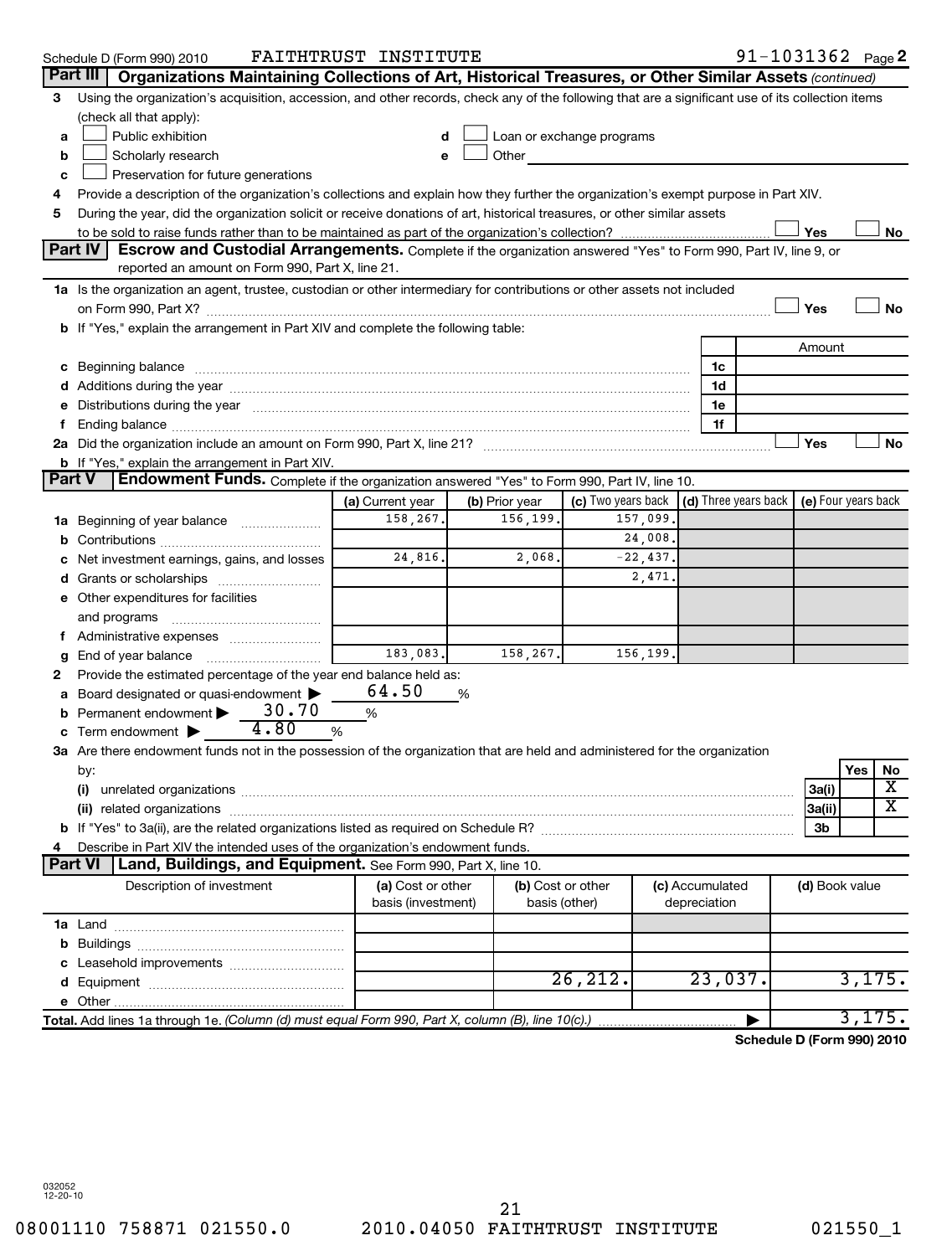| Schedule D (Form 990) 2010 |
|----------------------------|
|----------------------------|

#### Schedule D (Form 990) 2010 FAITHTRUST INSTITUTE 91-1031362 Page FAITHTRUST INSTITUTE 91-1031362

|                             | Part VII Investments - Other Securities. See Form 990, Part X, line 12.                                                                                                                                                                                               |                 |            |                                                              |                            |
|-----------------------------|-----------------------------------------------------------------------------------------------------------------------------------------------------------------------------------------------------------------------------------------------------------------------|-----------------|------------|--------------------------------------------------------------|----------------------------|
|                             | (a) Description of security or category<br>(including name of security)                                                                                                                                                                                               | (b) Book value  |            | (c) Method of valuation:<br>Cost or end-of-year market value |                            |
|                             | (1) Financial derivatives                                                                                                                                                                                                                                             |                 |            |                                                              |                            |
|                             |                                                                                                                                                                                                                                                                       |                 |            |                                                              |                            |
| (3) Other                   |                                                                                                                                                                                                                                                                       |                 |            |                                                              |                            |
| (A)                         |                                                                                                                                                                                                                                                                       |                 |            |                                                              |                            |
| (B)                         |                                                                                                                                                                                                                                                                       |                 |            |                                                              |                            |
| (C)                         |                                                                                                                                                                                                                                                                       |                 |            |                                                              |                            |
| (D)                         |                                                                                                                                                                                                                                                                       |                 |            |                                                              |                            |
| (E)                         |                                                                                                                                                                                                                                                                       |                 |            |                                                              |                            |
| (F)                         |                                                                                                                                                                                                                                                                       |                 |            |                                                              |                            |
| (G)                         |                                                                                                                                                                                                                                                                       |                 |            |                                                              |                            |
| (H)                         |                                                                                                                                                                                                                                                                       |                 |            |                                                              |                            |
| (1)                         | Total. (Col (b) must equal Form 990, Part X, col (B) line 12.)                                                                                                                                                                                                        |                 |            |                                                              |                            |
|                             | Part VIII Investments - Program Related. See Form 990, Part X, line 13.                                                                                                                                                                                               |                 |            |                                                              |                            |
|                             |                                                                                                                                                                                                                                                                       |                 |            | (c) Method of valuation:                                     |                            |
|                             | (a) Description of investment type                                                                                                                                                                                                                                    | (b) Book value  |            | Cost or end-of-year market value                             |                            |
| (1)<br>(2)                  |                                                                                                                                                                                                                                                                       |                 |            |                                                              |                            |
| (3)                         |                                                                                                                                                                                                                                                                       |                 |            |                                                              |                            |
| (4)                         |                                                                                                                                                                                                                                                                       |                 |            |                                                              |                            |
| (5)                         |                                                                                                                                                                                                                                                                       |                 |            |                                                              |                            |
| (6)                         |                                                                                                                                                                                                                                                                       |                 |            |                                                              |                            |
| (7)                         |                                                                                                                                                                                                                                                                       |                 |            |                                                              |                            |
| (8)                         |                                                                                                                                                                                                                                                                       |                 |            |                                                              |                            |
| (9)                         |                                                                                                                                                                                                                                                                       |                 |            |                                                              |                            |
| (10)                        |                                                                                                                                                                                                                                                                       |                 |            |                                                              |                            |
|                             | Total. (Col (b) must equal Form 990, Part X, col (B) line 13.)                                                                                                                                                                                                        |                 |            |                                                              |                            |
| Part IX                     | Other Assets. See Form 990, Part X, line 15.                                                                                                                                                                                                                          |                 |            |                                                              |                            |
|                             |                                                                                                                                                                                                                                                                       | (a) Description |            |                                                              | (b) Book value             |
| (1)                         |                                                                                                                                                                                                                                                                       |                 |            |                                                              |                            |
| (2)                         |                                                                                                                                                                                                                                                                       |                 |            |                                                              |                            |
| (3)                         |                                                                                                                                                                                                                                                                       |                 |            |                                                              |                            |
| (4)                         |                                                                                                                                                                                                                                                                       |                 |            |                                                              |                            |
| (5)                         |                                                                                                                                                                                                                                                                       |                 |            |                                                              |                            |
| (6)                         |                                                                                                                                                                                                                                                                       |                 |            |                                                              |                            |
| (7)<br>(8)                  |                                                                                                                                                                                                                                                                       |                 |            |                                                              |                            |
| (9)                         |                                                                                                                                                                                                                                                                       |                 |            |                                                              |                            |
| (10)                        |                                                                                                                                                                                                                                                                       |                 |            |                                                              |                            |
|                             | Total. (Column (b) must equal Form 990, Part X, col (B) line 15.)                                                                                                                                                                                                     |                 |            |                                                              |                            |
| Part X                      | Other Liabilities. See Form 990, Part X, line 25.                                                                                                                                                                                                                     |                 |            |                                                              |                            |
| <u>1.</u>                   | (a) Description of liability                                                                                                                                                                                                                                          |                 | (b) Amount |                                                              |                            |
| (1)                         | Federal income taxes                                                                                                                                                                                                                                                  |                 |            |                                                              |                            |
| (2)                         |                                                                                                                                                                                                                                                                       |                 |            |                                                              |                            |
| (3)                         |                                                                                                                                                                                                                                                                       |                 |            |                                                              |                            |
| (4)                         |                                                                                                                                                                                                                                                                       |                 |            |                                                              |                            |
| (5)                         |                                                                                                                                                                                                                                                                       |                 |            |                                                              |                            |
| (6)                         |                                                                                                                                                                                                                                                                       |                 |            |                                                              |                            |
| (7)                         |                                                                                                                                                                                                                                                                       |                 |            |                                                              |                            |
| (8)                         |                                                                                                                                                                                                                                                                       |                 |            |                                                              |                            |
| (9)                         |                                                                                                                                                                                                                                                                       |                 |            |                                                              |                            |
| (10)                        |                                                                                                                                                                                                                                                                       |                 |            |                                                              |                            |
| (11)                        |                                                                                                                                                                                                                                                                       |                 |            |                                                              |                            |
|                             | Total. (Column (b) must equal Form 990, Part X, col (B) line 25.)<br>Fily 48 (ASC 740) Footnote. In Part XIV, provide the text of the footnote to the organization's financial statements that reports the organization's liability for uncertain tax positions under |                 |            |                                                              |                            |
| 2. FIN<br>FIN 48 (ASC 740). |                                                                                                                                                                                                                                                                       |                 |            |                                                              |                            |
|                             |                                                                                                                                                                                                                                                                       |                 |            |                                                              | Schedule D (Form 990) 2010 |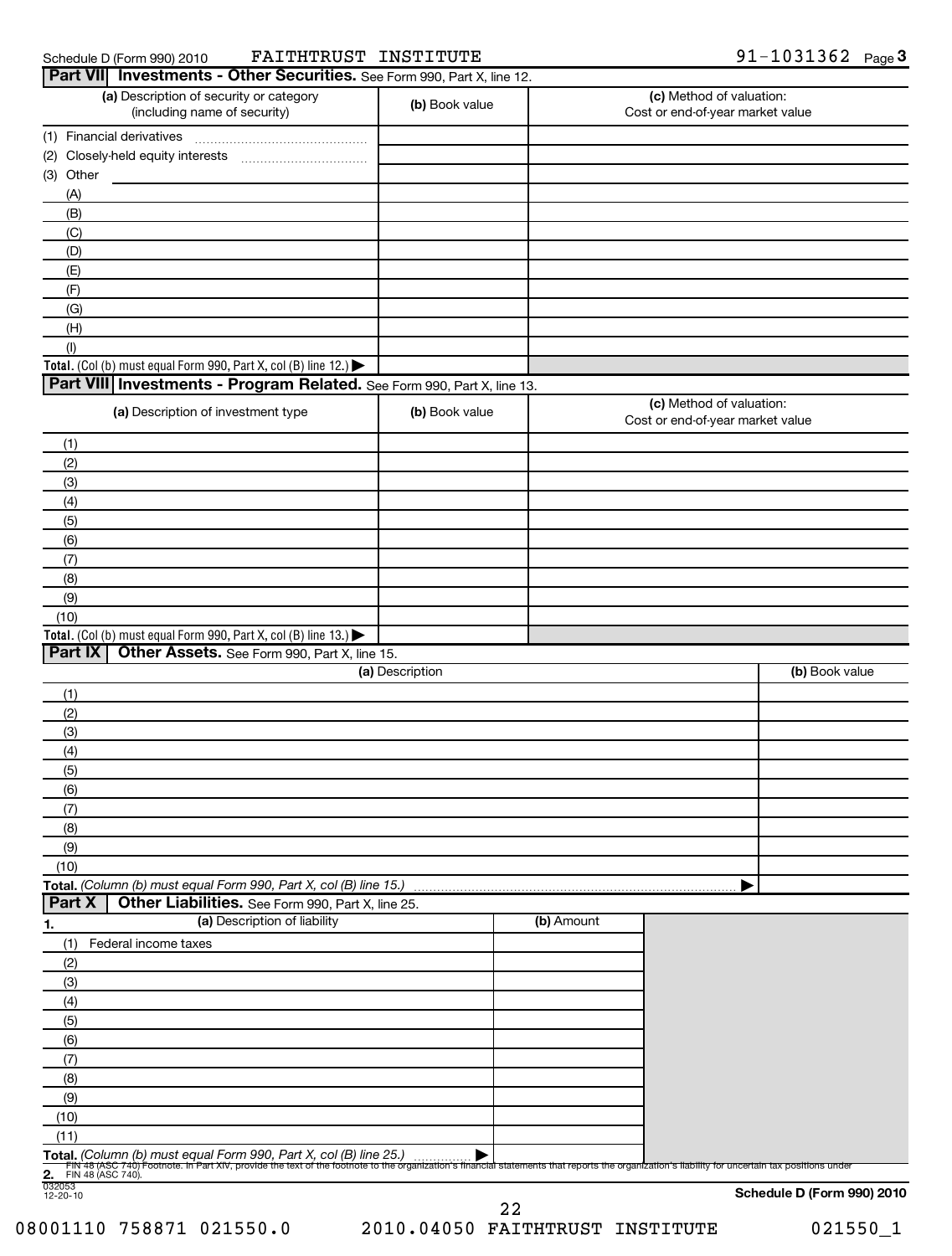|    | FAITHTRUST INSTITUTE<br>Schedule D (Form 990) 2010                                                                                                               |                |                          |    | 91-1031362 Page 4 |                        |
|----|------------------------------------------------------------------------------------------------------------------------------------------------------------------|----------------|--------------------------|----|-------------------|------------------------|
|    | Part XI   Reconciliation of Change in Net Assets from Form 990 to Audited Financial Statements                                                                   |                |                          |    |                   |                        |
| 1  | Total revenue (Form 990, Part VIII, column (A), line 12)                                                                                                         |                | 1                        |    |                   | 748,600.               |
| 2  |                                                                                                                                                                  |                | $\mathbf{2}$             |    |                   | 739,381.               |
| З  |                                                                                                                                                                  |                | 3                        |    |                   | 9,219.                 |
| 4  |                                                                                                                                                                  |                | 4                        |    |                   | 22,807.                |
| 5  |                                                                                                                                                                  |                | 5                        |    |                   |                        |
| 6  |                                                                                                                                                                  |                | 6                        |    |                   |                        |
| 7  |                                                                                                                                                                  |                | $\overline{\phantom{a}}$ |    |                   |                        |
| 8  |                                                                                                                                                                  |                | 8                        |    |                   |                        |
| 9  |                                                                                                                                                                  |                | 9                        |    |                   | $\overline{22}$ , 807. |
| 10 | Excess or (deficit) for the year per audited financial statements. Combine lines 3 and 9                                                                         |                | 10                       |    |                   | 32,026.                |
|    | Part XII   Reconciliation of Revenue per Audited Financial Statements With Revenue per Return                                                                    |                |                          |    |                   |                        |
| 1  | Total revenue, gains, and other support per audited financial statements                                                                                         |                |                          | 1. |                   | 771,407.               |
| 2  | Amounts included on line 1 but not on Form 990, Part VIII, line 12:                                                                                              |                |                          |    |                   |                        |
| a  | Net unrealized gains on investments [11] Martin Martin Martin Martin Martin Martin Martin Martin Martin Martin                                                   | 2a             | 22,807.                  |    |                   |                        |
| b  |                                                                                                                                                                  | 2 <sub>b</sub> |                          |    |                   |                        |
| с  |                                                                                                                                                                  | 2c             |                          |    |                   |                        |
|    |                                                                                                                                                                  | 2d             |                          |    |                   |                        |
| е  | Add lines 2a through 2d                                                                                                                                          |                |                          | 2e |                   | 22,807.                |
| з  |                                                                                                                                                                  |                |                          | 3  |                   | 748,600.               |
| 4  | Amounts included on Form 990, Part VIII, line 12, but not on line 1:                                                                                             |                |                          |    |                   |                        |
| a  |                                                                                                                                                                  | 4a             |                          |    |                   |                        |
|    |                                                                                                                                                                  | 4 <sub>b</sub> |                          |    |                   |                        |
|    | c Add lines 4a and 4b                                                                                                                                            |                |                          | 4с |                   | υ.                     |
| 5  |                                                                                                                                                                  |                |                          | 5  |                   | 748,600.               |
|    | Part XIII Reconciliation of Expenses per Audited Financial Statements With Expenses per Return                                                                   |                |                          |    |                   |                        |
| 1  |                                                                                                                                                                  |                |                          | 1  |                   | 739,381.               |
| 2  | Amounts included on line 1 but not on Form 990, Part IX, line 25:                                                                                                |                |                          |    |                   |                        |
| a  |                                                                                                                                                                  | 2a             |                          |    |                   |                        |
| b  |                                                                                                                                                                  | 2 <sub>b</sub> |                          |    |                   |                        |
| c  |                                                                                                                                                                  | 2c             |                          |    |                   |                        |
|    |                                                                                                                                                                  | 2d             |                          |    |                   |                        |
|    | e Add lines 2a through 2d                                                                                                                                        |                |                          | 2e |                   |                        |
| з  |                                                                                                                                                                  |                |                          | 3  |                   | 739,381.               |
| 4  | Amounts included on Form 990, Part IX, line 25, but not on line 1:                                                                                               |                |                          |    |                   |                        |
|    |                                                                                                                                                                  | 4a             |                          |    |                   |                        |
|    |                                                                                                                                                                  | 4b             |                          |    |                   |                        |
|    | c Add lines 4a and 4b                                                                                                                                            |                |                          | 4c |                   | 0.                     |
|    | 5 Total expenses. Add lines 3 and 4c. (This must equal Form 990, Part I, line 18.)                                                                               |                |                          | 5  |                   | 739,381.               |
|    | Part XIV Supplemental Information                                                                                                                                |                |                          |    |                   |                        |
|    | Complete this part to provide the descriptions required for Part II, lines 3, 5, and 9; Part III, lines 1a and 4; Part IV, lines 1b and 2b; Part V, line 4; Part |                |                          |    |                   |                        |
|    | X, line 2; Part XI, line 8; Part XII, lines 2d and 4b; and Part XIII, lines 2d and 4b. Also complete this part to provide any additional information.            |                |                          |    |                   |                        |
|    | PART V, LINE 4: THERE ARE TWO FUNDS INCLUDED IN THE ENDOWMENT ACCOUNT.                                                                                           |                |                          |    |                   |                        |
|    |                                                                                                                                                                  |                |                          |    |                   |                        |
|    | THE LAURA JANE BAILEY ENDOWMENT FOR LEADERSHIP DEVELOPMENT FUND IS                                                                                               |                |                          |    |                   |                        |
|    | ESTABLISHED TO PROVIDE FINANCIAL SUPPORT FOR TRAINING CLERGY, LAY LEADERS                                                                                        |                |                          |    |                   |                        |
|    | AND DENOMINATIONAL STAFF ON HOW TO ADDRESS AND PREVENT SEXUAL AND                                                                                                |                |                          |    | DOMESTIC          |                        |
|    | <b>VIOLENCE.</b><br>THIS MAY INCLUDE, BUT IS NOT NECESSARY LIMITED TO, ALL                                                                                       |                |                          |    |                   |                        |
|    | DEVELOPMENT AND IMPLEMENTATION OF MATERIAL SUPPORT FOR TRAINING<br>STAFFING,                                                                                     |                |                          |    |                   |                        |
|    | EVENTS.                                                                                                                                                          |                |                          |    |                   |                        |
|    |                                                                                                                                                                  |                |                          |    |                   |                        |
|    |                                                                                                                                                                  |                |                          |    |                   |                        |

032054 12-20-10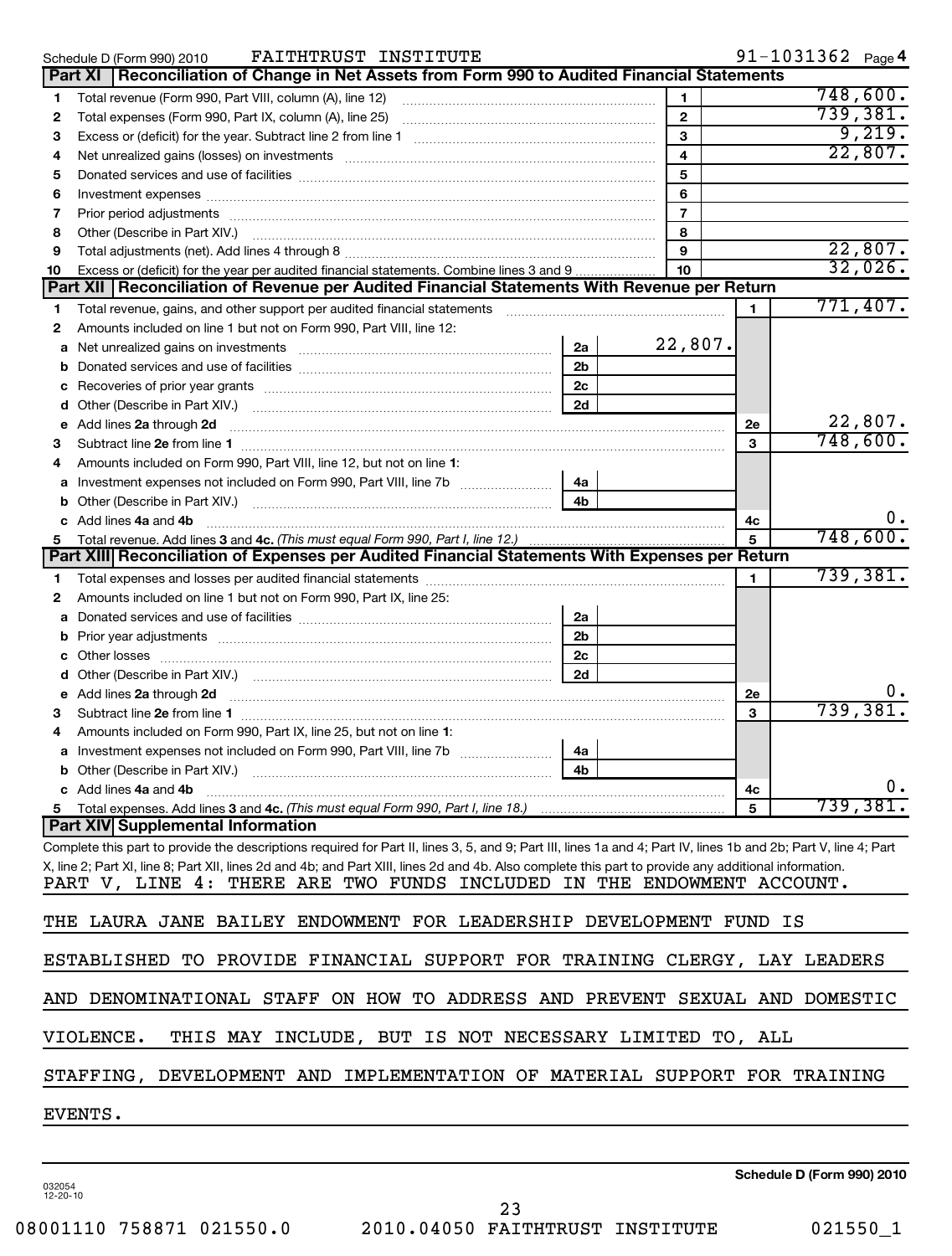THE MARIE M. FORTUNE ENDOWMENT FOR THE PREVENTION OF SEXUAL AND DOMESTIC VIOLENCE IS ESTABLISHED TO EXPAND TRAINING PROGRAMS TO HELP RELIGIOUS COMMUNITIES EFFECTIVELY ADDRESS THE CULTURAL DYNAMICS OF SEXUAL AND DOMESTIC VIOLENCE; TO INITIATE AND IMPLEMENT WEB-BASED TRAINING MODULES TO REACH CLERGY AND OTHER RELIGIOUS LEADERS IN RURAL AREAS; TO DEVELOP MORE CULTURALLY SPECIFIC DOMESTIC VIOLENCE AND CHILD ABUSE RESOURCES; AND TO EXPAND EFFORTS WITH DENOMINATIONS IN DEVELOPING THOROUGH AND CONSISTENT TRAINING ON CLERGY ETHICS. THIS FUND WILL ALSO UNDERWRITE SCHOLARSHIPS TO MAKE OUR PROGRAMS MORE ACCESSIBLE TO COMMITTED PASTORS, RABBIS, IMAMS, AND RELIGIOUS LAY LEADERS. LIKEWISE, THE FUND WILL EXTEND PASTORAL SUPPORT FOR RELIGIOUS LEADERS, CLERGY AND SECULAR ADVOCATES.

**Schedule D (Form 990) 2010**

032055 12-20-10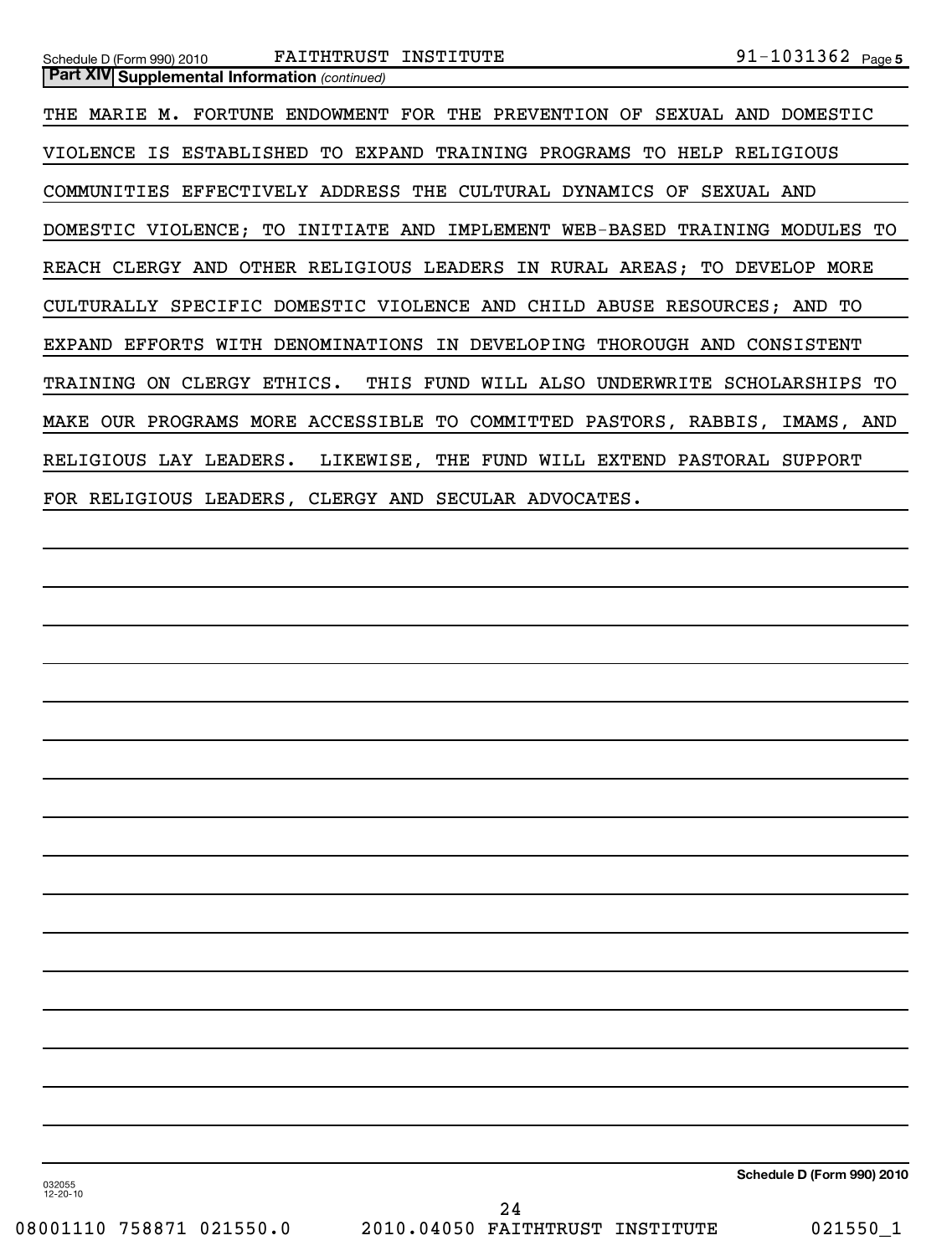Department of the Treasury Internal Revenue Service

**SCHEDULE O Supplemental Information to Form 990 or 990-EZ**<br> **Supplemental Information for responses to specific questions on**<br> **Experimental Screen to Public**<br> **Supplemental Screen to Public**<br> **Experimental Screen to Pu** 

**(Form 990 or 990-EZ) Complete to provide information for responses to specific questions on Form 990 or 990-EZ or to provide any additional information. | Attach to Form 990 or 990-EZ. Open to Public**

OMB No. 1545-0047 **Inspection**

**Employer identification number**

Name of the organization

FAITHTRUST INSTITUTE 191-1031362

FORM 990, PART I, LINE 1, DESCRIPTION OF ORGANIZATION MISSION:

WE PROVIDE INTERVENTION AND PREVENTION TOOLS AND KNOWLEDGE TO ADDRESS

THE CULTURAL AND RELIGIOUS ISSUES RELATED TO VIOLENCE AND ABUSE.

FOUNDED IN 1977, WE WORK TO STRENGTHEN THE COLLABORATION OF FAITH

COMMUNITIES AND SECULAR ORGANIZATION AND ADVOCATES, TO IMPROVE A

COMMUNITY-WIDE RESPONSE TO ENDING VIOLENCE AGAINST WOMEN AND YOUTH.

FORM 990, PART III, LINE 1, DESCRIPTION OF ORGANIZATION MISSION: THE COLLABORATION OF FAITH COMMUNITIES AND SECULAR ORGANIZATION AND ADVOCATES, TO IMPROVE A COMMUNITY-WIDE RESPONSE TO ENDING VIOLENCE AGAINST WOMEN AND YOUTH.

FORM 990, PART VI, SECTION B, LINE 11: EACH BOARD MEMBER RECEIVES AN ELECTRONIC VERSION OF THE DRAFT OF THE FORM 990 FOR REVIEW PRIOR TO FILING. THE FINANCE DIRECTOR AND THE MANAGING DIRECTOR REVIEW THE FORM 990 BEFORE IT IS FILED. THE REVIEW IS CONDUCTED THE WEEK THE FORM 990 IS RECEIVED FROM THE PREPARER. ALL LINE ITEMS AND INFORMATION ARE REVIEWED FOR ACCURACY.

032211 01-24-11 LHA For Paperwork Reduction Act Notice, see the Instructions for Form 990 or 990-EZ. Schedule O (Form 990 or 990-EZ) (2010) FORM 990, PART VI, SECTION B, LINE 12C: THE POLICY COVERS ALL DIRECTORS, PRINCIPAL OFFICERS, AND MEMBERS OF COMMITTEES WITH BOARD DELEGATED POWERS WHO HAVE A DIRECT OR INDIRECT FINANCIAL INTEREST. CONFLICT OF INTEREST DETERMINATIONS AND REVIEWS ARE MADE AT THE BOARD LEVEL, WITH THE EXCLUSION OF THE INDIVIDUAL WITH THE POTENTIAL CONFLICT OF INTEREST. A MAJORITY VOTE DETERMINES IF A CONFLICT OF INTEREST EXISTS. IF APPROPRIATE, THE BOARD SHALL TAKE DISCIPLINARY AND CORRECTIVE ACTION. ALL INFORMATION SHALL BE 25